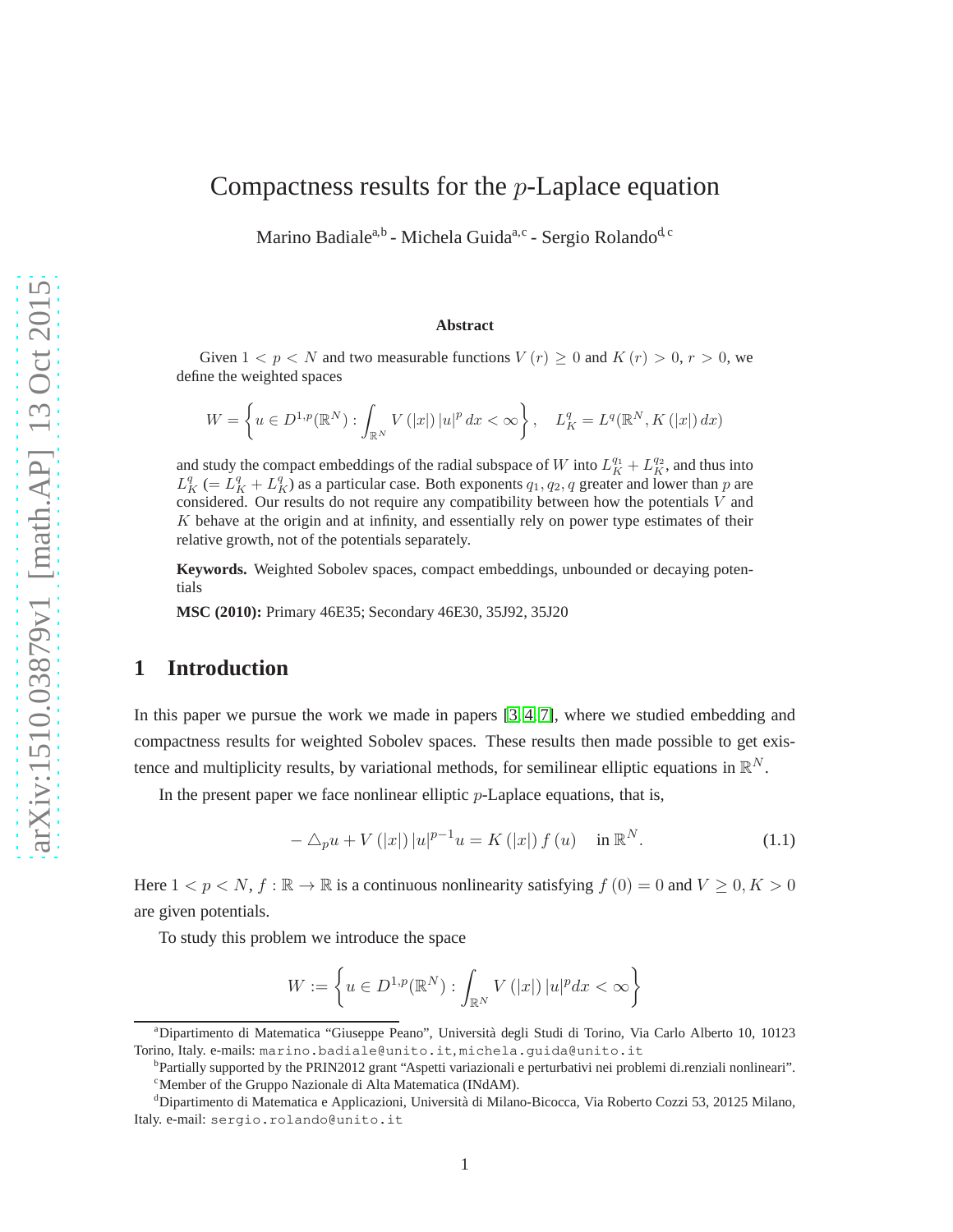equipped with the standard norm

$$
||u||^{p} := \int_{\mathbb{R}^{N}} (|\nabla u|^{p} + V(|x|) |u|^{p}) dx,
$$

and say that  $u \in W$  is a *weak solution* to [\(1.1\)](#page-0-0) if

$$
\int_{\mathbb{R}^N} |\nabla u|^{p-2} \nabla u \cdot \nabla h \, dx + \int_{\mathbb{R}^N} V(|x|) |u|^{p-2} uh \, dx = \int_{\mathbb{R}^N} K(|x|) f(u) h \, dx \quad \text{for all } h \in W.
$$
\n(1.2)

The natural approach in studying weak solutions to equation  $(1.1)$  is variational, since these solutions are (at least formally) critical points of the Euler functional

$$
I(u) := \frac{1}{p} ||u||^{p} - \int_{\mathbb{R}^{N}} K(|x|) F(u) dx,
$$
\n(1.3)

where  $F(t) := \int_0^t f(s) ds$ . Then the problem of existence is easily solved if V does not vanish at infinity and  $K$  is bounded, because standard embeddings theorems of  $W$  and its radial subspace into the weighted Lebesgue space

$$
L_K^q:=L_K^q(\mathbb{R}^N):=L^q(\mathbb{R}^N,K\left(|x|\right)dx)
$$

are available (for suitable q's). As we let V and K to vanish, or to go to infinity, as  $|x| \to 0$  or  $|x| \to +\infty$ , the usual embeddings theorems for Sobolev spaces are not available anymore, and new embedding theorems need to be proved. This has been done in several papers: see e.g. the references in  $[3, 4, 7]$  $[3, 4, 7]$  $[3, 4, 7]$  for a bibliography concerning the usual Laplace equation, and  $[1, 5, 6, 8-12]$  $[1, 5, 6, 8-12]$  $[1, 5, 6, 8-12]$  $[1, 5, 6, 8-12]$  $[1, 5, 6, 8-12]$ for equations involving the p-laplacian.

The main novelty of our approach (in [\[3,](#page-29-0)[4\]](#page-29-1) and in the present paper) is two-fold. First, we look for embeddings of  $W_r$  (the radial subspace of W) not into a single Lebesgue space  $L_K^q$  but into a sum of Lebesgue spaces  $L_K^{q_1} + L_K^{q_2}$ . This allows to study separately the behaviour of the potentials  $V, K$  at 0 and  $\infty$ , and to assume different set of hypotheses about these behaviours. Second, we assume hypotheses not on  $V$  and  $K$  separately but on their ratio, so allowing asymptotic behaviours of general kind for the two potentials.

Thanks to these novelties, our embedding results yield existence of solutions for [\(1.1\)](#page-0-0) in cases which are not covered by the previous literature. Moreover, one can check that our embeddings are also new in some of the cases already treated in previous papers, thus giving existence results which improve some well-known theorems in the literature.

In the present paper we limit ourselves to the proof of the compact embeddings, which is the hardest part of the arguments. In a forthcoming paper [\[2\]](#page-29-4) we will apply these results to get existence and multiplicity results for  $p$ -laplacian equations like [\(1.1\)](#page-0-0).

This paper is organized as follows. In Section [2](#page-2-0) we state our main results: a general result concerning the embedding properties of  $W_r$  into  $L_K^{q_1} + L_K^{q_2}$  (Theorem [2.1\)](#page-3-0) and some explicit conditions ensuring that the embedding is compact (Theorems [2.2,](#page-4-0) [2.3,](#page-4-1) [2.5](#page-5-0) and [2.7\)](#page-8-0). The general result is proved in Section [3,](#page-9-0) the explicit conditions in Section [4.](#page-13-0) The Appendix is devoted to some detailed computations, displaced from Section [4](#page-13-0) for sake of clarity.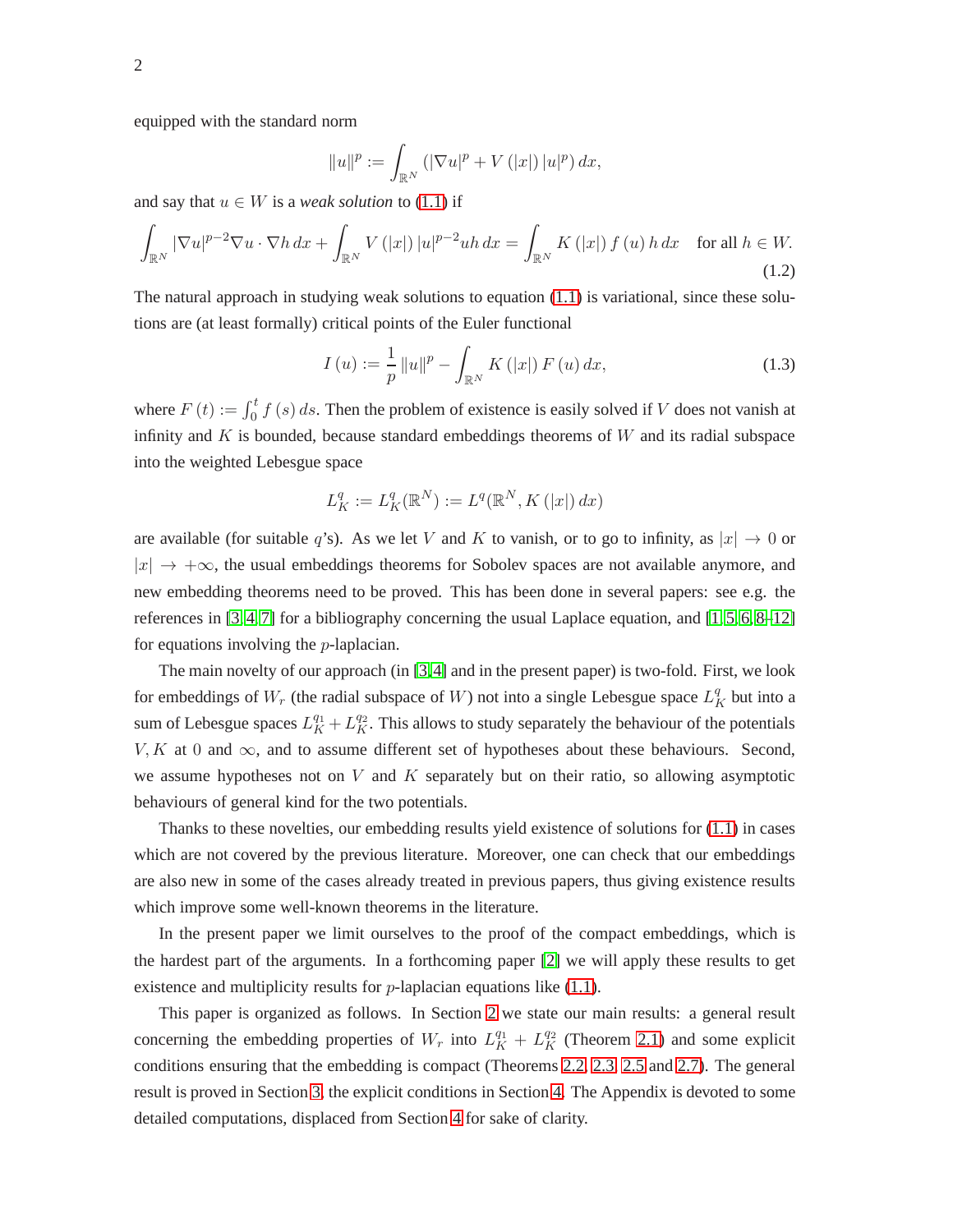**Notations.** We end this introductory section by collecting some notations used in the paper.

- For every  $R > 0$ , we set  $B_R := \{x \in \mathbb{R}^N : |x| < r\}.$
- For any subset  $A \subseteq \mathbb{R}^N$ , we denote  $A^c := \mathbb{R}^N \setminus A$ . If A is Lebesgue measurable, |A| stands for its measure.
- By  $\rightarrow$  and  $\rightarrow$  we respectively mean *strong* and *weak* convergence.
- ֒→ denotes *continuous* embeddings.
- $C_c^{\infty}(\Omega)$  is the space of the infinitely differentiable real functions with compact support in the open set  $\Omega \subseteq \mathbb{R}^d$ .

• If  $1 \le p \le \infty$  then  $L^p(A)$  and  $L^p_{loc}(A)$  are the usual real Lebesgue spaces (for any measurable set  $A \subseteq \mathbb{R}^d$ ). If  $\rho : A \to (0, +\infty)$  is a measurable function, then  $L^p(A, \rho(z) dz)$  is the real Lebesgue space with respect to the measure  $\rho(z) dz$  (dz stands for the Lebesgue measure on  $\mathbb{R}^d$ ). •  $p' := p/(p-1)$  is the Hölder-conjugate exponent of p.

• For  $1 \leq p \leq N$ ,  $D^{1,p}(\mathbb{R}^N) = \{u \in L^{p^*}(\mathbb{R}^N) : \nabla u \in L^2(\mathbb{R}^N)\}\$ is the usual Sobolev space, which identifies with the completion of  $C_c^{\infty}(\mathbb{R}^N)$  with respect to the norm of the gradient;  $D_{\text{rad}}^{1,p}(\mathbb{R}^N)$  is the radial subspace of  $D^{1,p}(\mathbb{R}^N)$ ;  $D_0^{1,p}$  $_{0}^{1,p}(B_{R})$  is closure of  $C_{c}^{\infty}(B_{R})$  in  $D^{1,p}(\mathbb{R}^{N})$ .

• For  $1 \le p \le N$ ,  $p^* := pN/(N-p)$  is the critical exponent for the Sobolev embedding in dimension N.

### <span id="page-2-0"></span>**2 Main results**

We consider  $1 < p < N$  and we assume the following hypotheses on  $V, K$ :

- (V)  $V : (0, +\infty) \to [0, +\infty]$  is a measurable function such that  $V \in L^1((r_1, r_2))$  for some  $r_2 > r_1 > 0$ ;
- (K)  $K : (0, +\infty) \to (0, +\infty)$  is a measurable function such that  $K \in L_{loc}^{s}((0, +\infty))$  for some  $s > 1$ .

Let us define the following function spaces

<span id="page-2-1"></span>
$$
W := D^{1,p}(\mathbb{R}^N) \cap L^p(\mathbb{R}^N, V(|x|)dx), \quad W_r := D^{1,p}_{\text{rad}}(\mathbb{R}^N) \cap L^p(\mathbb{R}^N, V(|x|)dx) \tag{2.1}
$$

and let  $||u||$  be the standard norm in W (and  $W_r$ ). Assumption (V) implies that the spaces W and  $W_r$  are nontrivial, while hypothesis  $(K)$  ensures that  $W_r$  is compactly embedded into the weighted Lebesgue space  $L_K^q(B_R \setminus B_r)$  for every  $1 < q < \infty$  and  $R > r > 0$  (cf. Lemma [3.1](#page-9-1) below). In what follows, the summability assumptions in  $(V)$  and  $(K)$  will not play any other role than this.

Given V and K, we define the following functions of  $R > 0$  and  $q > 1$ :

<span id="page-2-2"></span>
$$
S_0(q, R) := \sup_{u \in W_r, ||u|| = 1} \int_{B_R} K(|x|) |u|^q dx,
$$
\n(2.2)

$$
\mathcal{S}_{\infty}(q, R) := \sup_{u \in W_r, ||u|| = 1} \int_{\mathbb{R}^N \backslash B_R} K(|x|) |u|^q dx.
$$
 (2.3)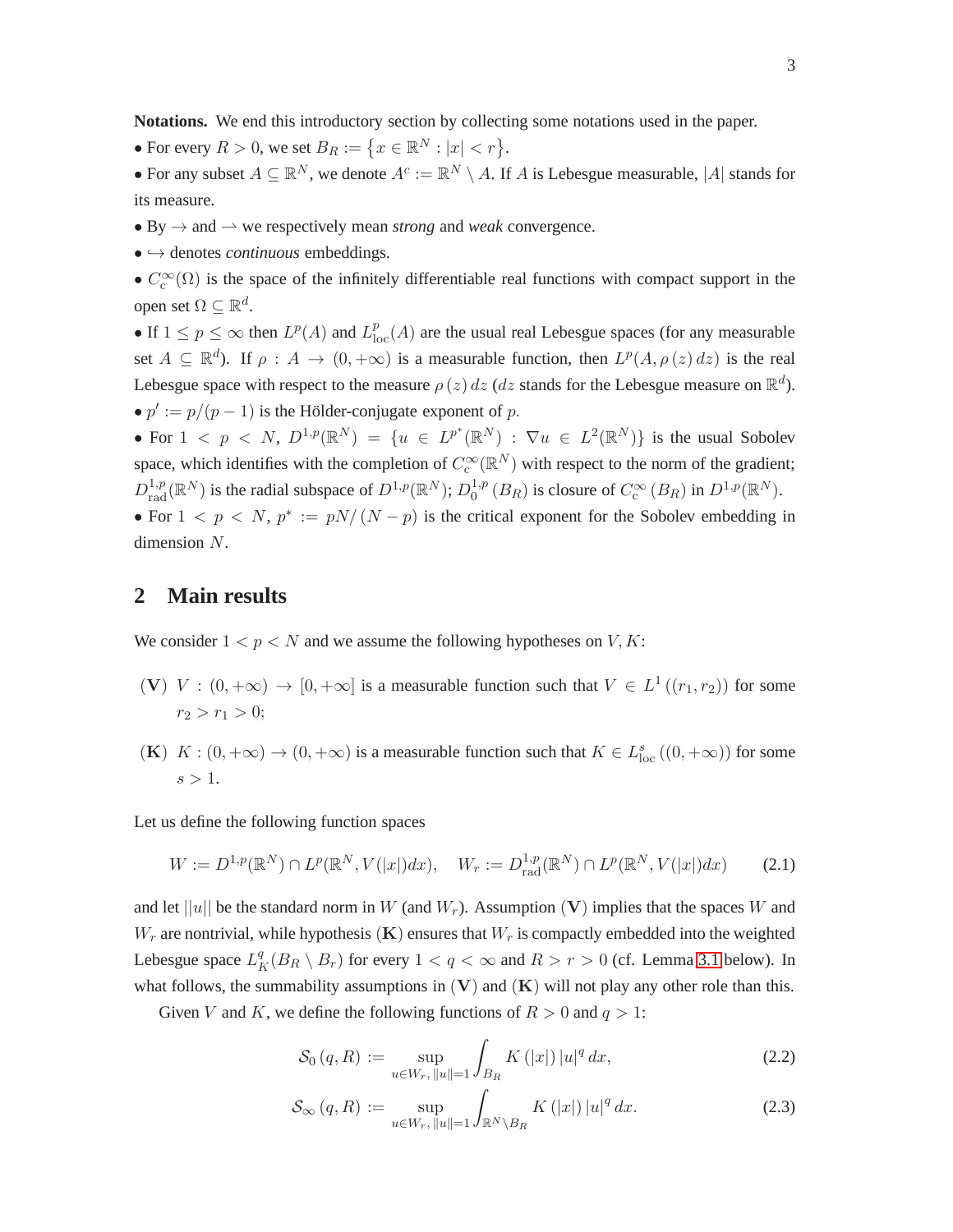Clearly  $S_0(q, \cdot)$  is nondecreasing,  $S_{\infty}(q, \cdot)$  is nonincreasing and both of them can be infinite at some R.

Our first result concerns the embedding properties of  $W_r$  into  $L_K^{q_1} + L_K^{q_2}$  and relies on assumptions which are quite general, sometimes also sharp (see claim (iii)), but not so easy to check. More handy conditions ensuring these general assumptions will be provided by the next results. Some reference on the space  $L_K^{q_1} + L_K^{q_2}$  will be given in Section [3.](#page-9-0)

<span id="page-3-0"></span>**Theorem 2.1.** *Let*  $1 < p < N$ *, let*  $V$ *, K be as in*  $(V)$ *,*  $(K)$  *and let*  $q_1, q_2 > 1$ *.* 

*(i) If*

 $\mathcal{S}_0(q_1, R_1) < \infty$  and  $\mathcal{S}_{\infty}(q_2, R_2) < \infty$  for some  $R_1, R_2 > 0$ ,  $(\mathcal{S}_{q_1,q_2}')$ *then*  $W_r$  *is continuously embedded into*  $L_K^{q_1}(\mathbb{R}^N) + L_K^{q_2}(\mathbb{R}^N)$ .

*(ii) If*

$$
\lim_{R \to 0^+} \mathcal{S}_0(q_1, R) = \lim_{R \to +\infty} \mathcal{S}_\infty(q_2, R) = 0, \qquad (\mathcal{S}_{q_1, q_2}^{\prime\prime})
$$

*then*  $W_r$  *is compactly embedded into*  $L_K^{q_1}(\mathbb{R}^N) + L_K^{q_2}(\mathbb{R}^N)$ .

(*iii*) If  $K(|\cdot|) \in L^1(B_1)$  and  $q_1 \leq q_2$ , then conditions  $(\mathcal{S}'_{q_1,q_2})$  and  $(\mathcal{S}''_{q_1,q_2})$  are also necessary *to the above embeddings.*

Observe that, of course,  $(S''_{q_1,q_2})$  implies  $(S'_{q_1,q_2})$ . Moreover, these assumptions can hold with  $q_1 = q_2 = q$  and therefore Theorem [2.1](#page-3-0) also concerns the embedding properties of  $W_r$  into  $L_K^q$ ,  $1 < q < \infty$ .

We now look for explicit conditions on V and K implying  $(\mathcal{S}_{q_1,q_2}^{\prime\prime})$  for some  $q_1$  and  $q_2$ . More precisely, we will ensure  $(S''_{q_1,q_2})$  through a more stringent condition involving the following functions of  $R > 0$  and  $q > 1$ :

<span id="page-3-1"></span>
$$
\mathcal{R}_0(q, R) := \sup_{u \in H^1_{V, r}, h \in H^1_V, \|u\| = \|h\| = 1} \int_{B_R} K(|x|) |u|^{q-1} |h| dx,
$$
\n(2.4)

$$
\mathcal{R}_{\infty}(q, R) := \sup_{u \in H^1_{V, r}, h \in H^1_V, \|u\| = \|h\| = 1} \int_{\mathbb{R}^N \backslash B_R} K(|x|) |u|^{q-1} |h| dx.
$$
 (2.5)

Note that  $\mathcal{R}_0(q, \cdot)$  is nondecreasing,  $\mathcal{R}_{\infty}(q, \cdot)$  is nonincreasing and both can be infinite at some R. Moreover, for every  $(q, R)$  one has  $\mathcal{S}_0(q, R) \leq \mathcal{R}_0(q, R)$  and  $\mathcal{S}_{\infty}(q, R) \leq \mathcal{R}_{\infty}(q, R)$ , so that  $(S''_{q_1,q_2})$  is a consequence of the following, stronger condition:

$$
\lim_{R \to 0^{+}} \mathcal{R}_{0}(q_{1}, R) = \lim_{R \to +\infty} \mathcal{R}_{\infty}(q_{2}, R) = 0.
$$
 (R''<sub>q\_{1},q\_{2})</sub>

In Theorems [2.2](#page-4-0) and [2.7](#page-8-0) we will find ranges of exponents  $q_1$  such that  $\lim_{R\to 0^+} \mathcal{R}_0(q_1, R) = 0$ . In Theorems [2.3](#page-4-1) and [2.5](#page-5-0) we will do the same for exponents  $q_2$  such that  $\lim_{R\to+\infty} \mathcal{R}_{\infty}(q_2, R) = 0$ . Condition  $(\mathcal{R}_{q_1,q_2}^{"})$  then follows by joining Theorem [2.2](#page-4-0) or [2.7](#page-8-0) with Theorem [2.3](#page-4-1) or [2.5.](#page-5-0)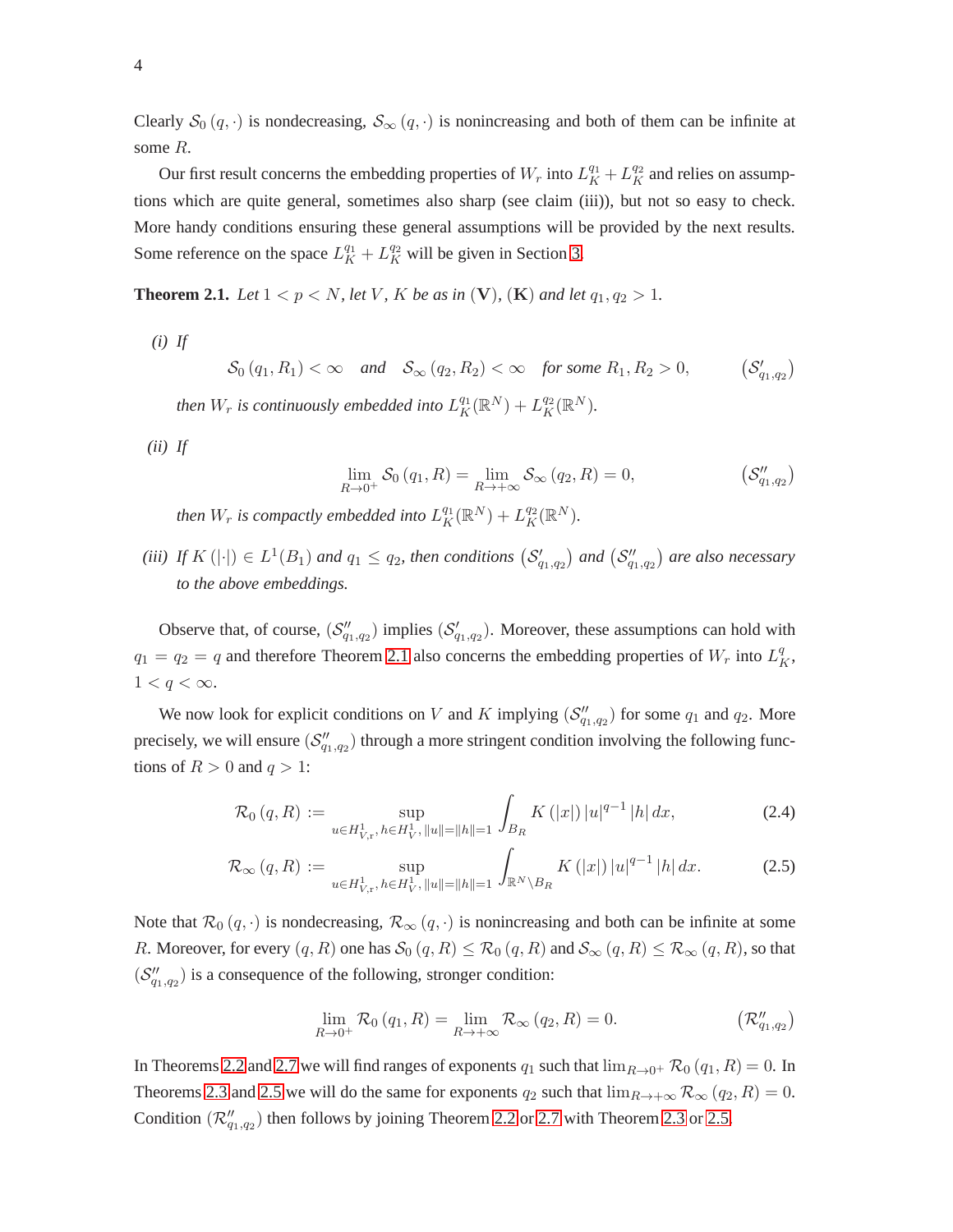For  $\alpha \in \mathbb{R}$  and  $\beta \in [0, 1]$ , define two functions  $\alpha^* (\beta)$  and  $q^* (\alpha, \beta)$  by setting

$$
\alpha^{\ast}(\beta) := \max\left\{p\beta - 1 - \frac{p-1}{p}N, -(1-\beta)N\right\} = \begin{cases}p\beta - 1 - \frac{p-1}{p}N & \text{if } 0 \le \beta \le \frac{1}{p} \\ -(1-\beta)N & \text{if } \frac{1}{p} \le \beta \le 1\end{cases}
$$

and

$$
q^*(\alpha, \beta) := p \frac{\alpha - p\beta + N}{N - p}.
$$

Note that  $\alpha^*$  ( $\beta$ )  $\leq$  0 and  $\alpha^*$  ( $\beta$ ) = 0 if and only if  $\beta$  = 1.

The first two Theorems [2.2](#page-4-0) and [2.3](#page-4-1) only rely on a power type estimate of the relative growth of the potentials and do not require any other separate assumption on V and K than  $(V)$  and  $(K)$ , including the case  $V(r) \equiv 0$  (see Remark [2.4.](#page-4-2)[1\)](#page-4-3).

<span id="page-4-0"></span>**Theorem 2.2.** Let  $1 < p < N$  and let V, K be as in (V), (K). Assume that there exists  $R_1 > 0$ *such that*  $V(r) < +\infty$  *almost everywhere in*  $(0, R_1)$  *and* 

<span id="page-4-5"></span>
$$
\underset{r\in(0,R_1)}{\text{ess sup}}\frac{K\left(r\right)}{r^{\alpha_0}V\left(r\right)^{\beta_0}}<+\infty\quad\text{for some }0\leq\beta_0\leq 1\text{ and }\alpha_0>\alpha^*\left(\beta_0\right). \tag{2.6}
$$

*Then*  $\lim_{R\to 0^+} \mathcal{R}_0(q_1, R) = 0$  *for every*  $q_1 \in \mathbb{R}$  *such that* 

<span id="page-4-6"></span>
$$
\max\{1, p\beta_0\} < q_1 < q^*\left(\alpha_0, \beta_0\right). \tag{2.7}
$$

<span id="page-4-1"></span>**Theorem 2.3.** Let  $1 < p < N$  and let V, K be as in (V), (K). Assume that there exists  $R_2 > 0$ *such that*  $V(r) < +\infty$  *for almost every*  $r > R_2$  *and* 

<span id="page-4-4"></span>
$$
\underset{r>R_2}{\operatorname{ess\,sup}}\frac{K\left(r\right)}{r^{\alpha_{\infty}}V\left(r\right)^{\beta_{\infty}}} < +\infty \quad \text{for some } 0 \leq \beta_{\infty} \leq 1 \text{ and } \alpha_{\infty} \in \mathbb{R}.\tag{2.8}
$$

*Then*  $\lim_{R\to+\infty} \mathcal{R}_{\infty}(q_2, R) = 0$  *for every*  $q_2 \in \mathbb{R}$  *such that* 

$$
q_2 > \max\left\{1, p\beta_\infty, q^*(\alpha_\infty, \beta_\infty)\right\}.
$$
 (2.9)

.

We observe explicitly that for every  $(\alpha, \beta) \in \mathbb{R} \times [0, 1]$  one has

$$
\max\left\{1, p\beta, q^*(\alpha, \beta)\right\} = \begin{cases} q^*(\alpha, \beta) & \text{if } \alpha \ge \alpha^*(\beta) \\ \max\left\{1, p\beta\right\} & \text{if } \alpha \le \alpha^*(\beta) \end{cases}
$$

### <span id="page-4-3"></span><span id="page-4-2"></span>**Remark 2.4.**

1. We mean  $V(r)^0 = 1$  for every r (even if  $V(r) = 0$ ). In particular, if  $V(r) = 0$  for almost every  $r > R_2$ , then Theorem [2.3](#page-4-1) can be applied with  $\beta_{\infty} = 0$  and assumption [\(2.8\)](#page-4-4) means

$$
\underset{r>R_2}{\operatorname{ess\,sup}}\frac{K(r)}{r^{\alpha_{\infty}}} < +\infty \quad \text{for some } \alpha_{\infty} \in \mathbb{R}.
$$

Similarly for Theorem [2.2](#page-4-0) and assumption [\(2.6\)](#page-4-5), if  $V(r) = 0$  for almost every  $r \in (0, R_1)$ .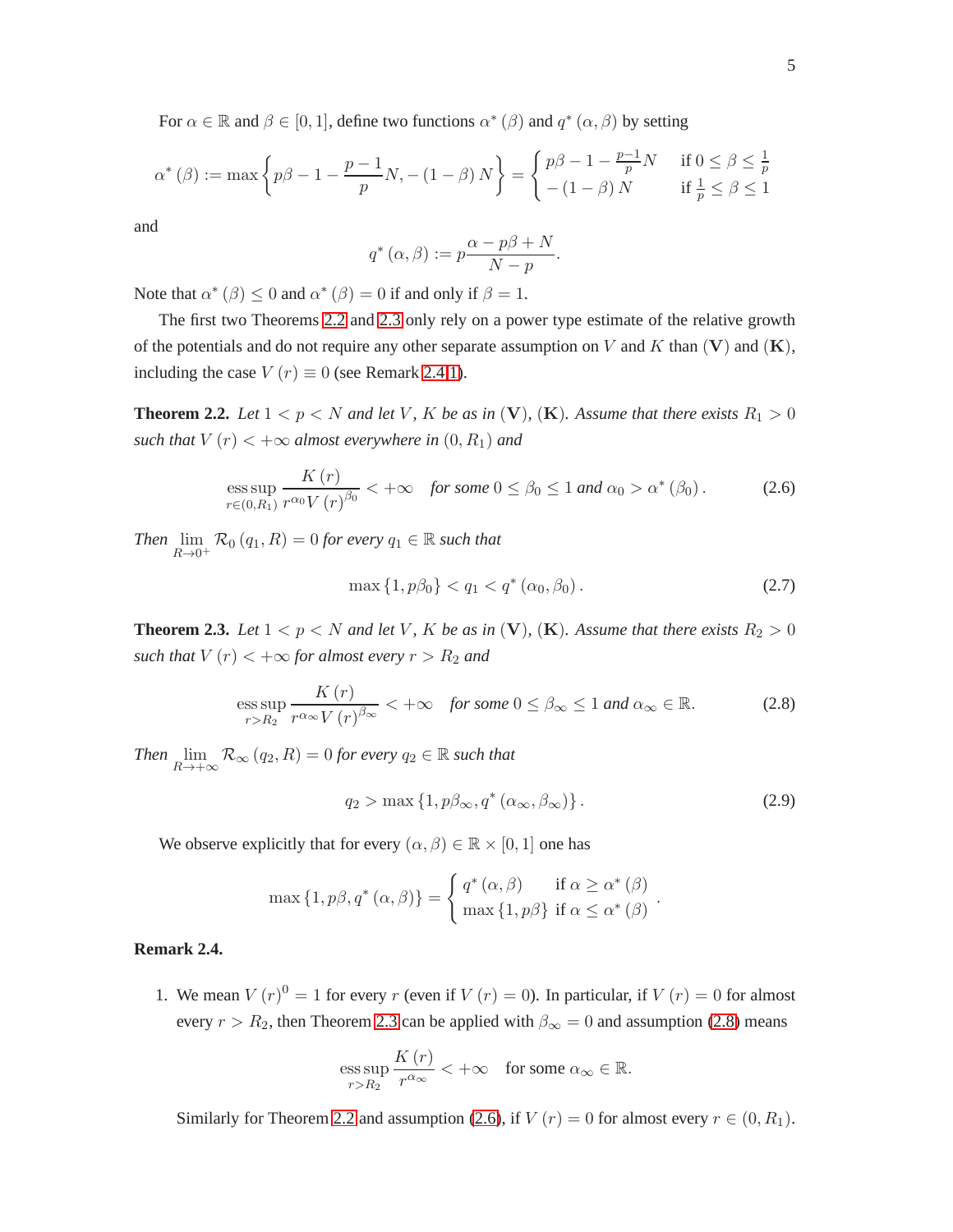- 2. The inequality max  $\{1, p\beta_0\} < q^*(\alpha_0, \beta_0)$  is equivalent to  $\alpha_0 > \alpha^*(\beta_0)$ . Then, in [\(2.7\)](#page-4-6), such inequality is automatically true and does not ask for further conditions on  $\alpha_0$  and  $\beta_0$ .
- 3. The assumptions of Theorems [2.2](#page-4-0) and [2.3](#page-4-1) may hold for different pairs  $(\alpha_0, \beta_0)$ ,  $(\alpha_{\infty}, \beta_{\infty})$ . In this case, of course, one chooses them in order to get the ranges for  $q_1, q_2$  as large as possible. For instance, if  $V$  is not singular at the origin, i.e.,  $V$  is essentially bounded in a neighbourhood of 0, and condition [\(2.6\)](#page-4-5) holds true for a pair  $(\alpha_0, \beta_0)$ , then (2.6) also holds for all pairs  $(\alpha'_0, \beta'_0)$  such that  $\alpha'_0 < \alpha_0$  and  $\beta'_0 < \beta_0$ . Therefore, since  $\max\{1, p\beta\}$  is nondecreasing in  $\beta$  and  $q^*(\alpha, \beta)$  is increasing in  $\alpha$  and decreasing in  $\beta$ , it is convenient to choose  $\beta_0 = 0$  and the best interval where one can take  $q_1$  is  $1 < q_1 < q^*(\overline{\alpha}, 0)$  with  $\overline{\alpha} := \sup \Big\{ \alpha_0 : \operatorname{ess\,sup}_{r \in (0,R_1)} \frac{K(r)}{r^{\alpha_0}} \Big\}$  $\frac{K(r)}{r^{\alpha_0}} < +\infty$  (we mean  $q^*$  (+ $\infty$ , 0) = + $\infty$ ).

For any  $\alpha \in \mathbb{R}$ ,  $\beta \leq 1$  and  $\gamma \in \mathbb{R}$ , define

<span id="page-5-5"></span>
$$
q_* (\alpha, \beta, \gamma) := p \frac{\alpha - \gamma \beta + N}{N - \gamma} \quad \text{and} \quad q_{**} (\alpha, \beta, \gamma) := p \frac{p \alpha + (1 - p \beta) \gamma + p (N - 1)}{p (N - 1) - \gamma (p - 1)}.
$$
 (2.10)

Of course  $q_*$  and  $q_{**}$  are undefined if  $\gamma = N$  and  $\gamma = \frac{p}{p-1}$  $\frac{p}{p-1}(N-1)$ , respectively.

The next Theorems [2.5](#page-5-0) and [2.7](#page-8-0) improve the results of Theorems [2.2](#page-4-0) and [2.3](#page-4-1) by exploiting further informations on the growth of  $V$  (see Remarks [2.6.](#page-6-0)[2](#page-6-1) and [2.8.](#page-8-1)[3\)](#page-8-2).

<span id="page-5-0"></span>**Theorem 2.5.** Let  $1 < p < N$  and let V, K be as in (V), (K). Assume that there exists  $R_2 > 0$ *such that*  $V(r) < +\infty$  *for almost every*  $r > R_2$  *and* 

<span id="page-5-2"></span>
$$
\underset{r>R_2}{\text{ess sup}} \frac{K(r)}{r^{\alpha_{\infty}} V(r)^{\beta_{\infty}}} < +\infty \quad \text{for some } 0 \leq \beta_{\infty} \leq 1 \text{ and } \alpha_{\infty} \in \mathbb{R} \tag{2.11}
$$

*and*

<span id="page-5-1"></span>
$$
\underset{r>R_2}{\text{ess inf}}\, r^{\gamma_{\infty}}V(r) > 0 \quad \text{for some } \gamma_{\infty} \le p. \tag{2.12}
$$

*Then*  $\lim_{R\to+\infty} \mathcal{R}_{\infty}(q_2, R) = 0$  *for every*  $q_2 \in \mathbb{R}$  *such that* 

<span id="page-5-3"></span>
$$
q_2 > \max\{1, p\beta_{\infty}, q_*, q_{**}\},\tag{2.13}
$$

*where*  $q_* = q_* (\alpha_\infty, \beta_\infty, \gamma_\infty)$  *and*  $q_{**} = q_{**} (\alpha_\infty, \beta_\infty, \gamma_\infty)$ .

For future convenience, we define three functions  $\alpha_1 := \alpha_1(\beta, \gamma)$ ,  $\alpha_2 := \alpha_2(\beta)$  and  $\alpha_3 :=$  $\alpha_3 (\beta, \gamma)$  by setting

<span id="page-5-6"></span>
$$
\alpha_1 := -(1 - \beta)\gamma, \quad \alpha_2 := -(1 - \beta)N, \quad \alpha_3 := -\frac{(p - 1)N + (1 - p\beta)\gamma}{p}.
$$
 (2.14)

Then an explicit description of max  $\{1, p\beta, q_*, q_{**}\}\$  is the following: for every  $(\alpha, \beta, \gamma) \in \mathbb{R} \times$  $(-\infty, 1] \times (-\infty, N)$  we have

<span id="page-5-4"></span>
$$
\max\left\{1, p\beta, q_*, q_{**}\right\} = \begin{cases} q_{**}(\alpha, \beta, \gamma) & \text{if } \alpha \ge \alpha_1 \\ q_*(\alpha, \beta, \gamma) & \text{if } \max\left\{\alpha_2, \alpha_3\right\} \le \alpha \le \alpha_1 \\ \max\left\{1, p\beta\right\} & \text{if } \alpha \le \max\left\{\alpha_2, \alpha_3\right\} \end{cases} \tag{2.15}
$$

where max  $\{\alpha_2, \alpha_3\} < \alpha_1$  for every  $\beta < 1$  and max  $\{\alpha_2, \alpha_3\} = \alpha_1 = 0$  if  $\beta = 1$ .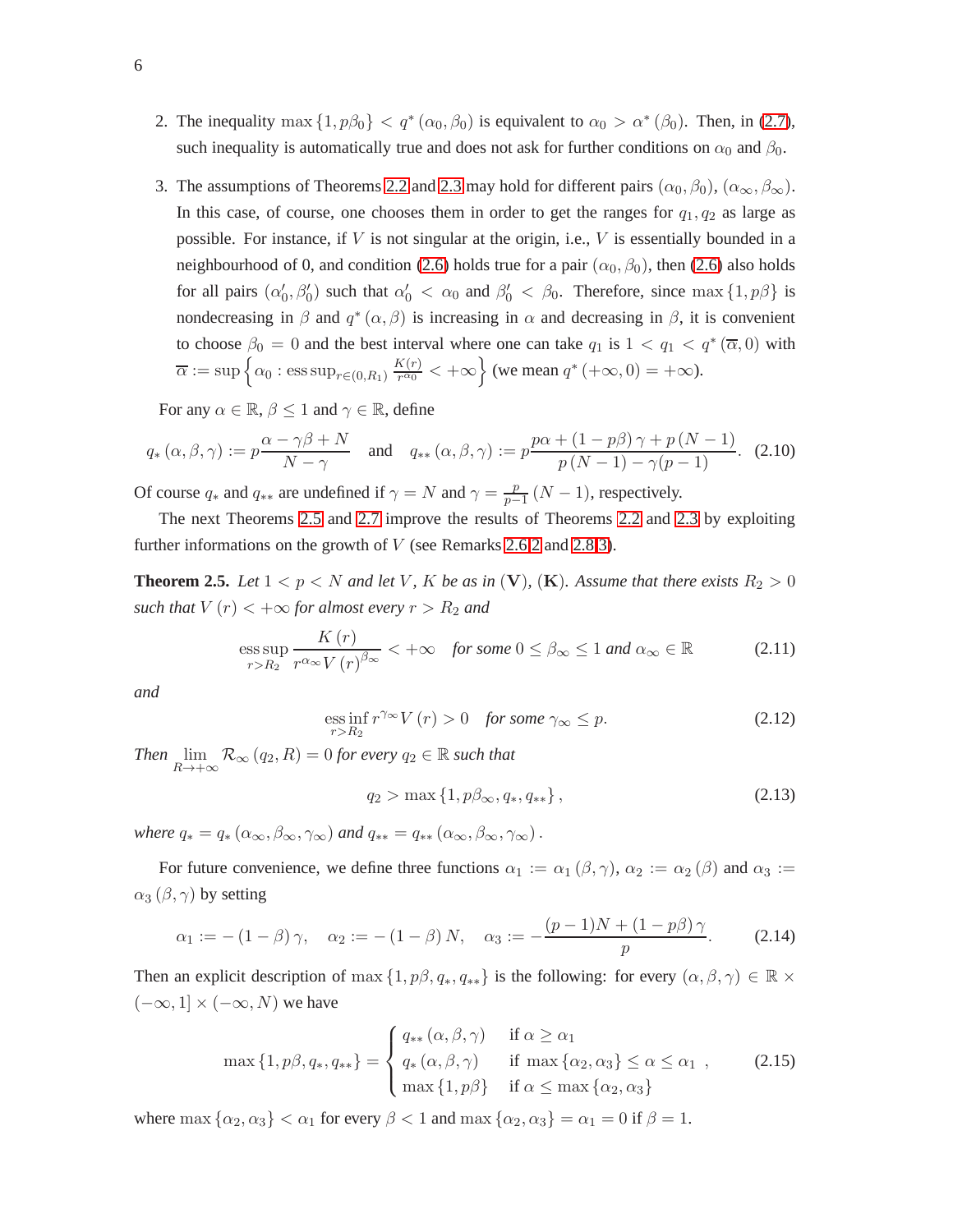#### <span id="page-6-2"></span><span id="page-6-0"></span>**Remark 2.6.**

- 1. The proof of Theorem [2.5](#page-5-0) does not require  $\beta_{\infty} \geq 0$ , but this condition is not a restriction of generality in stating the theorem. Indeed, under assumption  $(2.12)$ , if  $(2.11)$  holds with  $\beta_{\infty}$  < 0, then it also holds with  $\alpha_{\infty}$  and  $\beta_{\infty}$  replaced by  $\alpha_{\infty} - \beta_{\infty} \gamma_{\infty}$  and 0 respectively, and this does not change the thesis [\(2.13\)](#page-5-3), because  $q_*(\alpha_\infty - \beta_\infty \gamma_\infty, 0, \gamma_\infty) = q_*(\alpha_\infty, \beta_\infty, \gamma_\infty)$ and  $q_{**} (\alpha_{\infty} - \beta_{\infty} \gamma_{\infty}, 0, \gamma_{\infty}) = q_{**} (\alpha_{\infty}, \beta_{\infty}, \gamma_{\infty}).$
- <span id="page-6-1"></span>2. Denote  $q^* = q^* (\alpha_\infty, \beta_\infty)$  for brevity. If  $\gamma_\infty < p$ , then one has

$$
\max\left\{1, p\beta_{\infty}, q^*\right\} = \begin{cases} \max\left\{1, p\beta_{\infty}\right\} = \max\left\{1, p\beta_{\infty}, q_*, q_{**}\right\} & \text{if } \alpha_{\infty} \leq \alpha^*(\beta_{\infty}) \\ q^* > \max\left\{1, p\beta_{\infty}, q_*, q_{**}\right\} & \text{if } \alpha_{\infty} > \alpha^*(\beta_{\infty}) \end{cases}
$$

so that, under assumption [\(2.12\)](#page-5-1), Theorem [2.5](#page-5-0) improves Theorem [2.3.](#page-4-1) Otherwise, if  $\gamma_{\infty} =$ p, we have  $q_* = q_{**} = q^*$  and Theorems [2.5](#page-5-0) and [2.3](#page-4-1) give the same result. This is not surprising, since, by Hardy inequality, the space W coincides with  $D^{1,p}(\mathbb{R}^N)$  if  $V(r) = r^{-p}$ and thus, for  $\gamma_{\infty} = p$ , we cannot expect a better result than the one of Theorem [2.3,](#page-4-1) which covers the case of  $V(r) \equiv 0$ , i.e., of  $D^{1,p}(\mathbb{R}^N)$ .

3. Description [\(2.15\)](#page-5-4) shows that  $q_*$  and  $q_{**}$  are not relevant in inequality [\(2.13\)](#page-5-3) if  $\alpha_{\infty} \leq$  $\alpha_2$  ( $\beta_{\infty}$ ). On the other hand, if  $\alpha_{\infty} > \alpha_2$  ( $\beta_{\infty}$ ), both  $q_*$  and  $q_{**}$  turn out to be increasing in  $\gamma$  and hence it is convenient to apply Theorem [2.5](#page-5-0) with the smallest  $\gamma_{\infty}$  for which [\(2.12\)](#page-5-1) holds. This is consistent with the fact that, if [\(2.12\)](#page-5-1) holds with  $\gamma_{\infty}$ , then it also holds with every  $\gamma'_{\infty}$  such that  $\gamma_{\infty} \leq \gamma'_{\infty} \leq p$ .

In order to state our last result, we introduce, by the following definitions, an open region  $\mathcal{A}_{\beta,\gamma}$ of the  $\alpha q$ -plane, depending on  $\beta \in [0, 1]$  and  $\gamma \geq p$ . Recall the definitions [\(2.10\)](#page-5-5) of the functions  $q_* = q_* (\alpha, \beta, \gamma)$  and  $q_{**} = q_{**} (\alpha, \beta, \gamma)$ . We set

<span id="page-6-3"></span>
$$
\mathcal{A}_{\beta,\gamma} := \{(\alpha, q) : \max\{1, p\beta\} < q < \min\{q_*, q_{**}\}\} \qquad \text{if } p \leq \gamma < N,
$$
\n
$$
\mathcal{A}_{\beta,\gamma} := \{(\alpha, q) : \max\{1, p\beta\} < q < q_{**}, \alpha > -(1 - \beta)N\} \qquad \text{if } \gamma = N,
$$
\n
$$
\mathcal{A}_{\beta,\gamma} := \{(\alpha, q) : \max\{1, p\beta, q_*\} < q < q_{**}\} \qquad \text{if } N < \gamma < \frac{p}{p-1}(N-1),
$$
\n
$$
\mathcal{A}_{\beta,\gamma} := \{(\alpha, q) : \max\{1, p\beta, q_*\} < q, \alpha > -(1 - \beta)\gamma\} \qquad \text{if } \gamma = \frac{p}{p-1}(N-1),
$$
\n
$$
\mathcal{A}_{\beta,\gamma} := \{(\alpha, q) : \max\{1, p\beta, q_*, q_{**}\} < q\} \qquad \text{if } \gamma > \frac{p}{p-1}(N-1). \tag{2.16}
$$

Notice that  $\frac{p}{p-1}(N-1) > N$  because  $p < N$ . For more clarity,  $\mathcal{A}_{\beta,\gamma}$  is sketched in the following five pictures, according to the five cases above. Recall the definitions [\(2.14\)](#page-5-6) of the functions  $\alpha_1 = \alpha_1 (\beta, \gamma)$ ,  $\alpha_2 = \alpha_2 (\beta)$  and  $\alpha_3 = \alpha_3 (\beta, \gamma)$ .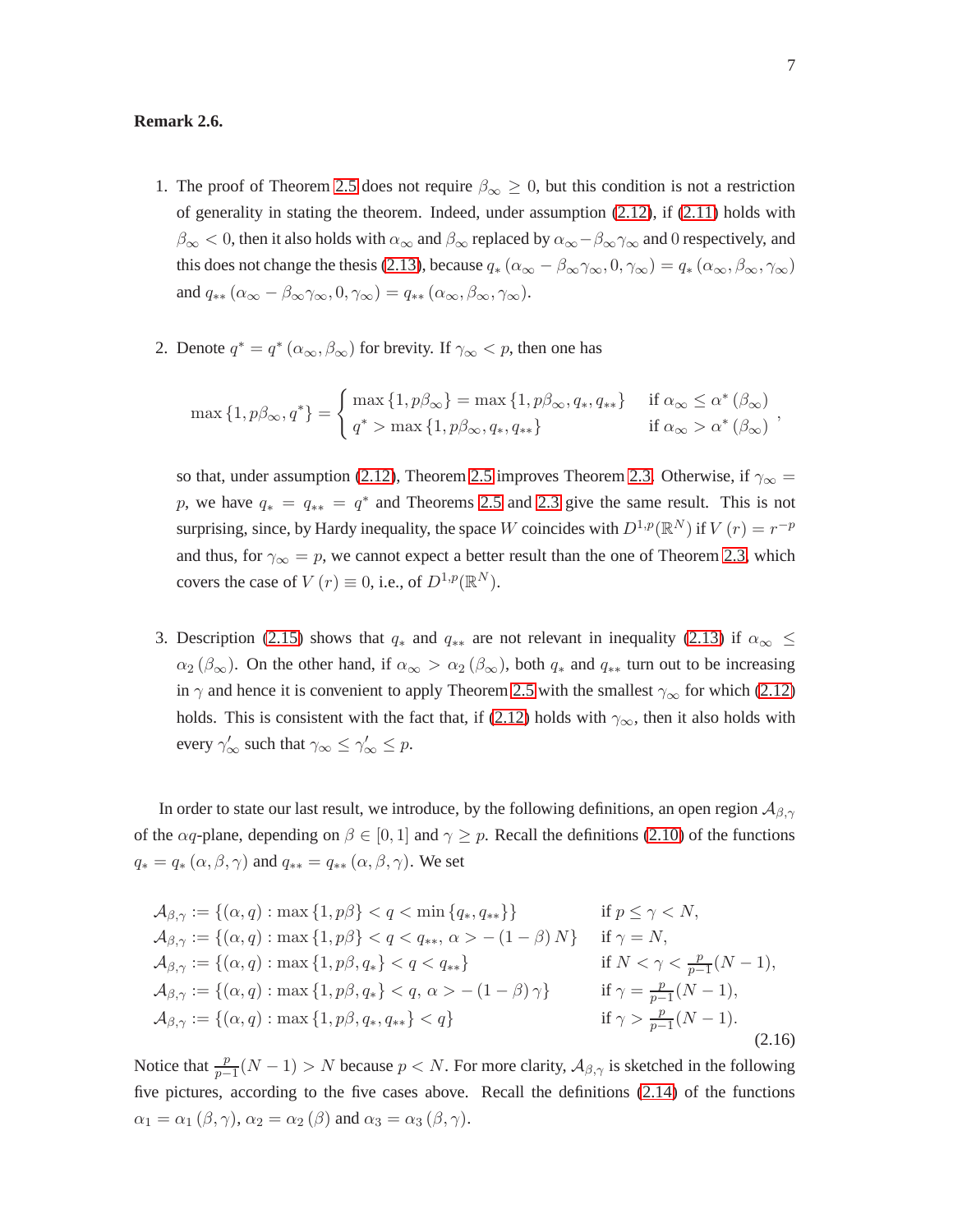

**Fig.3**:  $A_{\beta,\gamma}$  for  $q = q_{**}$  $N < \gamma < \frac{p}{p-1}(N-1).$  $q=q_{\ast}$ • If  $\beta$  < 1 we have  $\alpha_1 < \min{\{\alpha_2, \alpha_3\}} < 0.$ .<del>...</del>..............  $\boldsymbol{p}$ If  $\beta = 1$  we have  $q = \max\{1, p\beta\}$  $0 = \alpha_1 = \alpha_2 < \alpha_3$ and  $A_{1,\gamma}$  reduces to the angle  $\blacktriangleright$  a  $\alpha_1$  min $(\alpha_2, \alpha_3)$  $p < q < q_{**}.$ 

**Fig.4**:  $A_{\beta,\gamma}$  for  $\gamma = \frac{p}{p-1}$  $\frac{p}{p-1}(N-1).$ • If  $\beta$  < 1 we have  $\alpha_1 < \min{\{\alpha_2, \alpha_3\}} < 0.$ If  $\beta = 1$  we have  $0 = \alpha_1 = \alpha_2 < \alpha_3$ and  $A_{1,\gamma}$  reduces to the angle  $\alpha > 0, q > p.$ 

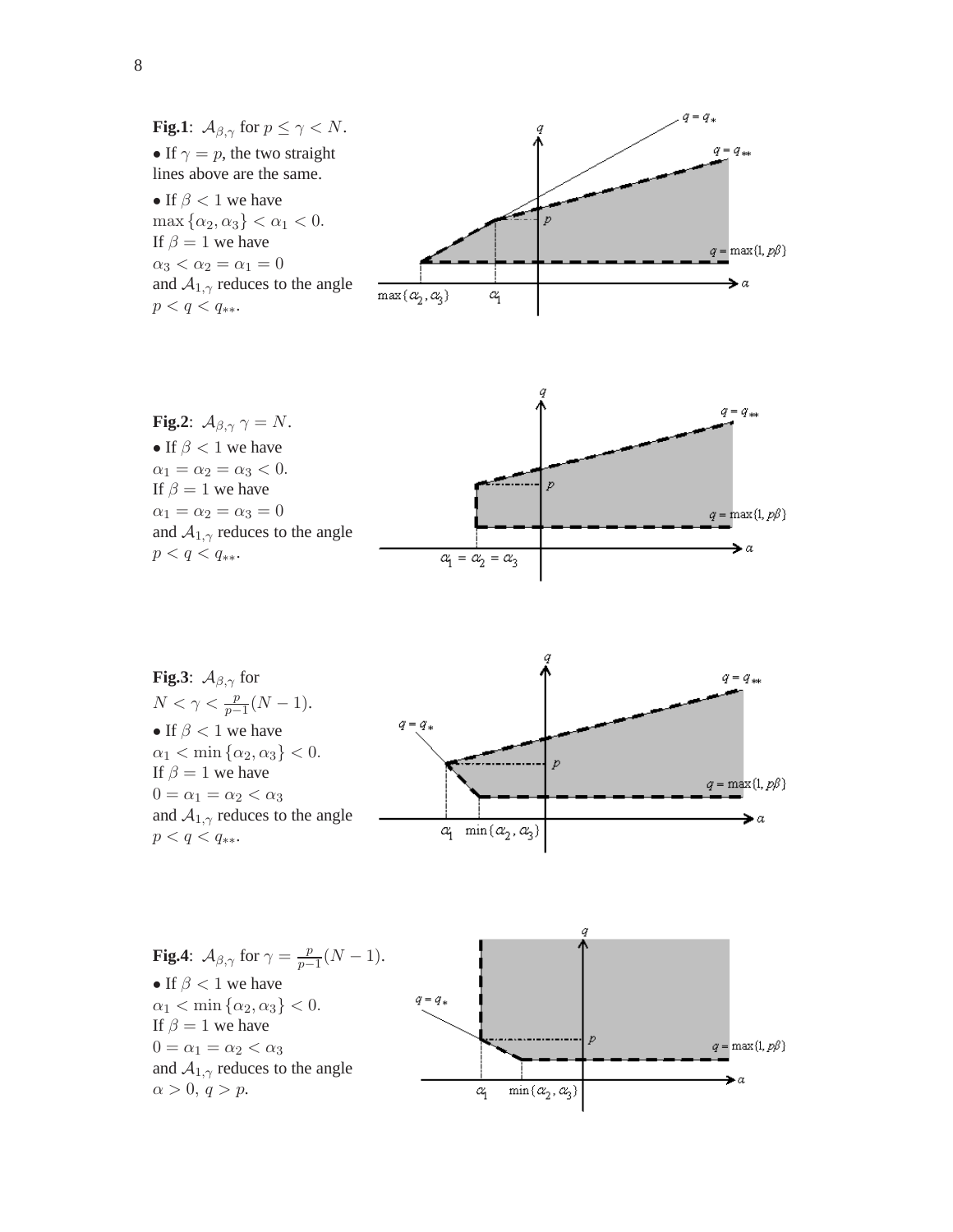

<span id="page-8-0"></span>**Theorem 2.7.** Let  $N \geq 3$  and let V, K be as in (V), (K). Assume that there exists  $R_1 > 0$  such *that*  $V(r) < +\infty$  *almost everywhere in*  $(0, R_1)$  *and* 

<span id="page-8-5"></span>
$$
\underset{r\in(0,R_1)}{\text{ess sup}} \frac{K(r)}{r^{\alpha_0}V(r)^{\beta_0}} < +\infty \quad \text{for some } 0 \le \beta_0 \le 1 \text{ and } \alpha_0 \in \mathbb{R} \tag{2.17}
$$

*and*

<span id="page-8-4"></span>
$$
\underset{r\in(0,R_1)}{\text{ess inf}} r^{\gamma_0} V(r) > 0 \quad \text{for some } \gamma_0 \ge p. \tag{2.18}
$$

*Then*  $\lim_{R\to 0^+} \mathcal{R}_0(q_1, R) = 0$  *for every*  $q_1 \in \mathbb{R}$  *such that* 

<span id="page-8-3"></span>
$$
(\alpha_0, q_1) \in \mathcal{A}_{\beta_0, \gamma_0}.\tag{2.19}
$$

#### <span id="page-8-1"></span>**Remark 2.8.**

- 1. Condition [\(2.19\)](#page-8-3) also asks for a lower bound on  $\alpha_0$ , except for the case  $\gamma_0 > \frac{p}{p-1}$  $\frac{p}{p-1}(N-1),$ as it is clear from Figures 1-5.
- 2. The proof of Theorem [2.7](#page-8-0) does not require  $\beta_0 \geq 0$ , but this is not a restriction of generality in stating the theorem (cf. Remark [2.6.](#page-6-0)[1\)](#page-6-2). Indeed, under assumption  $(2.18)$ , if  $(2.17)$  holds with  $\beta_0 < 0$ , then it also holds with  $\alpha_0$  and  $\beta_0$  replaced by  $\alpha_0 - \beta_0 \gamma_0$  and 0 respectively, and one has that  $(\alpha_0, q_1) \in A_{\beta_0, \gamma_0}$  if and only if  $(\alpha_0 - \beta_0 \gamma_0, q_1) \in A_{0, \gamma_0}$ .
- <span id="page-8-2"></span>3. If [\(2.18\)](#page-8-4) holds with  $\gamma_0 > p$ , then Theorem [2.7](#page-8-0) improves Theorem [2.2.](#page-4-0) Otherwise, if  $\gamma_0 = p$ , then one has  $\max{\alpha_2, \alpha_3} = \alpha^*(\beta_0)$  and  $(\alpha_0, q_1) \in \mathcal{A}_{\beta_0, \gamma_0}$  is equivalent to  $\max\{1, p\beta_0\} < q_1 < q^*(\alpha_0, \beta_0)$ , i.e., Theorems [2.7](#page-8-0) and [2.2](#page-4-0) give the same result, which is consistent with Hardy inequality (cf. Remark [2.6](#page-6-0)[.2\)](#page-6-1).
- 4. Given  $\beta \leq 1$ , one can check that  $A_{\beta,\gamma_1} \subseteq A_{\beta,\gamma_2}$  for every  $p \leq \gamma_1 < \gamma_2$ , so that, in applying Theorem [2.7,](#page-8-0) it is convenient to choose the largest  $\gamma_0$  for which [\(2.18\)](#page-8-4) holds. This is consistent with the fact that, if [\(2.18\)](#page-8-4) holds with  $\gamma_0$ , then it also holds with every  $\gamma'_0$  such that  $p \leq \gamma'_0 \leq \gamma_0$ .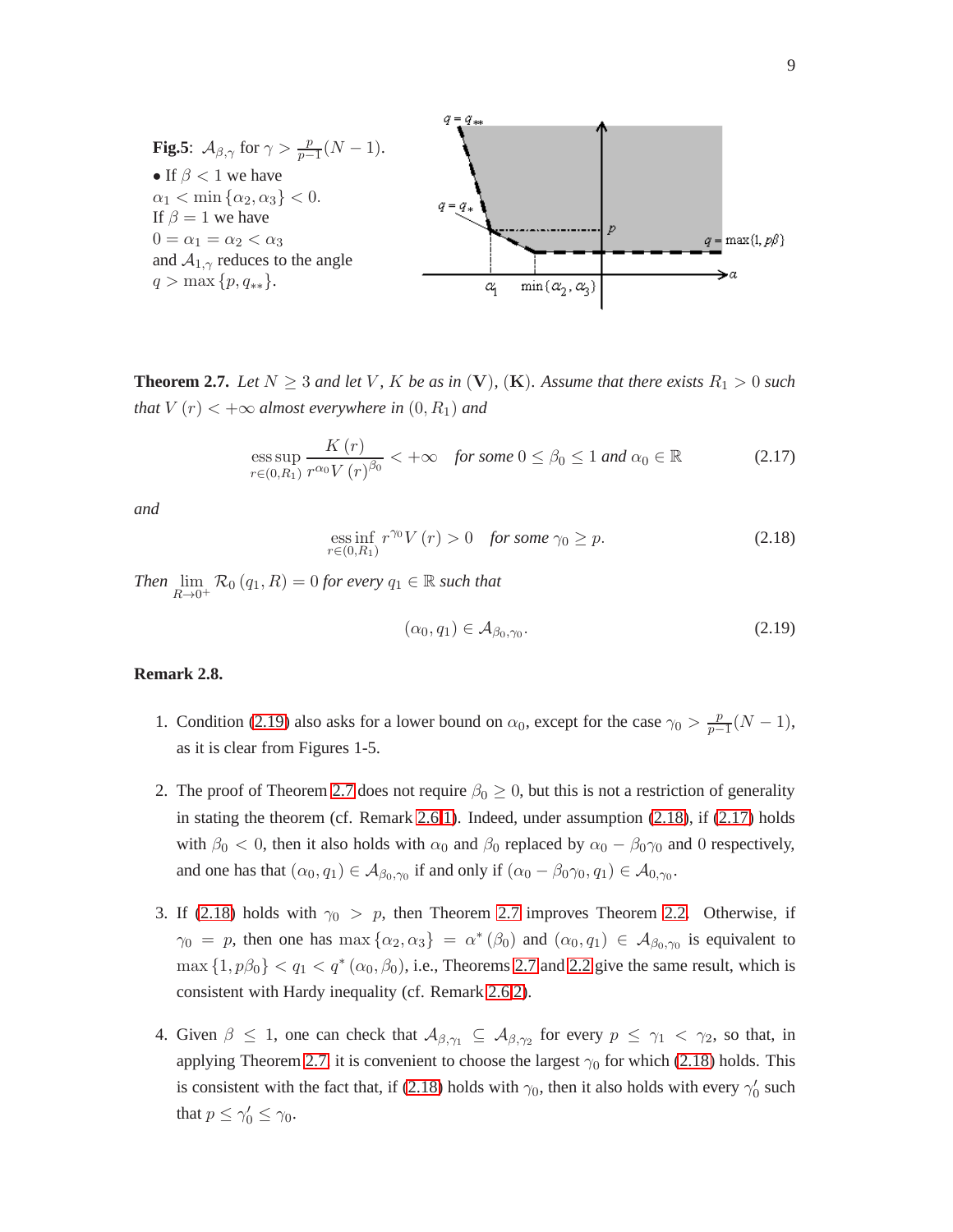# <span id="page-9-0"></span>**3 Proof of Theorem [2.1](#page-3-0)**

Assume  $1 < p < N$  and let V and K be as in (V) and (K).

Recall the definitions [\(2.1\)](#page-2-1) of the Banach spaces W and  $W_r$ . Using the results of [\[10,](#page-30-4) Lemma 1], fix two constants  $S_{N,p} > 0$  and  $C_{N,p} > 0$ , only dependent on N and p, such that

<span id="page-9-4"></span>
$$
\forall u \in W, \quad \|u\|_{L^{p^*}(\mathbb{R}^N)} \le S_{N,p} \|u\| \tag{3.1}
$$

and

<span id="page-9-2"></span>
$$
\forall u \in W_r, \quad |u(x)| \le C_{N,p} \|u\| \frac{1}{|x|^{\frac{N-p}{p}}} \quad \text{almost everywhere on } \mathbb{R}^N. \tag{3.2}
$$

Recall from assumption (**K**) that  $K \in L_{\text{loc}}^{s}((0, +\infty))$  for some  $s > 1$ .

<span id="page-9-1"></span>**Lemma 3.1.** *Let*  $R > r > 0$  *and*  $1 < q < \infty$ *. Then there exist*  $\tilde{C} = \tilde{C}(N, p, r, R, q, s) > 0$  *and* l = l(p, q, s) > 0 *such that* ∀u ∈ W<sup>r</sup> *one has*

<span id="page-9-3"></span>
$$
\int_{B_R \setminus B_r} K(|x|) |u|^q dx \leq \tilde{C} \|K(|\cdot|) \|_{L^s(B_R \setminus B_r)} \|u\|^{q-lp} \left( \int_{B_R \setminus B_r} |u|^p dx \right)^l. \tag{3.3}
$$

*Moreover, if*

$$
s > \frac{p^*}{p^* - 1} = \frac{Np}{N(p - 1) + p} \quad \left(p^* = \frac{Np}{N - p}\right)
$$

*in assumption* (K), then there exists  $\tilde{C}_1 = \tilde{C}_1(N, p, r, R, q, s) > 0$  such that  $\forall u \in W_r$  and ∀h ∈ W *one has*

$$
\frac{\int_{B_R \setminus B_r} K(|x|) |u|^{q-1} |h| dx}{\tilde{C}_1 \|K(|\cdot|) \|_{L^s(B_R \setminus B_r)}} \le \begin{cases} \left( \int_{B_R \setminus B_r} |u|^p dx \right)^{\frac{q-1}{p}} \|h\| & \text{if } q \le \tilde{q} \\ \left( \int_{B_R \setminus B_r} |u|^p dx \right)^{\frac{\tilde{q}-1}{p}} \|u\|^{q-\tilde{q}} \|h\| & \text{if } q > \tilde{q} \end{cases}
$$

where  $\tilde{q} := p \left( 1 + \frac{1}{N} - \frac{1}{s} \right)$  $\frac{1}{s}$ ) (note that  $s > \frac{Np}{N(p-1)+p}$  implies  $\tilde{q} > 1$ ).

*Proof.* Let  $u \in W_r$  and fix  $t \in (1, s)$  such that  $t'q > p$  (where  $t' = t/(t-1)$ ). Then, by Hölder inequality and [\(3.2\)](#page-9-2), we have

$$
\int_{B_R \setminus B_r} K(|x|) |u|^q dx
$$
\n
$$
\leq \left( \int_{B_R \setminus B_r} K(|x|)^t dx \right)^{\frac{1}{t}} \left( \int_{B_R \setminus B_r} |u|^{t'q} dx \right)^{\frac{1}{t'}}
$$
\n
$$
\leq |B_R \setminus B_r|^{\frac{1}{t} - \frac{1}{s}} ||K(|\cdot|)||_{L^s(B_R \setminus B_r)} \left( \int_{B_R \setminus B_r} |u|^{t'q - p} |u|^p dx \right)^{\frac{1}{t'}}
$$
\n
$$
\leq |B_R \setminus B_r|^{\frac{1}{t} - \frac{1}{s}} ||K(|\cdot|)||_{L^s(B_R \setminus B_r)} \left( \frac{C_{N,p} ||u||}{r^{\frac{N-p}{p}}} \right)^{q - p/t'} \left( \int_{B_R \setminus B_r} |u|^p dx \right)^{\frac{1}{t'}}.
$$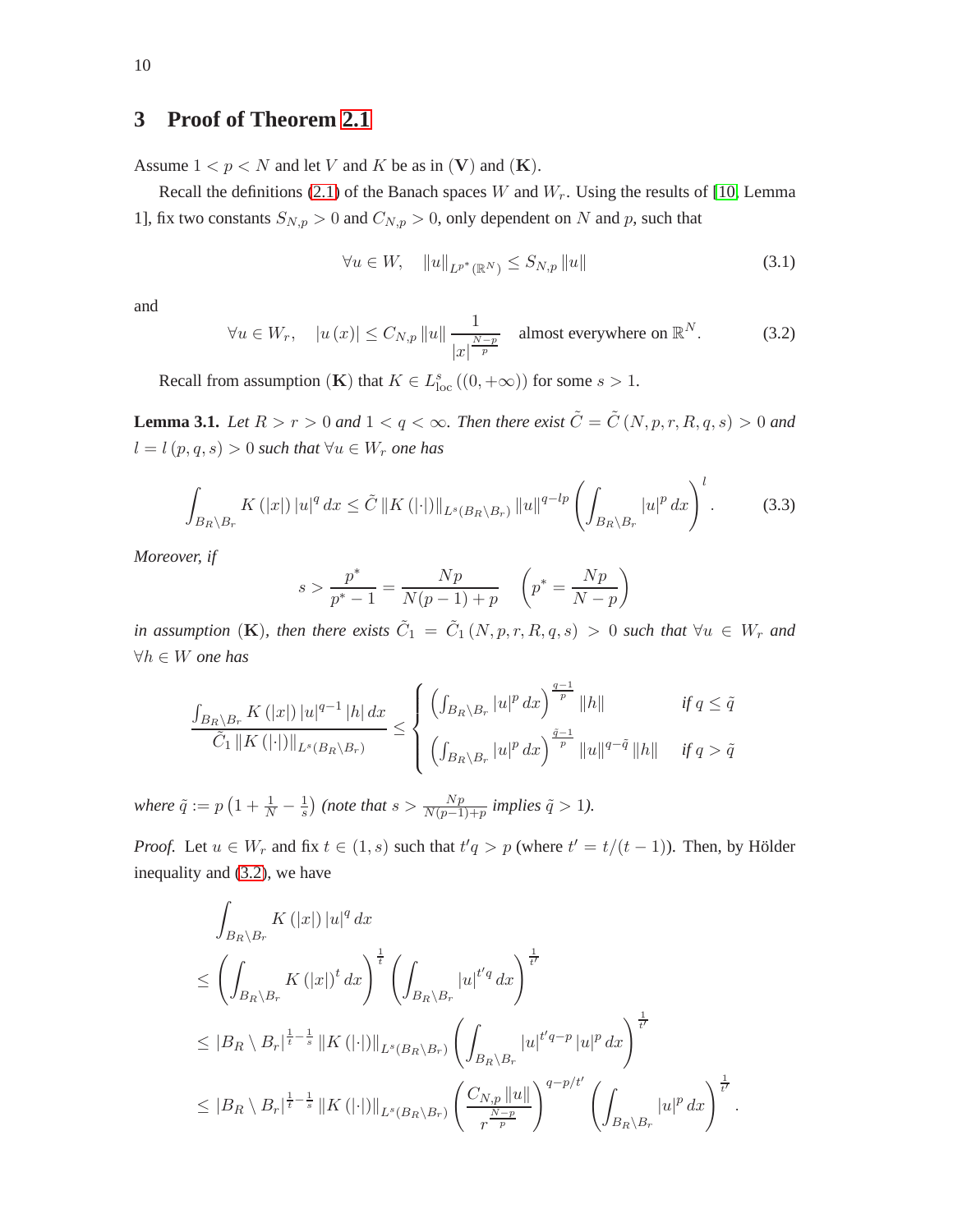This proves [\(3.3\)](#page-9-3). As to the second part of the lemma, let  $u \in W_r$  and  $h \in W$ . For simplicity, we denote by  $\sigma$  the Hölder-conjugate exponent of  $p^*$ , i.e.,  $\sigma := \frac{Np}{N(n-1)}$  $\frac{Np}{N(p-1)+p}$ . By Hölder inequality (note that  $\frac{s}{\sigma} > 1$ ), we have

$$
\int_{B_R \setminus B_r} K(|x|) |u|^{q-1} |h| dx
$$
\n
$$
\leq \left( \int_{B_R \setminus B_r} K(|x|)^\sigma |u|^{(q-1)\sigma} dx \right)^{\frac{1}{\sigma}} \left( \int_{B_R \setminus B_r} |h|^{p^*} dx \right)^{\frac{1}{p^*}}
$$
\n
$$
\leq \left( \left( \int_{B_R \setminus B_r} K(|x|)^s dx \right)^{\frac{\sigma}{s}} \left( \int_{B_R \setminus B_r} |u|^{(q-1)\sigma(\frac{s}{\sigma})'} dx \right)^{\frac{1}{(\frac{s}{\sigma})'}} \right)^{\frac{1}{\sigma}} S_{N,p} ||h||
$$
\n
$$
\leq S_{N,p} ||K(||\cdot||)||_{L^s(B_R \setminus B_r)} ||h|| \left( \int_{B_R \setminus B_r} |u|^{p \frac{q-1}{q-1}} dx \right)^{\frac{\tilde{q}-1}{p}},
$$

where we computed  $\sigma\left(\frac{s}{\sigma}\right)$  $\left(\frac{s}{\sigma}\right)' = \frac{pNs}{sN(p-1)+ps-pN} = \frac{p}{\tilde{q}-1}$  $\frac{p}{\tilde{q}-1}$ . If  $q < \tilde{q}$ , then we get

$$
\int_{B_R \setminus B_r} K(|x|) |u|^{q-1} |h| dx
$$
\n
$$
\leq S_{N,p} ||K(||\cdot||)||_{L^s(B_R \setminus B_r)} ||h|| \left( |B_R \setminus B_r|^{1-\frac{q-1}{q-1}} \left( \int_{B_R \setminus B_r} |u|^p dx \right)^{\frac{q-1}{q-1}} \right)^{\frac{\tilde{q}-1}{p}}
$$
\n
$$
= S_{N,p} ||K(||\cdot||)||_{L^s(B_R \setminus B_r)} ||h|| ||B_R \setminus B_r|^{\frac{\tilde{q}-q}{p}} \left( \int_{B_R \setminus B_r} |u|^p dx \right)^{\frac{q-1}{p}}.
$$

If  $q = \tilde{q}$  the thesis plainly follows. Otherwise, if  $q > \tilde{q}$ , then by [\(3.2\)](#page-9-2) we obtain

$$
\int_{B_R \setminus B_r} K(|x|) |u|^{q-1} |h| dx
$$
\n
$$
\leq S_{N,p} ||K(||\cdot||)||_{L^s(B_R \setminus B_r)} ||h|| \left( \int_{B_R \setminus B_r} |u|^{p\frac{q-1}{q-1}-p} |u|^p dx \right)^{\frac{\tilde{q}-1}{p}}
$$
\n
$$
\leq S_{N,p} ||K(||\cdot||)||_{L^s(B_R \setminus B_r)} ||h|| \left( \left( \frac{C_{N,p} ||u||}{r^{\frac{N-p}{p}}} \right)^{p\frac{q-\tilde{q}}{\tilde{q}-1}} \int_{B_R \setminus B_r} |u|^p dx \right)^{\frac{\tilde{q}-1}{p}}
$$
\n
$$
= S_{N,p} ||K(||\cdot||)||_{L^s(B_R \setminus B_r)} ||h|| \left( \frac{C_{N,p} ||u||}{r^{\frac{N-p}{p}}} \right)^{q-\tilde{q}} \left( \int_{B_R \setminus B_r} |u|^p dx \right)^{\frac{\tilde{q}-1}{p}}.
$$

This concludes the proof.

For future reference, we recall here some results from [\[5\]](#page-29-3) concerning the sum space

$$
L_K^{p_1} + L_K^{p_2} := L_K^{p_1}(\mathbb{R}^N) + L_K^{p_2}(\mathbb{R}^N) := \{ u_1 + u_2 : u_1 \in L_K^{p_1}(\mathbb{R}^N), u_2 \in L_K^{p_2}(\mathbb{R}^N) \},
$$

 $\Box$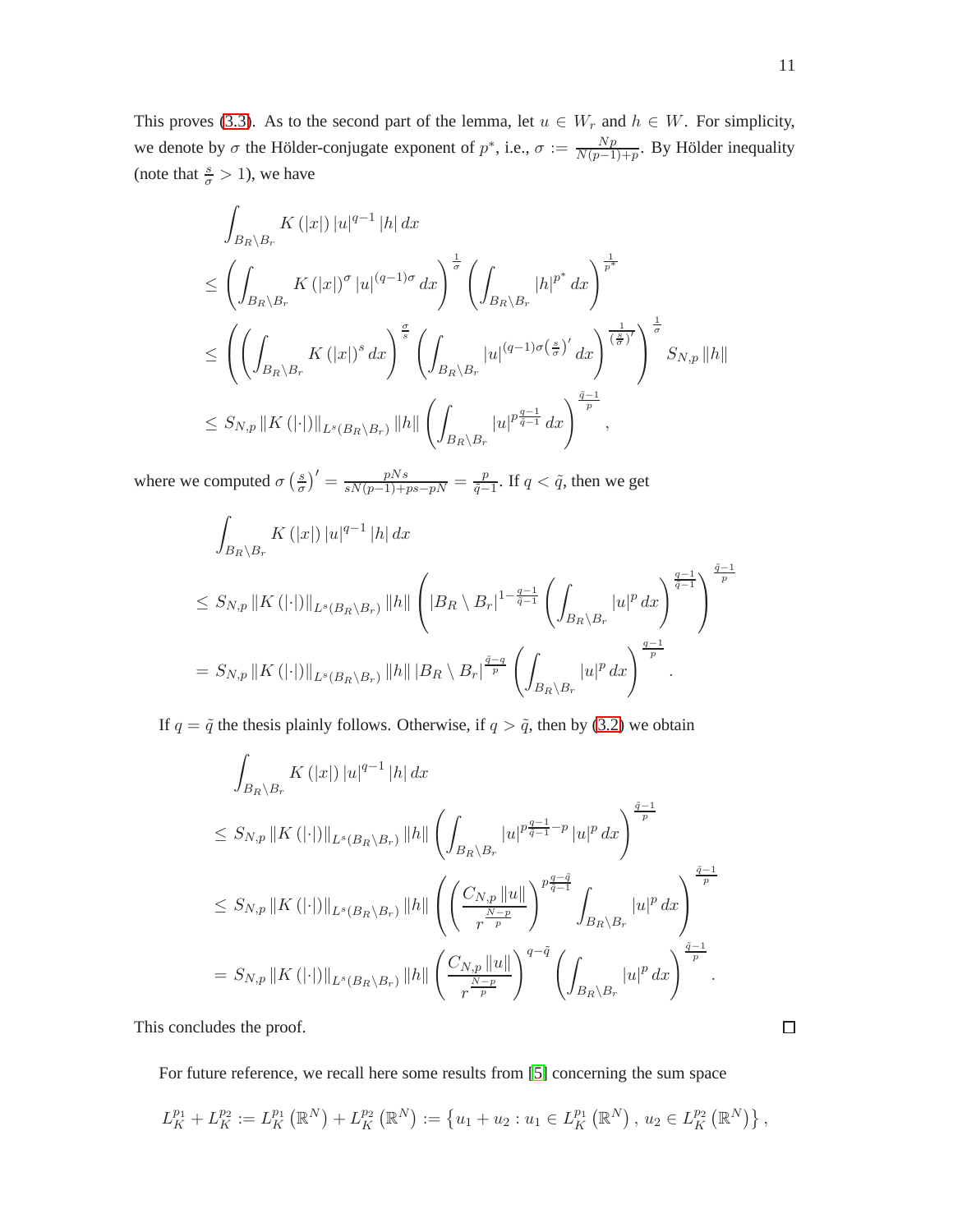where we assume  $1 < p_1 \le p_2 < \infty$ . Such a space can be characterized as the set of the measurable mappings  $u : \mathbb{R}^N \to \mathbb{R}$  for which there exists a measurable set  $E \subseteq \mathbb{R}^N$  such that  $u \in L_K^{p_1}(E) \cap L_K^{p_2}(E^c)$  (of course  $L_K^{p_1}(E) := L^{p_1}(E, K(|x|) dx)$ , and so for  $L_K^{p_2}(E^c)$ ). It is a Banach space with respect to the norm

$$
||u||_{L_K^{p_1}+L_K^{p_2}} := \inf_{u_1+u_2=u} \max \left\{ ||u_1||_{L_K^{p_1}}, ||u_2||_{L_K^{p_2}} \right\}
$$

and the continuous embedding  $L_K^p \hookrightarrow L_K^{p_1} + L_K^{p_2}$  holds for all  $p \in [p_1, p_2]$ .

<span id="page-11-2"></span>**Proposition 3.2** ([\[5,](#page-29-3) Proposition 2.7]). Let  $\{u_n\} \subseteq L_K^{p_1} + L_K^{p_2}$  be a sequence such that  $\forall \varepsilon > 0$ *there exist*  $n_{\varepsilon} > 0$  and a sequence of measurable sets  $E_{\varepsilon,n} \subseteq \mathbb{R}^N$  satisfying

$$
\forall n > n_{\varepsilon}, \quad \int_{E_{\varepsilon,n}} K(|x|) |u_n|^{p_1} dx + \int_{E_{\varepsilon,n}^c} K(|x|) |u_n|^{p_2} dx < \varepsilon. \tag{3.4}
$$

*Then*  $u_n \to 0$  *in*  $L_K^{p_1} + L_K^{p_2}$ *.* 

<span id="page-11-3"></span>**Proposition 3.3** ([\[5,](#page-29-3) Propositions 2.17 and 2.14, Corollary 2.19]). Let  $E \subseteq \mathbb{R}^N$  be a measurable *set.*

- *(i)* If  $\int_E K(|x|) dx < \infty$ , then  $L_K^{p_1} + L_K^{p_2}$  is continuously embedded into  $L_K^{p_1}(E)$ .
- (*ii*) Every  $u \in (L_K^{p_1} + L_K^{p_2}) \cap L^{\infty}(E)$  *satisfies*

<span id="page-11-5"></span>
$$
||u||_{L_K^{p_2}(E)}^{p_2/p_1} \le (||u||_{L^\infty(E)}^{p_2/p_1-1} + ||u||_{L_K^{p_2}(E)}^{p_2/p_1-1}) ||u||_{L_K^{p_1} + L_K^{p_2}}.
$$
\n(3.5)

*If moreover*  $||u||_{L^{\infty}(E)} \leq 1$ *, then* 

<span id="page-11-4"></span>
$$
||u||_{L_K^{p_2}(E)} \le 2 ||u||_{L_K^{p_1} + L_K^{p_2}} + 1.
$$
\n(3.6)

Recall the definitions [\(2.2\)](#page-2-2)-[\(2.3\)](#page-2-2) of the functions  $S_0$  and  $S_{\infty}$ .

*Proof of Theorem [2.1.](#page-3-0)* We prove each part of the theorem separately.

(i) By the monotonicity of  $S_0$  and  $S_{\infty}$ , it is not restrictive to assume  $R_1 < R_2$  in hypothesis  $(S'_{q_1,q_2})$ . In order to prove the continuous embedding, let  $u \in W_r$ ,  $u \neq 0$ . Then we have

<span id="page-11-0"></span>
$$
\int_{B_{R_1}} K(|x|) |u|^{q_1} dx = ||u||^{q_1} \int_{B_{R_1}} K(|x|) \frac{|u|^{q_1}}{||u||^{q_1}} dx \le ||u||^{q_1} \mathcal{S}_0(q_1, R_1) \tag{3.7}
$$

and, similarly,

<span id="page-11-1"></span>
$$
\int_{B_{R_2}^c} K(|x|) |u|^{q_2} dx \le ||u||^{q_2} \mathcal{S}_{\infty}(q_2, R_2).
$$
 (3.8)

We now use  $(3.3)$  of Lemma [3.1](#page-9-1) and the continuous embedding

$$
W_r = D_{\text{rad}}^{1,p}(\mathbb{R}^N) \cap L^p(\mathbb{R}^N, V(|x|)dx) \hookrightarrow L^p_{\text{loc}}(\mathbb{R}^N)
$$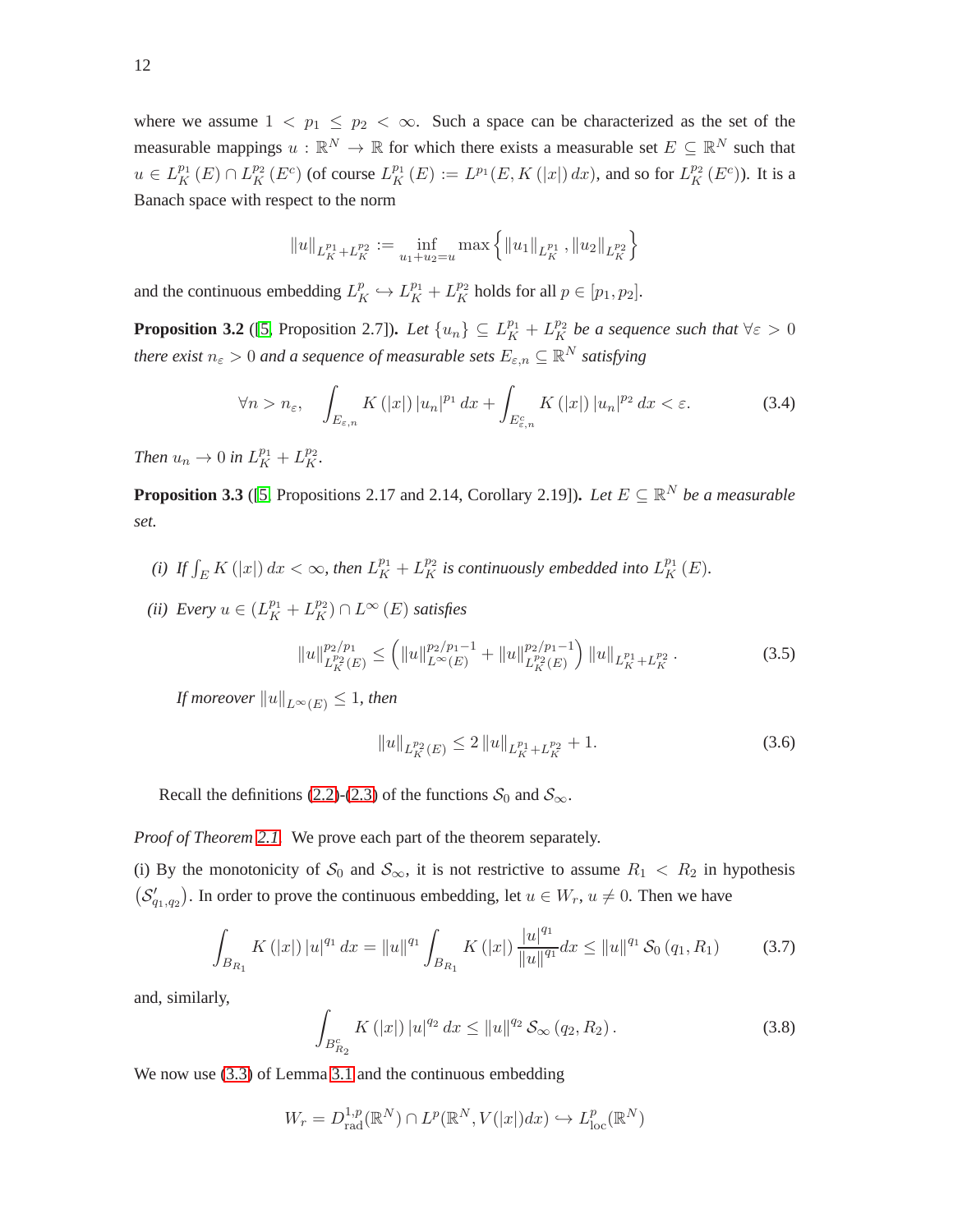<span id="page-12-0"></span>
$$
\int_{B_{R_2}\setminus B_{R_1}} K(|x|) |u|^{q_1} dx \le C_1 \|u\|^{q_1}.
$$
\n(3.9)

Hence  $u \in L_K^{q_1}(B_{R_2}) \cap L_K^{q_2}(B_{R_2}^c)$  and thus  $u \in L_K^{q_1} + L_K^{q_2}$ . Moreover, if  $u_n \to 0$  in  $W_r$ , then, using [\(3.7\)](#page-11-0), [\(3.8\)](#page-11-1) and [\(3.9\)](#page-12-0), we get

$$
\int_{B_{R_2}} K(|x|) |u_n|^{q_1} dx + \int_{B_{R_2}^c} K(|x|) |u_n|^{q_2} dx = o(1)_{n \to \infty},
$$

which means  $u_n \to 0$  in  $L_K^{q_1} + L_K^{q_2}$  by Proposition [3.2.](#page-11-2)

(ii) Assume hypothesis  $(S_{q_1,q_2}'')$ . Let  $\varepsilon > 0$  and let  $u_n \rightharpoonup 0$  in  $W_r$ . Then  $\{\|u_n\|\}$  is bounded and, arguing as for [\(3.7\)](#page-11-0) and [\(3.8\)](#page-11-1), we can take  $r_{\varepsilon} > 0$  and  $R_{\varepsilon} > r_{\varepsilon}$  such that for all n one has

$$
\int_{B_{r_{\varepsilon}}} K\left(|x|\right) |u_n|^{q_1} dx \le ||u_n||^{q_1} \mathcal{S}_0\left(q_1, r_{\varepsilon}\right) \le \sup_n ||u_n||^{q_1} \mathcal{S}_0\left(q_1, r_{\varepsilon}\right) < \frac{\varepsilon}{3}
$$

and

$$
\int_{B_{R_{\varepsilon}}^c} K\left(|x|\right) |u_n|^{q_2} \, dx \leq \sup_n \|u_n\|^{q_2} \mathcal{S}_{\infty} \left(q_2, R_{\varepsilon}\right) < \frac{\varepsilon}{3}.
$$

Using [\(3.3\)](#page-9-3) of Lemma [3.1](#page-9-1) and the boundedness of  $\{\Vert u_n \Vert\}$  again, we infer that there exist two constants  $C_2$ ,  $l > 0$ , independent from n, such that

$$
\int_{B_{R_{\varepsilon}}\setminus B_{r_{\varepsilon}}} K\left(|x|\right) |u_n|^{q_1} dx \leq C_2 \left( \int_{B_{R_{\varepsilon}}\setminus B_{r_{\varepsilon}}} |u_n|^p dx \right)^l,
$$

where

$$
\int_{B_{R_{\varepsilon}}\setminus B_{r_{\varepsilon}}} |u_n|^p \, dx \to 0 \quad \text{as } n \to \infty \quad (\varepsilon \text{ fixed})
$$

thanks to the compactness of the embedding  $D_{rad}^{1,p}(\mathbb{R}^N) \hookrightarrow L_{loc}^p(\mathbb{R}^N)$ . Therefore we obtain

$$
\int_{B_{R_{\varepsilon}}} K\left(|x|\right) |u_n|^{q_1} \, dx + \int_{B_{R_{\varepsilon}}^c} K\left(|x|\right) |u_n|^{q_2} \, dx < \varepsilon
$$

for all *n* sufficiently large, which means  $u_n \to 0$  in  $L_K^{q_1} + L_K^{q_2}$  (Proposition [3.2\)](#page-11-2). This concludes the proof of part (ii).

(iii) First we observe that  $K(|\cdot|) \in L^1(B_1)$  and assumption  $(K)$  imply  $K(|\cdot|) \in L^1_{loc}(\mathbb{R}^N)$ . Assume  $W_r \hookrightarrow L_K^{q_1} + L_K^{q_2}$  with  $q_1 \leq q_2$ . Fix  $R_1 > 0$ . Then, by (i) of Proposition [3.3,](#page-11-3) there exist two constants  $c_1, c_2 > 0$  such that  $\forall u \in W_r$  we have

$$
\int_{B_{R_1}} K(|x|) |u|^{q_1} dx \leq c_1 \|u\|_{L_K^{q_1} + L_K^{q_2}}^{q_1} \leq c_2 \|u\|^{q_1},
$$

which implies  $S_0(q_1, R_1) \leq c_2$ . By [\(3.2\)](#page-9-2), fix  $R_2 > 0$  such that every  $u \in W_r$  with  $||u|| = 1$ satisfies  $|u(x)| \le 1$  almost everywhere on  $B_{R_2}^c$ . Then, by [\(3.6\)](#page-11-4), we have

$$
\int_{B_{R_2}^c} K(|x|) |u|^{q_2} dx \leq (2 \|u\|_{L_K^{q_1} + L_K^{q_2}} + 1)^{q_2} \leq (c_3 \|u\| + 1)^{q_2} = (c_3 + 1)^{q_2}
$$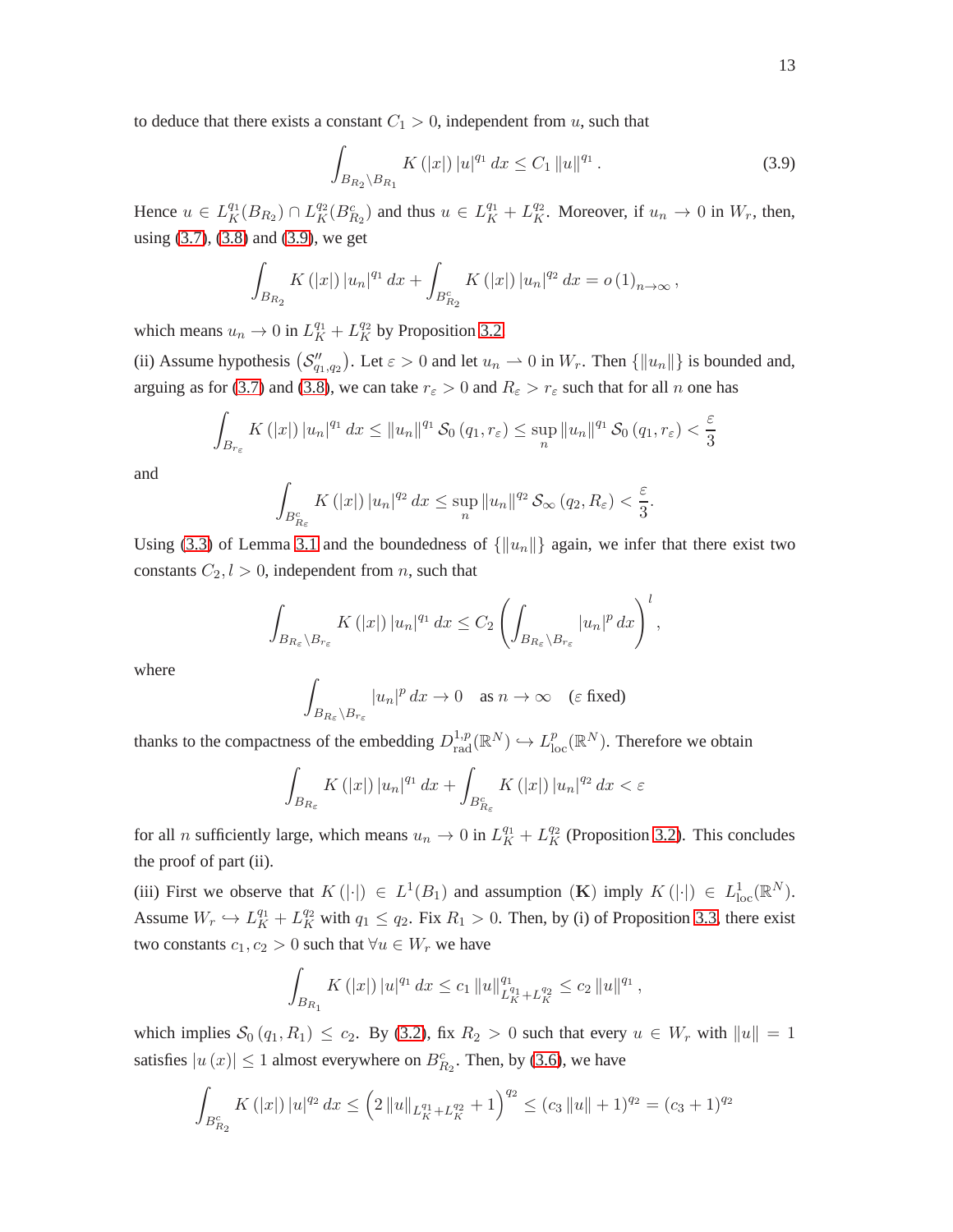for some constant  $c_3 > 0$ . This gives  $S_\infty(q_2, R_2) < \infty$  and thus  $(S'_{q_1,q_2})$  holds (with  $R_1 > 0$ arbitrary and  $R_2$  large enough). Now assume that the embedding  $H_{V,\text{r}}^1 \hookrightarrow L_K^{q_1} + L_K^{q_2}$  is compact and, by contradiction, that  $\lim_{R\to 0^+} S_0(q_1, R) > \varepsilon_1 > 0$  (the limit exists by monotonicity). Then for every  $n \in \mathbb{N} \setminus \{0\}$  we have  $\mathcal{S}_0(q_1, 1/n) > \varepsilon_1$  and thus there exists  $u_n \in W_r$  such that  $||u_n|| = 1$  and

$$
\int_{B_{1/n}} K(|x|) |u_n|^{q_1} dx > \varepsilon_1.
$$

Since  $\{u_n\}$  is bounded in  $W_r$ , by the compactness assumption together with the continuous embedding  $L_K^{q_1} + L_K^{q_2} \hookrightarrow L_K^{q_1}(B_1)$  ((i) of Proposition [3.3\)](#page-11-3), we get that there exists  $u \in W_r$  such that, up to a subsequence,  $u_n \to u$  in  $L_K^{q_1}(B_1)$ . This implies

$$
\int_{B_{1/n}} K(|x|) |u_n|^{q_1} dx \to 0 \quad \text{as } n \to \infty,
$$

which is a contradiction. Similarly, if  $\lim_{R\to+\infty} S_\infty(q_2, R) > \varepsilon_2 > 0$ , then there exists a sequence  ${u_n} \subset W_r$  such that  $||u_n|| = 1$  and

<span id="page-13-2"></span>
$$
\int_{B_n^c} K(|x|) |u_n|^{q_2} dx > \varepsilon_2.
$$
\n(3.10)

Moreover, we can assume that  $\exists u \in W_r$  such that  $u_n \to u$  in  $W_r$ ,  $u_n \to u$  in  $L_K^{q_1} + L_K^{q_2}$  and

<span id="page-13-1"></span>
$$
||u_n - u|| \le ||u_n|| + ||u|| \le 1 + \liminf_{n \to \infty} ||u_n|| = 2.
$$
 (3.11)

Now, by [\(3.11\)](#page-13-1) and [\(3.2\)](#page-9-2), fix  $R_2 > 0$  such that  $|u_n(x) - u(x)| \le 1$  almost everywhere on  $B_{R_2}^c$ . Then  $\{u_n - u\}$  is bounded in  $L_K^{q_2}(B_{R_2}^c)$  by [\(3.6\)](#page-11-4) and therefore [\(3.5\)](#page-11-5) gives

$$
\int_{B_{R_2}^c} K(|x|) |u_n - u|^{q_2} dx \le c_4 \left( \|u_n - u\|_{L_K^{q_1} + L_K^{q_2}} \right)^{q_1} \to 0 \quad \text{as } n \to \infty
$$

for some constant  $c_4 > 0$ . Since  $u \in L_K^{q_2}(B_{R_2}^c)$  by [\(3.2\)](#page-9-2) and [\(3.5\)](#page-11-5), this implies

$$
\int_{B_n^c} K(|x|) |u_n|^{q_2} dx \to 0 \quad \text{as } n \to \infty,
$$

which contradicts [\(3.10\)](#page-13-2). Hence we conclude  $\lim_{R\to 0^+} \mathcal{S}_0(q_1, R) = \lim_{R\to +\infty} \mathcal{S}_{\infty}(q_2, R) = 0$ , which completes the proof.  $\Box$ 

## <span id="page-13-0"></span>**4 Proof of Theorems [2.2](#page-4-0) - [2.7](#page-8-0)**

Assume  $1 < p < N$  and let V and K be as in (V) and (K). As in the previous section, we fix a constant  $S_{N,p} > 0$  such that [\(3.1\)](#page-9-4) holds.

<span id="page-13-3"></span>**Lemma 4.1.** Let  $\Omega \subseteq \mathbb{R}^N$  be a nonempty measurable set and assume that  $V(r) < +\infty$  almost *everywhere in* Ω *and*

$$
\Lambda := \operatorname*{ess\,sup}_{x \in \Omega} \frac{K(|x|)}{|x|^{\alpha} V(|x|)^{\beta}} < +\infty \quad \textit{for some } 0 \le \beta \le 1 \textit{ and } \alpha \in \mathbb{R}.
$$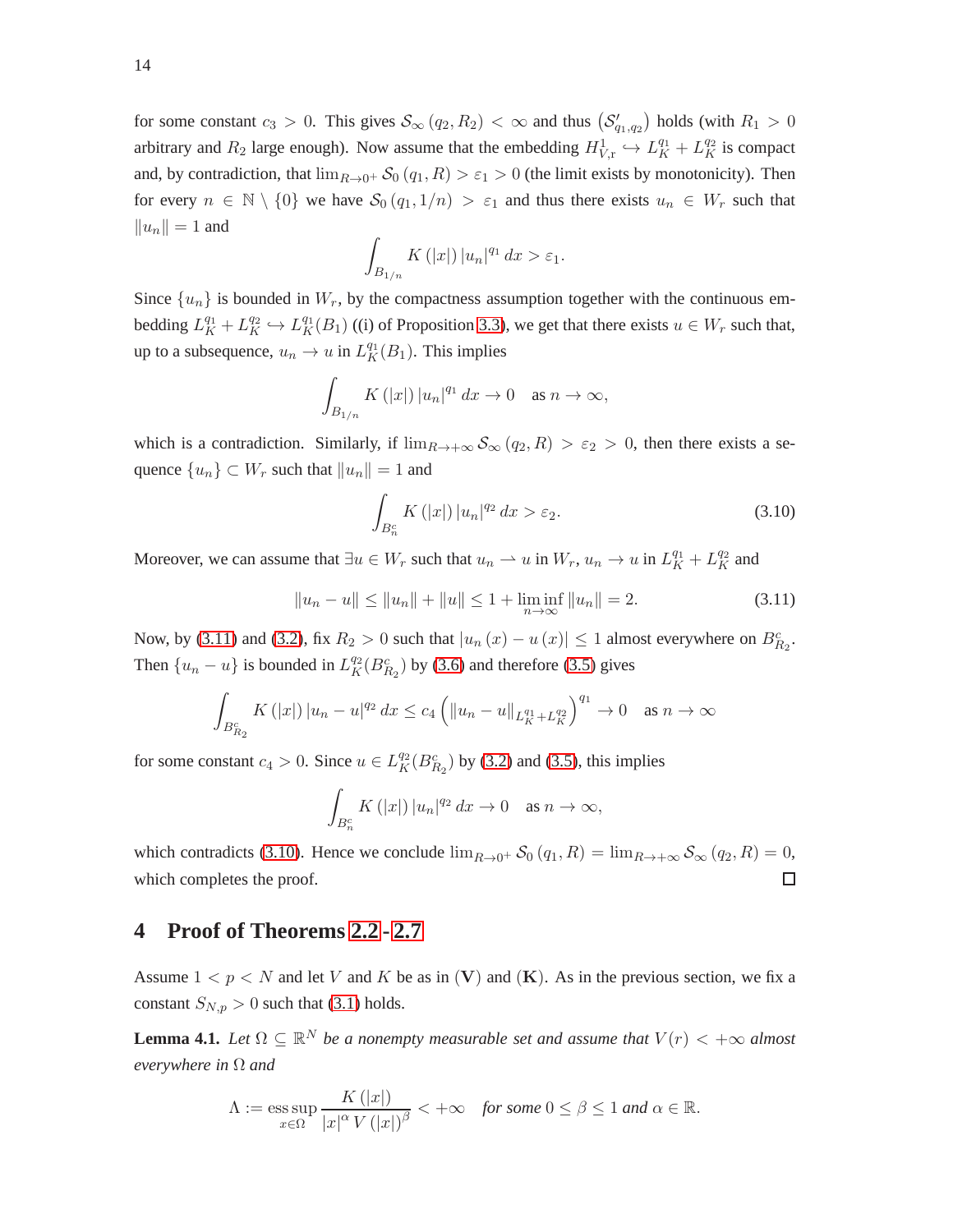*Let*  $u \in W$  *and assume that there exist*  $v \in \mathbb{R}$  *and*  $m > 0$  *such that* 

$$
|u(x)| \le \frac{m}{|x|^{\nu}} \quad \textit{almost everywhere on } \Omega.
$$

*Then*  $\forall h \in W$  *and*  $\forall q > \max\{1, p\beta\}$ *, one has* 

$$
\int_{\Omega} K(|x|) |u|^{q-1} |h| dx
$$
\n
$$
\leq \begin{cases}\n\Lambda m^{q-1} S_{N,p}^{1-p\beta} \left( \int_{\Omega} |x|^{\frac{\alpha-\nu(q-1)}{N(p-1)+p(1-p\beta)}} p^N dx \right)^{\frac{N(p-1)+p(1-p\beta)}{pN}} ||h|| & \text{ if } 0 \leq \beta \leq \frac{1}{p} \\
\Lambda m^{q-p\beta} \left( \int_{\Omega} |x|^{\frac{\alpha-\nu(q-p\beta)}{1-\beta}} dx \right)^{1-\beta} ||u||^{p\beta-1} ||h|| & \text{ if } \frac{1}{p} < \beta < 1 \\
\Lambda m^{q-p} \left( \int_{\Omega} |x|^{\frac{p}{p-1}(\alpha-\nu(q-p))} V(|x|) |u|^p dx \right)^{\frac{p-1}{p}} ||h|| & \text{ if } \beta = 1.\n\end{cases}
$$

*Proof.* We distinguish several cases, where we will use Hölder inequality many times, without explicitly noting it.

*Case*  $\beta = 0$ *.* 

We have

$$
\frac{1}{\Lambda} \int_{\Omega} K(|x|) |u|^{q-1} |h| dx \le \int_{\Omega} |x|^{\alpha} |u|^{q-1} |h| dx
$$
  
\n
$$
\le \left( \int_{\Omega} \left( |x|^{\alpha} |u|^{q-1} \right)^{\frac{pN}{N(p-1)+p}} dx \right)^{\frac{N(p-1)+p}{pN}} \left( \int_{\Omega} |h|^{p^*} dx \right)^{\frac{1}{p^*}}
$$
  
\n
$$
\le m^{q-1} S_{N,p} \left( \int_{\Omega} |x|^{\frac{\alpha-\nu(q-1)}{N(p-1)+p}pN} dx \right)^{\frac{N(p-1)+p}{pN}} ||h||.
$$

*Case*  $0 < \beta < 1/p$ *.* One has  $\frac{1}{\beta} > 1$  and  $\frac{1-\beta}{1-p\beta}p^* > 1$ , with Hölder conjugate exponents  $\left(\frac{1}{\beta}\right)$  $\frac{1}{\beta}$ <sup>'</sup> =  $\frac{1}{1-}$  $\frac{1}{1-\beta}$  and  $\left(\frac{1-\beta}{1-p\beta}p^*\right)'=$  $pN(1−β)$  $\frac{pN(1-p)}{N(p-1)+p(1-p\beta)}$ . Then we get

$$
\frac{1}{\Lambda} \int_{\Omega} K(|x|) |u|^{q-1} |h| dx
$$
\n
$$
\leq \int_{\Omega} |x|^{\alpha} V(|x|)^{\beta} |u|^{q-1} |h| dx = \int_{\Omega} |x|^{\alpha} |u|^{q-1} |h|^{1-p\beta} V(|x|)^{\beta} |h|^{p\beta} dx
$$
\n
$$
\leq \left( \int_{\Omega} (|x|^{\alpha} |u|^{q-1} |h|^{1-p\beta})^{\frac{1}{1-\beta}} dx \right)^{1-\beta} \left( \int_{\Omega} V(|x|) |h|^{p} dx \right)^{\beta}
$$
\n
$$
\leq \left( \left( \int_{\Omega} (|x|^{\frac{\alpha}{1-\beta}} |u|^{\frac{q-1}{1-\beta}})^{(\frac{1-\beta}{1-p\beta}p^*)'} dx \right)^{\frac{1-\beta}{(1-p\beta}p^*)'} \left( \int_{\Omega} |h|^{p^*} dx \right)^{\frac{1-p\beta}{(1-\beta)p^*}} \right)^{1-\beta} ||h||^{p\beta}
$$
\n
$$
\leq m^{q-1} \left( \left( \int_{\Omega} (|x|^{\frac{\alpha}{1-\beta}-\nu\frac{q-1}{1-\beta}})^{(\frac{1-\beta}{1-p\beta}p^*)'} dx \right)^{\frac{1}{(\frac{1-\beta}{1-\beta}p^*)'}} S_{N,p}^{\frac{1-p\beta}{1-\beta}} ||h||^{\frac{1-p\beta}{1-\beta}} \right)^{1-\beta} ||h||^{p\beta}
$$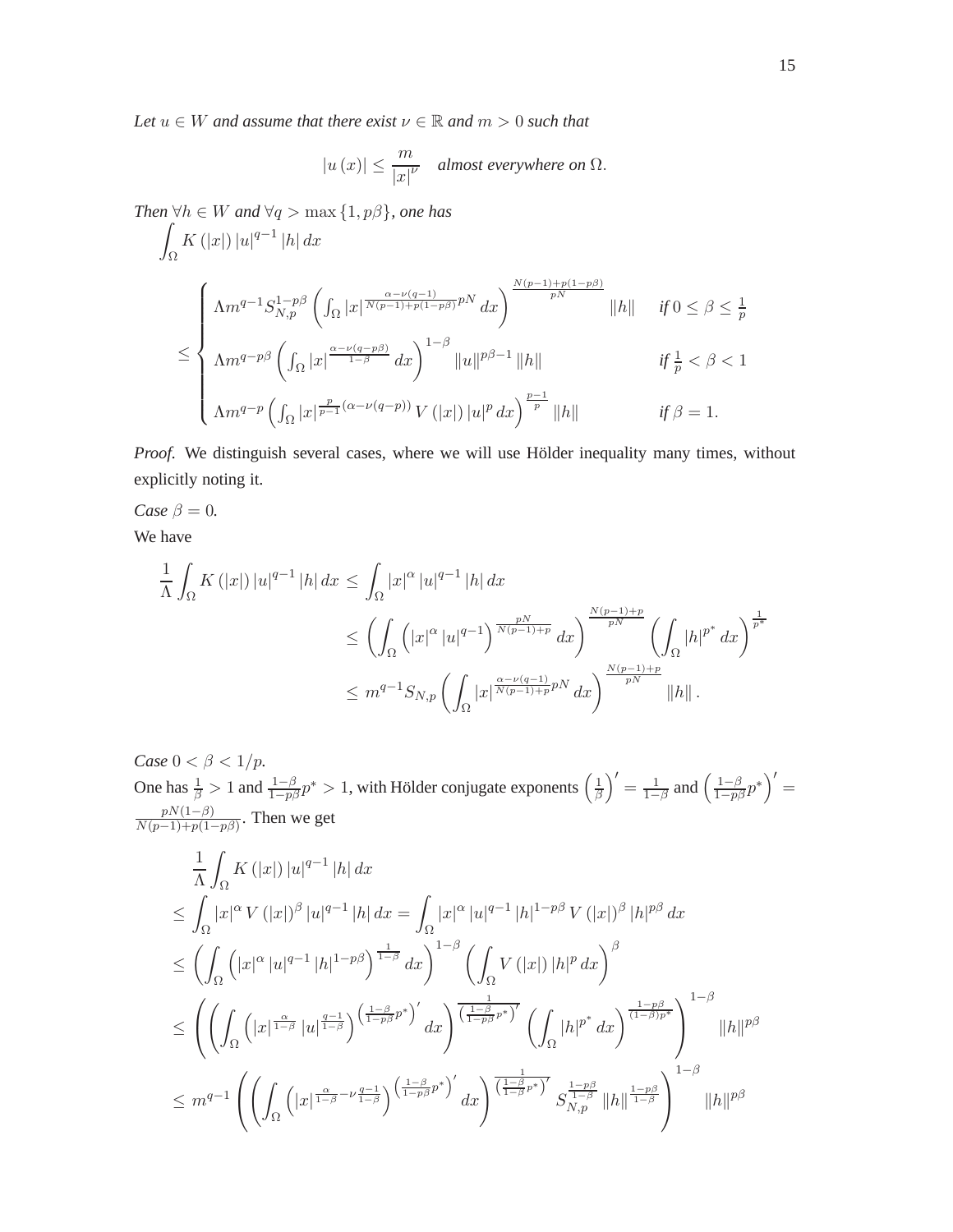$$
= m^{q-1} \left( \int_{\Omega} |x|^{\frac{\alpha-\nu(q-1)}{N(p-1)+p(1-p\beta)}}^{pN} dx \right)^{\frac{N(p-1)+p(1-p\beta)}{pN}} S_{N,p}^{1-p\beta} ||h||.
$$

*Case*  $\beta = \frac{1}{n}$  $\frac{1}{p}$ .

We have

$$
\frac{1}{\Lambda} \int_{\Omega} K(|x|) |u|^{q-1} |h| dx \le \int_{\Omega} |x|^{\alpha} |u|^{q-1} V(|x|)^{\frac{1}{p}} |h| dx
$$
  
\n
$$
\le \left( \int_{\Omega} |x|^{\alpha} \frac{p}{p-1} |u|^{(q-1)} \frac{p}{p-1} dx \right)^{\frac{p-1}{p}} \left( \int_{\Omega} V(|x|) |h|^{p} dx \right)^{\frac{1}{p}}
$$
  
\n
$$
\le m^{q-1} \left( \int_{\Omega} |x|^{(\alpha - \nu(q-1))} \frac{p}{p-1} dx \right)^{\frac{p-1}{p}} ||h||.
$$

*Case*  $1/p < \beta < 1$ *.* One has  $\frac{p-1}{p\beta-1} > 1$ , with Hölder conjugate exponent  $\left(\frac{p-1}{p\beta-1}\right)$  $\left( \frac{p-1}{p\beta-1} \right)' = \frac{p-1}{p(1-\beta)}$  $\frac{p-1}{p(1-\beta)}$ . Then

$$
\frac{1}{\Lambda} \int_{\Omega} K(|x|) |u|^{q-1} |h| dx
$$
\n
$$
\leq \int_{\Omega} |x|^{\alpha} V(|x|)^{\beta} |u|^{q-1} |h| dx = \int_{\Omega} |x|^{\alpha} V(|x|)^{\frac{p\beta-1}{p}} |u|^{q-1} V(|x|)^{\frac{1}{p}} |h| dx
$$
\n
$$
\leq \left( \int_{\Omega} |x|^{\alpha \frac{p}{p-1}} V(|x|)^{\frac{p\beta-1}{p-1}} |u|^{(q-1)\frac{p}{p-1}} dx \right)^{\frac{p-1}{p}} \left( \int_{\Omega} V(|x|) |h|^{p} dx \right)^{\frac{1}{p}}
$$
\n
$$
\leq \left( \int_{\Omega} |x|^{\alpha \frac{p}{p-1}} |u|^{(q-1)\frac{p}{p-1} - p\frac{p\beta-1}{p-1}} V(|x|)^{\frac{p\beta-1}{p-1}} |u|^{p\frac{p\beta-1}{p-1}} dx \right)^{\frac{p-1}{p}} ||h||
$$
\n
$$
\leq \left( \left( \int_{\Omega} |x|^{\frac{\alpha}{1-\beta}} |u|^{\frac{q-p\beta}{1-\beta}} dx \right)^{\frac{p}{p-1}(1-\beta)} \left( \int_{\Omega} V(|x|) |u|^{p} dx \right)^{\frac{p\beta-1}{p-1}} \right)^{\frac{p-1}{p}} ||h||
$$
\n
$$
\leq m^{q-p\beta} \left( \int_{\Omega} |x|^{\frac{\alpha}{1-\beta} - \nu \frac{q-p\beta}{1-\beta}} dx \right)^{1-\beta} \left( \int_{\Omega} V(|x|) |u|^{p} dx \right)^{\frac{p\beta-1}{p}} ||h||
$$
\n
$$
\leq m^{q-p\beta} \left( \int_{\Omega} |x|^{\frac{\alpha - \nu(q-p\beta)}{1-\beta}} dx \right)^{1-\beta} ||u||^{p\beta-1} ||h||.
$$

*Case*  $\beta = 1$ *.* 

Assumption  $q > \max\{1, p\beta\}$  means  $q > p$  and thus we have

$$
\frac{1}{\Lambda} \int_{\Omega} K(|x|) |u|^{q-1} |h| dx
$$
\n
$$
\leq \int_{\Omega} |x|^{\alpha} V(|x|) |u|^{q-1} |h| dx = \int_{\Omega} |x|^{\alpha} V(|x|)^{\frac{p-1}{p}} |u|^{q-1} V(|x|)^{\frac{1}{p}} |h| dx
$$
\n
$$
\leq \left( \int_{\Omega} |x|^{\alpha} \overline{p-1} V(|x|) |u|^{(q-1)} \overline{p-1} dx \right)^{\frac{p-1}{p}} \left( \int_{\Omega} V(|x|) |h|^{p} dx \right)^{\frac{1}{p}}
$$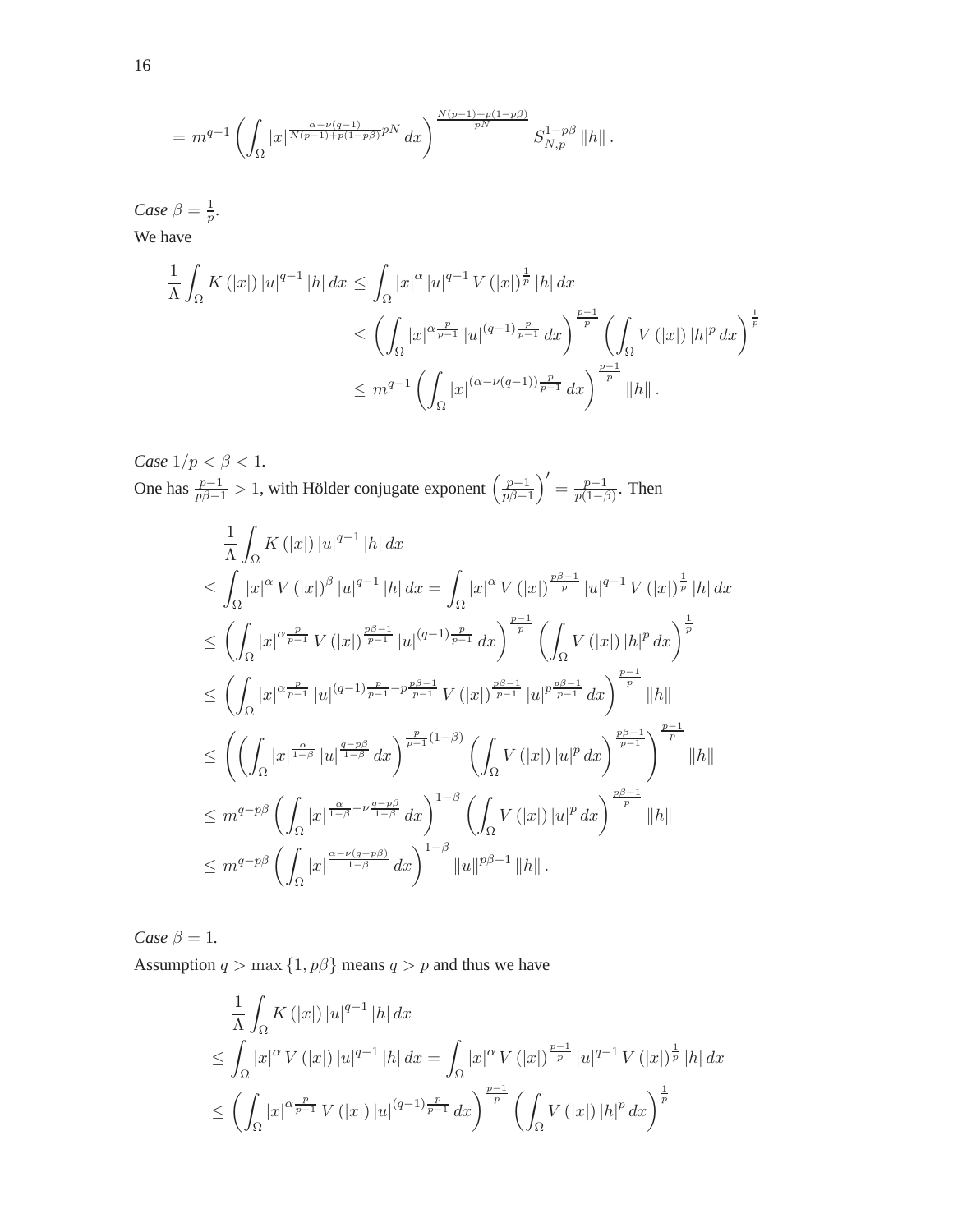$$
\leq \left( \int_{\Omega} |x|^{\alpha \frac{p}{p-1}} |u|^{(q-1)\frac{p}{p-1}-p} V(|x|) |u|^p dx \right)^{\frac{p-1}{p}} \|h\|
$$
  

$$
\leq m^{q-p} \left( \int_{\Omega} |x|^{\frac{p}{p-1}(\alpha-\nu(q-p))} V(|x|) |u|^p dx \right)^{\frac{p-1}{p}} \|h\|.
$$

As in the previous section, we fix a constant  $C_{N,p} > 0$  such that [\(3.2\)](#page-9-2) holds. Recall the definitions [\(2.4\)](#page-3-1)-[\(2.5\)](#page-3-1) of the functions  $\mathcal{R}_0$  and  $\mathcal{R}_{\infty}$ .

*Proof of Theorem* [2.2.](#page-4-0) Assume the hypotheses of the theorem and let  $u \in W_r$  and  $h \in W$  be such that  $||u|| = ||h|| = 1$ . Let  $0 < R \le R_1$ . We will denote by C any positive constant which does not depend on  $u$ ,  $h$  and  $R$ .

By [\(3.2\)](#page-9-2) and the fact that

ess sup 
$$
\frac{K(|x|)}{x \in B_R} \frac{K(|x|)}{|x|^{\alpha_0} V(|x|)^{\beta_0}} \le \underset{r \in (0,R_1)}{\text{ess sup}} \frac{K(r)}{r^{\alpha_0} V(r)^{\beta_0}} < +\infty
$$
,

we can apply Lemma [4.1](#page-13-3) with  $\Omega = B_R$ ,  $\alpha = \alpha_0$ ,  $\beta = \beta_0$ ,  $m = C_{N,p} ||u|| = C_{N,p}$  and  $\nu = \frac{N-p}{p}$  $\frac{-p}{p}$ . If  $0 \le \beta_0 \le 1/p$  we get

$$
\int_{B_R} K(|x|) |u|^{q_1-1} |h| dx \leq C \left( \int_{B_R} |x|^{\frac{\alpha_0 - \frac{N-p}{p}(q_1-1)}{N(p-1)+p(1-p\beta_0)}pN} dx \right)^{\frac{N(p-1)+p(1-p\beta_0)}{pN}}
$$
  

$$
\leq C \left( \int_0^R r^{\frac{p\alpha_0 - (N-p)(q_1-1)}{N(p-1)+p(1-p\beta_0)}N+N-1} dr \right)^{\frac{N(p-1)+p(1-p\beta_0)}{pN}}
$$
  

$$
= C \left( R^{\frac{p\alpha_0 - p^2\beta_0 + pN - (N-p)q_1}{N(p-1)+p(1-p\beta_0)}N} \right)^{\frac{N(p-1)+p(1-p\beta_0)}{pN}},
$$

since

$$
p\alpha_0 - p^2\beta_0 + pN - (N - p) q_1 = (N - p) (q^*(\alpha_0, \beta_0) - q_1) > 0.
$$

On the other hand, if  $1/p < \beta_0 < 1$  we have

$$
\int_{B_R} K(|x|) |u|^{q_1-1} |h| dx \leq C \left( \int_{B_R} |x|^{\frac{\alpha_0 - \frac{N-p}{p}(q_1 - p\beta_0)}{1-\beta_0}} dx \right)^{1-\beta_0}
$$
  

$$
\leq C \left( \int_0^R r^{\frac{\alpha_0 - \frac{N-p}{p}(q_1 - p\beta_0)}{1-\beta_0} + N - 1} dr \right)^{1-\beta_0}
$$
  

$$
= C \left( R^{\frac{p\alpha_0 - (N-p)(q_1 - p\beta_0)}{p(1-\beta_0)} + N} \right)^{1-\beta_0},
$$

since

$$
\frac{p\alpha_0 - (N - p) (q_1 - p\beta_0)}{p (1 - \beta_0)} + N = \frac{N - p}{p (1 - \beta_0)} (q^* (\alpha_0, \beta_0) - q_1) > 0.
$$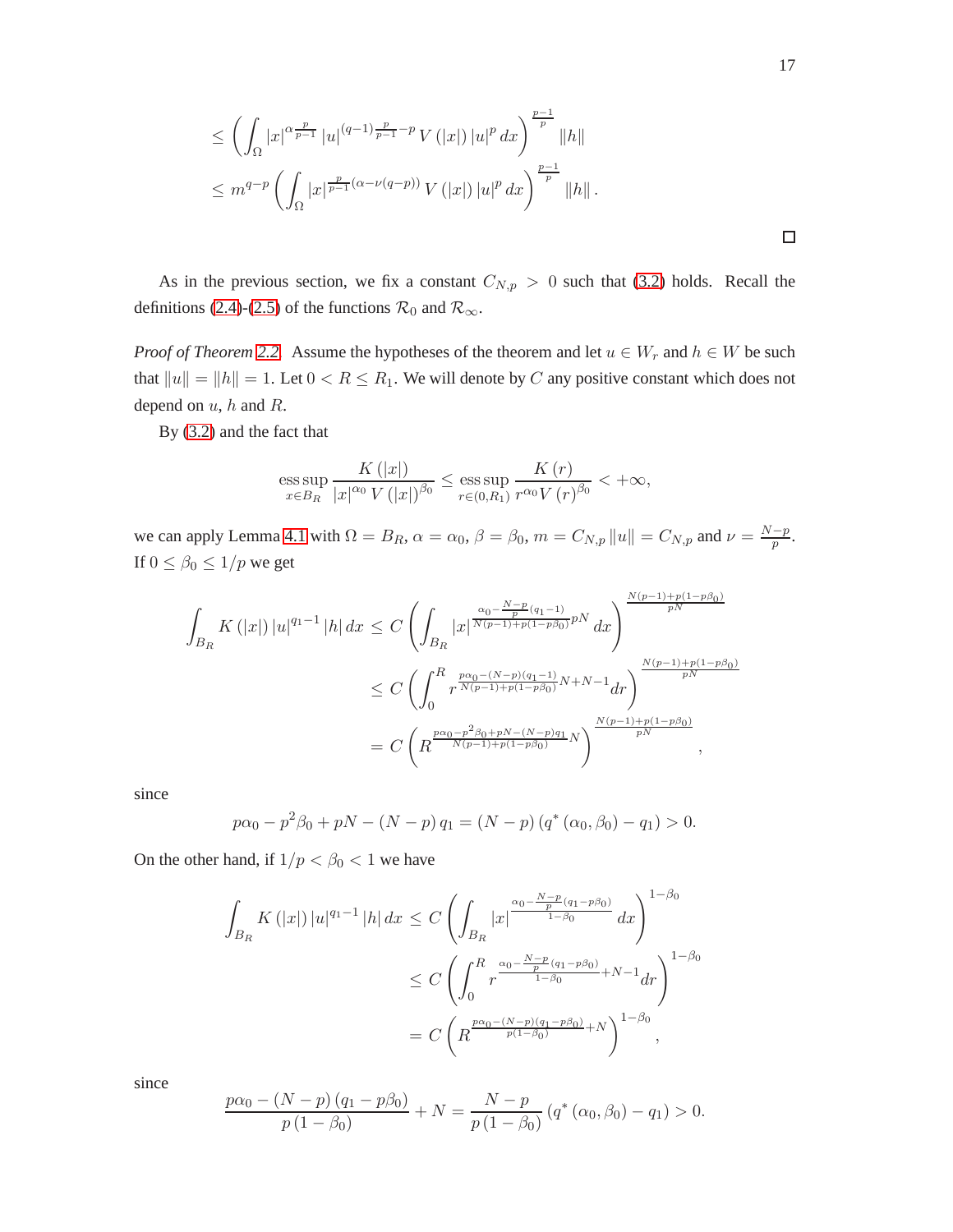Finally, if  $\beta_0 = 1$ , we obtain

$$
\int_{B_R} K(|x|) |u|^{q_1-1} |h| dx \le C \left( \int_{B_R} |x|^{\frac{1}{p-1}(p\alpha_0 - (N-p)(q_1-p))} V(|x|) |u|^p dx \right)^{\frac{p-1}{p}} \n\le C \left( R^{\frac{1}{p-1}(p\alpha_0 - (N-p)(q_1-p))} \int_{B_R} V(|x|) |u|^p dx \right)^{\frac{p-1}{p}} \n\le CR^{\frac{p\alpha_0 - (N-p)(q_1-p)}{p}},
$$

since

$$
p\alpha_0 - (N - p)(q_1 - p) = (N - p)(q^*(\alpha_0, 1) - q_1) > 0.
$$

So, in any case, we deduce  $\mathcal{R}_0(q_1, R) \leq CR^{\delta}$  for some  $\delta = \delta(N, p, \alpha_0, \beta_0, q_1) > 0$  and this concludes the proof.  $\Box$ 

*Proof of Theorem* [2.3.](#page-4-1) Assume the hypotheses of the theorem and let  $u \in W_r$  and  $h \in W$  be such that  $||u|| = ||h|| = 1$ . Let  $R \ge R_2$ . We will denote by C any positive constant which does not depend on  $u$ ,  $h$  and  $R$ .

By [\(3.2\)](#page-9-2) and the fact that

ess sup 
$$
\frac{K(|x|)}{x \in B_R^c} \frac{K(|x|)}{|x|^{\alpha_\infty} V(|x|)^{\beta_\infty}} \le \underset{r > R_2}{\text{ess sup }} \frac{K(r)}{r^{\alpha_\infty} V(r)^{\beta_\infty}} < +\infty,
$$

we can apply Lemma [4.1](#page-13-3) with  $\Omega = B_R^c$ ,  $\alpha = \alpha_\infty$ ,  $\beta = \beta_\infty$ ,  $m = C_{N,p} ||u|| = C_{N,p}$  and  $\nu = \frac{N-p}{p}$  $\frac{-p}{p}$ . If  $0 \leq \beta_{\infty} \leq 1/p$  we get

$$
\int_{B_R^c} K(|x|) |u|^{q_2-1} |h| dx \leq C \left( \int_{B_R^c} |x|^{\frac{\alpha_{\infty} - \frac{N-p}{p}(q_2-1)}{N(p-1)+p(1-p\beta_{\infty})}pN} dx \right)^{\frac{N(p-1)+p(1-p\beta_{\infty})}{pN}}
$$
  
\n
$$
\leq C \left( \int_{R}^{+\infty} r^{\frac{p\alpha_{\infty} - (N-p)(q_2-1)}{N(p-1)+p(1-p\beta_{\infty})}N+N-1} dr \right)^{\frac{N(p-1)+p(1-p\beta_{\infty})}{pN}}
$$
  
\n
$$
= C \left( R^{\frac{p\alpha_{\infty} - p^2\beta_{\infty} + pN - (N-p)q_2}{N(p-1)+p(1-p\beta_{\infty})}N} \right)^{\frac{N(p-1)+p(1-p\beta_{\infty})}{pN}},
$$

since

$$
p\alpha_{\infty} - p^2\beta_{\infty} + pN - (N - p)q_2 = (N - p)(q^*(\alpha_{\infty}, \beta_{\infty}) - q_2) < 0.
$$

On the other hand, if  $1/p < \beta_{\infty} < 1$  we have

$$
\int_{B_R^c} K(|x|) |u|^{q_2-1} |h| dx \leq C \left( \int_{B_R^c} |x|^{\frac{\alpha_\infty - \frac{N-p}{p}(q_2 - p\beta_\infty)}{1-\beta_\infty}} dx \right)^{1-\beta_\infty}
$$
  

$$
\leq C \left( \int_R^{+\infty} r^{\frac{\alpha_\infty - \frac{N-p}{p}(q_2 - p\beta_\infty)}{1-\beta_\infty}} + N - 1 dr \right)^{1-\beta_\infty}
$$
  

$$
= C \left( R^{\frac{p\alpha_\infty - (N-p)(q_2 - p\beta_\infty)}{p(1-\beta_\infty)} + N} \right)^{1-\beta_\infty},
$$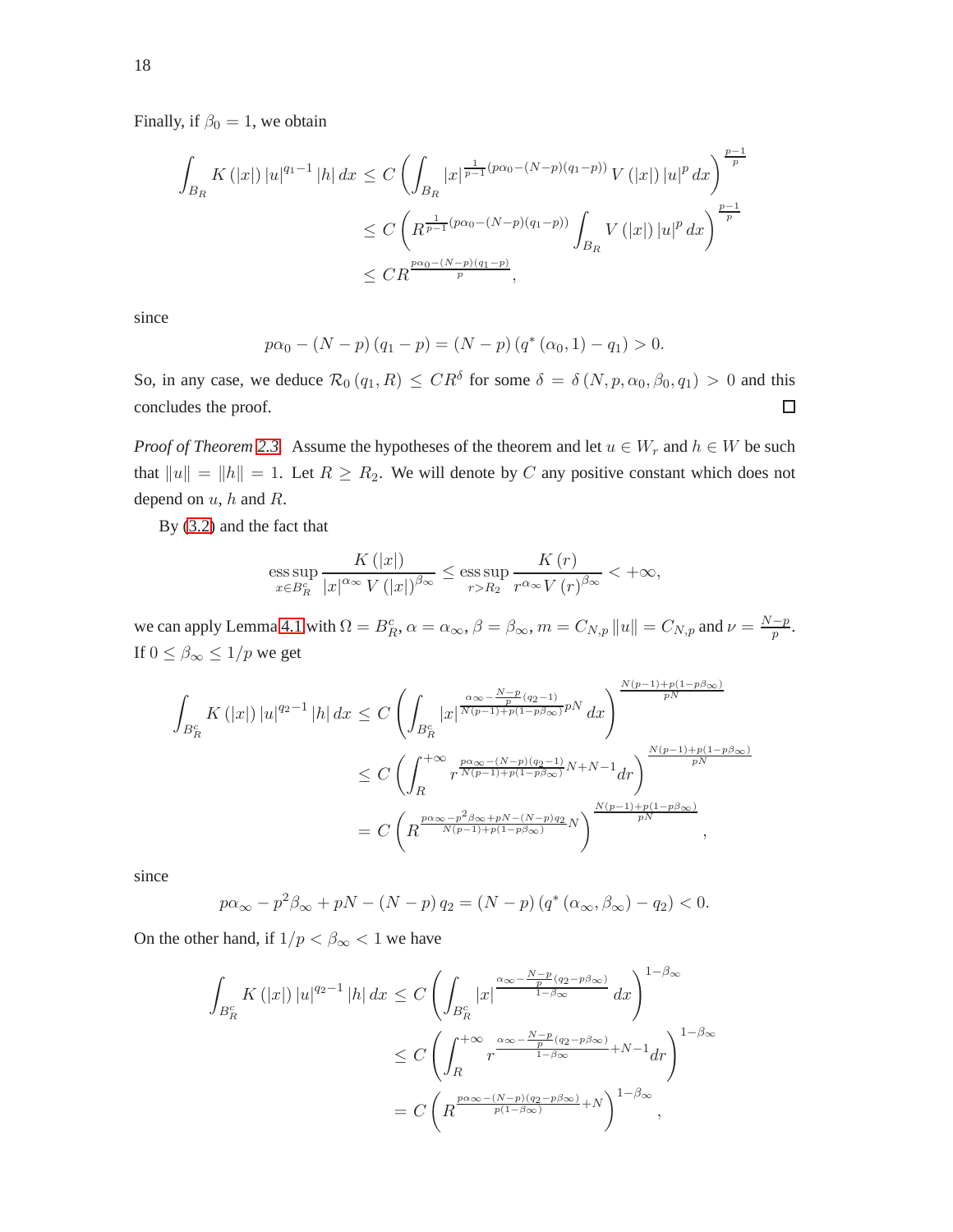since

$$
\frac{p\alpha_{\infty} - (N-p)(q_2 - p\beta_{\infty})}{p(1-\beta_{\infty})} + N = \frac{N-p}{p(1-\beta_{\infty})} \left( q^* \left( \alpha_{\infty}, \beta_{\infty} \right) - q_2 \right) < 0.
$$

Finally, if  $\beta_{\infty} = 1$ , we obtain

$$
\int_{B_R^c} K(|x|) |u|^{q_2-1} |h| dx \le C \left( \int_{B_R^c} |x|^{\frac{1}{p-1}((p\alpha_\infty - (N-p)(q_2-p))} V(|x|) |u|^p dx \right)^{\frac{p-11}{p}} \n\le C \left( R^{\frac{1}{p-1}(p\alpha_\infty - (N-p)(q_2-p))} \int_{B_R^c} V(|x|) |u|^p dx \right)^{\frac{p-1}{p}} \n\le C R^{\frac{p\alpha_\infty - (N-p)(q_2-p)}{p}},
$$

since

$$
p\alpha_{\infty} - (N - p)(q_2 - p) = (N - p)(q^*(\alpha_{\infty}, 1) - q_2) < 0.
$$

So, in any case, we get  $\mathcal{R}_{\infty}(q_2, R) \leq CR^{\delta}$  for some  $\delta = \delta(N, p, \alpha_{\infty}, \beta_{\infty}, q_2) < 0$ , which completes the proof.  $\Box$ 

In proving Theorem [2.5,](#page-5-0) we will need the following lemma.

**Lemma 4.2.** Assume that there exists  $R_2 > 0$  such that  $V(r) < +\infty$  for almost every  $r > R_2$ *and*

$$
\lambda_{\infty} := \underset{r>R_2}{\operatorname{ess\,inf}}\, r^{\gamma_{\infty}}V\left(r\right) > 0 \quad \textit{for some } \gamma_{\infty} \leq p.
$$

*Then there exists a constant*  $c_{\infty} > 0$ *, only dependent on* N *and* p*, such that* 

<span id="page-18-1"></span>
$$
\forall u \in W_r, \quad |u(x)| \le c_{\infty} \lambda_{\infty}^{-\frac{p-1}{p^2}} \|u\| \|x\|^{-\frac{p(N-1)-\gamma_{\infty}(p-1)}{p^2}} \quad \text{almost everywhere in } B_{R_2}^c. \tag{4.1}
$$

*Proof.* The lemma is essentially proved in [\[10,](#page-30-4) Lemma 4], but without making explicit the dependence of the constant on  $\lambda_{\infty}$  and with slightly different assumptions on V: a global decay condition and the continuity on  $(0, +\infty)$ , which allows a density argument that is not so obvious in our hypotheses. In the form given here, instead, the lemma follows by adapting the proof of [\[3,](#page-29-0) Proposition 28], where the result is proved for  $p = 2$ .  $\Box$ 

*Proof of Theorem [2.5.](#page-5-0)* Assume the hypotheses of the theorem and denote

$$
\Lambda_{\infty} := \operatorname*{ess\,sup}_{r>R_2} \frac{K(r)}{r^{\alpha_{\infty}} V(r)^{\beta_{\infty}}} \quad \text{and} \quad \lambda_{\infty} := \operatorname*{ess\,inf}_{r>R_2} r^{\gamma_{\infty}} V(r).
$$

Let  $u \in W_r$  and  $h \in W$  be such that  $||u|| = ||h|| = 1$ . Let  $R \ge R_2$  and observe that  $\forall \xi \ge 0$  one has

<span id="page-18-0"></span>
$$
\underset{r>R}{\operatorname{ess\,sup}}\,\frac{K\left(r\right)}{r^{\alpha_{\infty}+\xi\gamma_{\infty}}V\left(r\right)^{\beta_{\infty}+\xi}}\leq\underset{r>R_{2}}{\operatorname{ess\,sup}}\,\frac{K\left(r\right)}{r^{\alpha_{\infty}}V\left(r\right)^{\beta_{\infty}}\left(r^{\gamma_{\infty}}V\left(r\right)\right)^{\xi}}\leq\frac{\Lambda_{\infty}}{\lambda_{\infty}^{\xi}}<+\infty.\tag{4.2}
$$

We will denote by C any positive constant which does not depend on u, h or R (such as  $\Lambda_{\infty}/\lambda_{\infty}^{\xi}$ ) if  $\xi$  does not depend on  $u$ ,  $h$  or  $R$ ).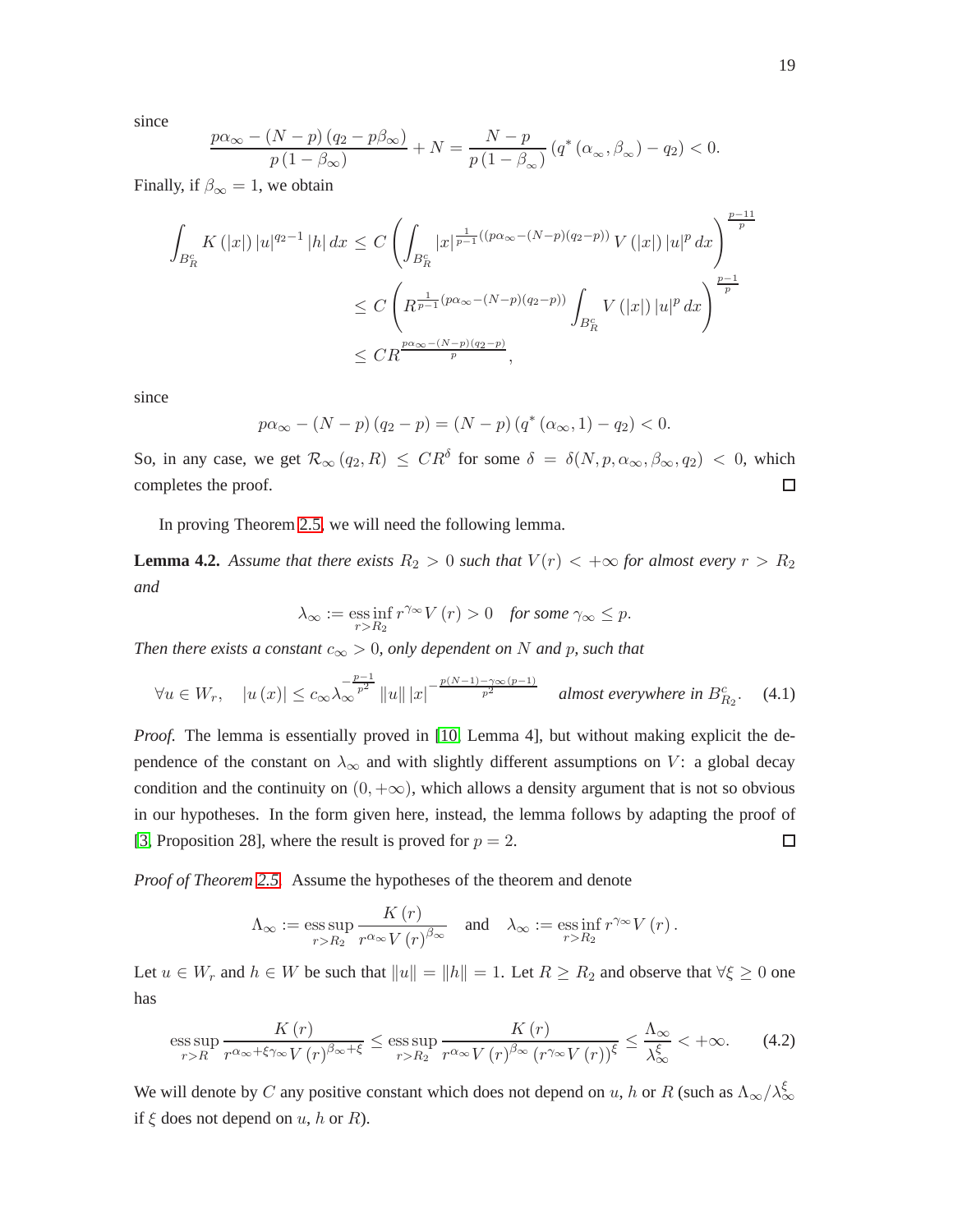Denoting  $\alpha_1 = \alpha_1 (\beta_\infty, \gamma_\infty)$ ,  $\alpha_2 = \alpha_2 (\beta_\infty)$  and  $\alpha_3 = \alpha_3 (\beta_\infty, \gamma_\infty)$ , as defined in [\(2.14\)](#page-5-6), we will distinguish several cases, according to the description [\(2.15\)](#page-5-4). In each of such cases, we will choose a suitable  $\xi \ge 0$  and, thanks to [\(4.2\)](#page-18-0) and [\(4.1\)](#page-18-1), we will apply Lemma [4.1](#page-13-3) with  $\Omega = B_R^c$ ,  $\alpha = \alpha_{\infty} + \xi \gamma_{\infty}$ ,  $\beta = \beta_{\infty} + \xi$  (whence  $\Lambda$  will be given by the left hand side of [\(4.2\)](#page-18-0)),  $m = c_{\infty} \lambda_{\infty}^{-\frac{p-1}{p^2}} \|u\| = c_{\infty} \lambda_{\infty}^{-\frac{p-1}{p^2}}$  and  $\nu = \frac{p(N-1)-\gamma_{\infty}(p-1)}{p^2}$  $\frac{-\gamma_{\infty}(p-1)}{p^2}$ . Recall that we are assuming  $\gamma_{\infty} \leq p < N$ , so that  $\nu > 0$ . We will obtain that

$$
\int_{B_R^c} K(|x|) |u|^{q_2 - 1} |h| dx \leq C R^{\delta}
$$

for some  $\delta$  < 0, not dependent on R, so that the result follows.

*Case*  $\alpha_{\infty} \geq \alpha_1$ *.* 

We take  $\xi = 1 - \beta_{\infty}$  and apply Lemma [4.1](#page-13-3) with  $\beta = \beta_{\infty} + \xi = 1$  and  $\alpha = \alpha_{\infty} + \xi \gamma_{\infty} =$  $\alpha_{\infty} + (1-\beta_{\infty})\, \gamma_{\infty}.$  We get

$$
\int_{B_R^c} K(|x|) |u|^{q_2-1} |h| dx \le C \left( \int_{B_R^c} |x|^{\frac{p}{p-1}(\alpha-\nu(q_2-p))} V(|x|) |u|^p dx \right)^{\frac{p-1}{p}} \n\le C \left( R^{\frac{p}{p-1}(\alpha-\nu(q_2-p))} \int_{B_R^c} V(|x|) |u|^p dx \right)^{\frac{p-1}{p}} \le C R^{\alpha-\nu(q_2-p)},
$$

since

$$
\alpha - \nu (q_2 - p) = \alpha_{\infty} + (1 - \beta_{\infty}) \gamma_{\infty} - \frac{p(N - 1) - \gamma_{\infty}(p - 1)}{p^2} (q_2 - p)
$$

$$
= \frac{p(N - 1) - \gamma_{\infty}(p - 1)}{p^2} (q_{**} - q_2) < 0.
$$

*Case* max  $\{\alpha_2, \alpha_3\} < \alpha_{\infty} < \alpha_1$ .

Take  $\xi = \frac{\alpha_{\infty} + (1-\beta_{\infty})N}{N-\gamma_{\infty}}$  $\frac{f(1-p_{\infty})/N}{N-\gamma_{\infty}}>0$  and apply Lemma [4.1](#page-13-3) with  $\beta=\beta_{\infty}+\xi$  and  $\alpha=\alpha_{\infty}+\xi\gamma_{\infty}$ . For doing this, observe that  $\alpha_3 < \alpha_\infty < \alpha_1$  implies

$$
\beta = \beta_{\infty} + \xi = \frac{\alpha_{\infty} - \gamma_{\infty}\beta_{\infty} + N}{N - \gamma_{\infty}} \in \left(\frac{1}{p}, 1\right).
$$

We get

$$
\int_{B_R^c} K(|x|) |u|^{q_2-1} |h| dx \leq C \left( \int_{B_R^c} |x|^{\frac{\alpha-\nu(q_2-p\beta)}{1-\beta}} dx \right)^{1-\beta} \leq C \left( R^{\frac{\alpha-\nu(q_2-p\beta)}{1-\beta}+N} \right)^{1-\beta},
$$

since

$$
\frac{\alpha-\nu(q_2-p\beta)}{1-\beta}+N=\frac{\nu}{1-\beta}\left(p\frac{\alpha_{\infty}-\beta_{\infty}\gamma_{\infty}+N}{N-\gamma_{\infty}}-q_2\right)=\frac{\nu}{1-\beta}(q_*-q_2)<0.
$$

*Case*  $\beta_{\infty} = 1$  *and*  $\alpha_{\infty} \leq 0 = \alpha_2$  (= max { $\alpha_2, \alpha_3$ }).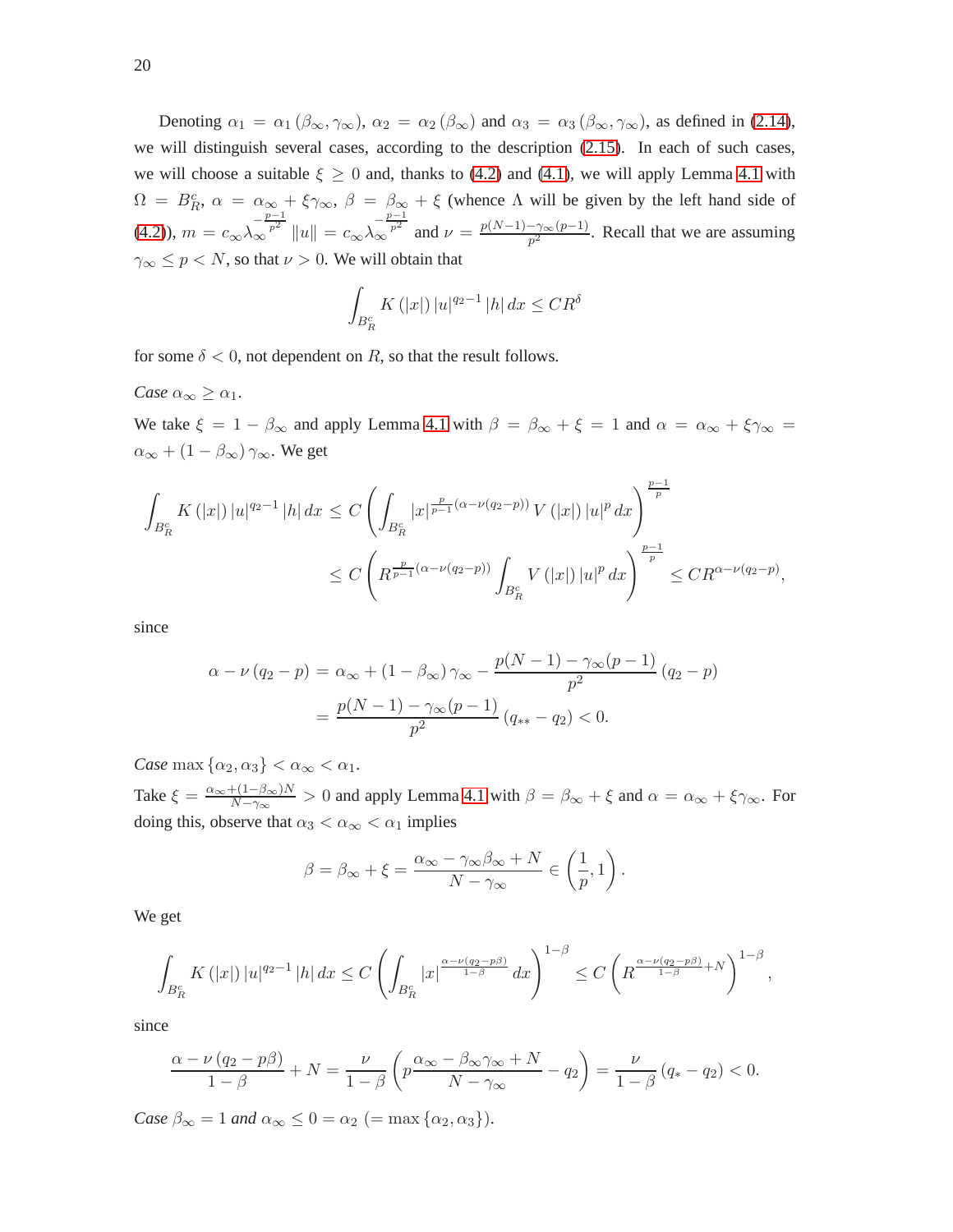Take  $\xi = 0$  and apply Lemma [4.1](#page-13-3) with  $\beta = \beta_{\infty} + \xi = 1$  and  $\alpha = \alpha_{\infty} + \xi \gamma_{\infty} = \alpha_{\infty}$ . We get

$$
\int_{B_R^c} K(|x|) |u|^{q_2-1} |h| dx \le C \left( \int_{B_R^c} |x|^{\frac{p}{p-1}(\alpha_\infty - \nu(q_2 - p))} V(|x|) |u|^p dx \right)^{\frac{p-1}{p}} \le C R^{\alpha_\infty - \nu(q_2 - p)},
$$

since  $\alpha_{\infty} - \nu (q_2 - p) \leq -\nu (q_2 - p) < 0.$ 

Case 
$$
\frac{1}{p} < \beta_{\infty} < 1
$$
 and  $\alpha_{\infty} \leq \alpha_2$  (= max { $\alpha_2, \alpha_3$ }).

Take  $\xi = 0$  again and apply Lemma [4.1](#page-13-3) with  $\beta = \beta_{\infty} \in \left(\frac{1}{n}\right)$  $(\frac{1}{p}, 1)$  and  $\alpha = \alpha_{\infty}$ . We get

$$
\int_{B_R^c} K(|x|) |u|^{q_2-1} |h| dx \le C \left( \int_{B_R^c} |x|^{\frac{\alpha_\infty - \nu(q_2 - p\beta_\infty)}{1 - \beta_\infty}} dx \right)^{1 - \beta_\infty}
$$
  

$$
\le C \left( R^{\frac{\alpha_\infty - \nu(q_2 - p\beta_\infty)}{1 - \beta_\infty} + N} \right)^{1 - \beta_\infty},
$$

since

$$
\frac{\alpha_{\infty} - \nu (q_2 - p\beta_{\infty})}{1 - \beta_{\infty}} + N = \frac{\alpha_{\infty} - \alpha_2 - \nu (q_2 - p\beta_{\infty})}{1 - \beta_{\infty}} < 0
$$

*Case*  $\beta_{\infty} \leq \frac{1}{p}$  $\frac{1}{p}$  and  $\alpha_{\infty} \leq \alpha_3$  (= max { $\alpha_2, \alpha_3$ }). Take  $\xi = \frac{1-p\beta_{\infty}}{p} \ge 0$ , we can apply Lemma [4.1](#page-13-3) with  $\beta = \beta_{\infty} + \xi = \frac{1}{p}$  $\frac{1}{p}$  and  $\alpha = \alpha_{\infty} + \xi \gamma_{\infty}$ . We get

$$
\int_{B_R^c} K(|x|) |u|^{q_2-1} |h| dx \leq C \left( \int_{B_R^c} |x|^{\frac{(\alpha-\nu(q_2-1))p}{p-1}} dx \right)^{\frac{p-1}{p}} \leq C R^{\alpha-\nu(q_2-1)+\frac{N(p-1)}{p}},
$$

since

$$
\alpha - \nu (q_2 - 1) + \frac{N(p - 1)}{p} = \alpha_{\infty} + \frac{1 - p\beta_{\infty}}{p} \gamma_{\infty} + \frac{N(p - 1)}{p} - \nu (q_2 - 1) = \alpha_{\infty} - \alpha_3 - \nu (q_2 - 1) < 0.
$$

The proof of Theorem [2.7](#page-8-0) will be achieved by the following lemmas.

<span id="page-20-1"></span>**Lemma 4.3.** Assume that there exists  $R > 0$  such that  $V(r) < +\infty$  almost everywhere in  $(0, R)$ *and*

$$
\lambda(R) := \operatorname*{ess\,inf}_{r \in (0,R)} r^{\gamma_0} V(r) > 0 \quad \text{for some } \gamma_0 \ge p.
$$

*Then there exists a constant*  $c_0 > 0$ *, only dependent on* N *and* p, such that  $\forall u \in W_r$  one has

<span id="page-20-0"></span>
$$
|u(x)| \leq c_0 \left( \left( \frac{1}{\lambda(R)} \right)^{\frac{p-1}{p}} + \frac{R^{\frac{\gamma_0 - p}{p}}}{\lambda(R)} \right)^{\frac{1}{p}} ||u|| |x|^{-\frac{p(N-1) - (p-1)\gamma_0}{p^2}} \quad \text{almost everywhere in } B_R. \tag{4.3}
$$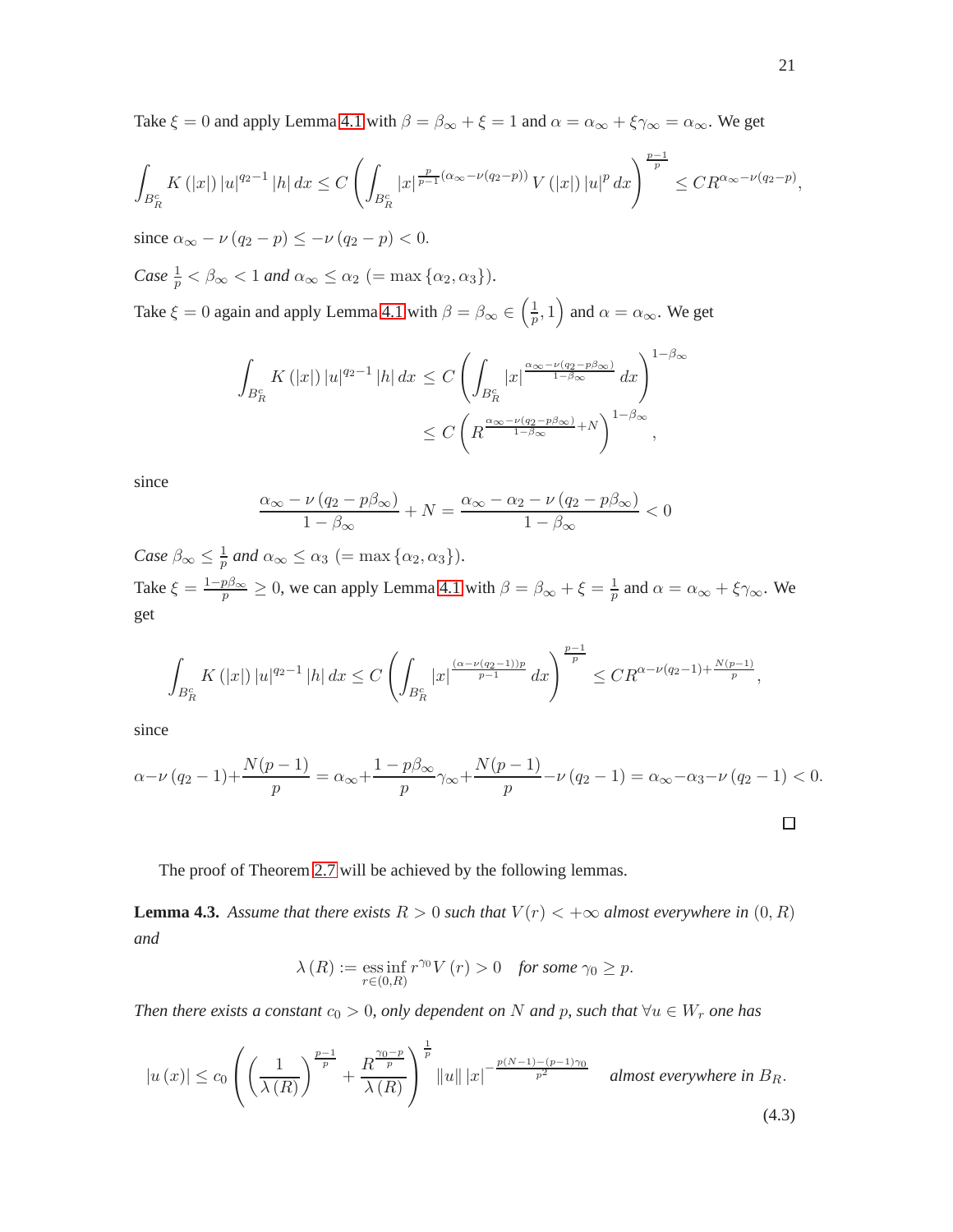*Proof.* The estimate [\(4.3\)](#page-20-0) is essentially proved in [\[10,](#page-30-4) Lemma 5], but without expliciting the dependence of the constants on R and with slightly different assumptions on V (a global decay condition and the continuity on  $(0, +\infty)$ ) and u (which is taken in  $W_r \cap D_0^{1,p}$  $_0^{1,p}(B_R)$ ). In the form given here, the lemma follows by adapting the proof of [\[3,](#page-29-0) Proposition 29], where the result is proved for  $p = 2$ .  $\Box$ 

<span id="page-21-1"></span>**Lemma 4.4.** Assume that there exists  $R > 0$  such that  $V(r) < +\infty$  almost everywhere in  $(0, R)$ *and*

<span id="page-21-0"></span>
$$
\Lambda_{\alpha,\beta}(R) := \underset{r \in (0,R)}{\text{ess sup}} \frac{K(r)}{r^{\alpha}V(r)^{\beta}} < +\infty \quad \text{for some } \frac{1}{p} \le \beta \le 1 \text{ and } \alpha \in \mathbb{R} \tag{4.4}
$$

*and*

$$
\lambda(R) := \operatorname*{ess\,inf}_{r \in (0,R)} r^{\gamma_0} V(r) > 0 \quad \text{for some } \gamma_0 > p.
$$

*Assume also that there exists* q > pβ *such that*

$$
(p(N-1)-(p-1)\gamma_0) q < p^2(\alpha+N) - p((p-1)\gamma_0 + p)\beta.
$$

*Then*  $\forall u \in W_r$  *and*  $\forall h \in W$  *one has* 

$$
\int_{B_R} K(|x|) |u|^{q-1} |h| dx \leq c_0^{q-p\beta} a(R) R^{\frac{p^2(\alpha+N)-p((p-1)\gamma_0+p)\beta-(p(N-1)-(p-1)\gamma_0)q}{p^2}} ||u||^{q-1} ||h||,
$$

where  $c_0$  is the constant of Lemma [4.3](#page-20-1) and  $a(R) := \Lambda_{\alpha,\beta}(R) \left( \frac{1}{\lambda(R)} \right)$  $\frac{1}{\lambda(R)}\right)^{\frac{p-1}{p}} + \frac{R^{\frac{\gamma_0-p}{p}}}{\lambda(R)}$  $\lambda(R)$  $\bigg\{\frac{q-p\beta}{p}$ .

*Proof.* Let  $u \in W_r$  and  $h \in W$ . By assumption [\(4.4\)](#page-21-0) and Lemma [4.3,](#page-20-1) we can apply Lemma [4.1](#page-13-3) with  $\Omega = B_R$ ,  $\Lambda = \Lambda_{\alpha,\beta} (R)$ ,  $\nu = \frac{(N-1)p - (p-1)\gamma_0}{p^2}$  $\frac{p-p-1}{p^2}$  and

$$
m = c_0 \left( \left( \frac{1}{\lambda(R)} \right)^{\frac{p-1}{p}} + \frac{R^{\frac{\gamma_0 - p}{p}}}{\lambda(R)} \right)^{\frac{1}{p}} \|u\|.
$$

If  $\frac{1}{p} \le \beta < 1$ , we get

$$
\int_{B_R} K(|x|) |u|^{q-1} |h| dx \leq \Lambda m^{q-p\beta} \left( \int_{\Omega} |x|^{\frac{\alpha - \nu(q-p\beta)}{1-\beta}} dx \right)^{1-\beta} ||u||^{p\beta - 1} ||h||
$$
  
\n
$$
= c_0^{q-p\beta} a(R) \left( \int_{B_R} |x|^{\frac{p^2 \alpha - (p(N-1) - (p-1)\gamma_0)(q-p\beta)}{p^2(1-\beta)}} dx \right)^{1-\beta} ||u||^{q-1} ||h||
$$
  
\n
$$
\leq c_0^{q-p\beta} a(R) \left( R^{\frac{p^2 \alpha - (p(N-1) - (p-1)\gamma_0)(q-p\beta)}{p^2(1-\beta)} + N} \right)^{1-\beta} ||u||^{q-1} ||h||,
$$

since

$$
\frac{p^2\alpha - (p(N-1) - (p-1)\gamma_0) (q - p\beta)}{p^2 (1 - \beta)} + N
$$
  
= 
$$
\frac{p^2(\alpha + N) - p((p-1)\gamma_0 + p)\beta - (p(N-1) - (p-1)\gamma_0) q}{p^2 (1 - \beta)} > 0.
$$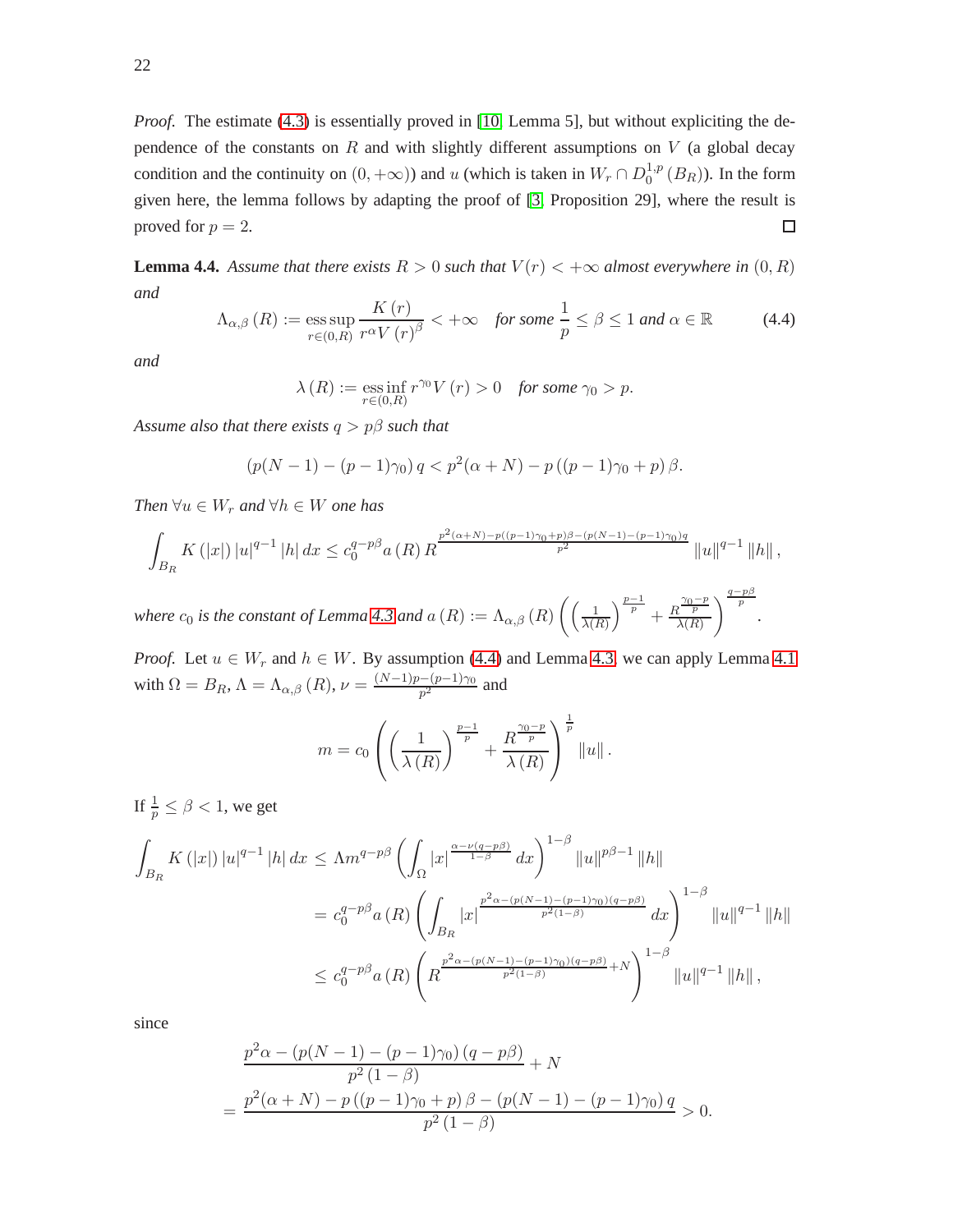If instead we have  $\beta = 1$ , we get

$$
\int_{B_R} K(|x|) |u|^{q-1} |h| dx
$$
\n
$$
\leq \Lambda m^{q-p} \left( \int_{\Omega} |x|^{\frac{p}{p-1}(\alpha - \nu(q-p))} V(|x|) |u|^p dx \right)^{\frac{p-1}{p}} ||h||
$$
\n
$$
= c_0^{q-p} a(R) \left( \int_{B_R} |x|^{\frac{p^2 \alpha - (p(N-1) - (p-1)\gamma_0)(q-p)}{p(p-1)}} V(|x|) |u|^p dx \right)^{\frac{p-1}{p}} ||u||^{q-p} ||h||
$$
\n
$$
\leq c_0^{q-p} a(R) \left( R^{\frac{p^2 \alpha - (p(N-1) - (p-1)\gamma_0)(q-p)}{p(p-1)}} \int_{B_R} V(|x|) |u|^p dx \right)^{\frac{p-1}{p}} ||u||^{q-p} ||h||
$$
\n
$$
\leq c_0^{q-p} a(R) R^{\frac{p^2 \alpha - (p(N-1) - (p-1)\gamma_0)(q-p)}{p^2}} ||u||^{q-1} ||h||,
$$

since

$$
p^{2} \alpha - (p(N - 1) - (p - 1)\gamma_{0}) (q - p)
$$
  
=  $p^{2} (\alpha + N) - p ((p - 1)\gamma_{0} + p) - (p(N - 1) - (p - 1)\gamma_{0}) q > 0.$ 

*Proof of Theorem [2.7.](#page-8-0)* Assume the hypotheses of the theorem and denote

$$
\Lambda_0 := \operatorname*{ess\,sup}_{r\in(0,R_1)} \frac{K(r)}{r^{\alpha_0}V(r)^{\beta_0}} \quad \text{and} \quad \lambda_0 := \operatorname*{ess\,inf}_{r\in(0,R_1)} r^{\gamma_0}V(r) \, .
$$

If  $\gamma_0 = p$  the thesis of the theorem is true by Theorem [2.2](#page-4-0) (see Remark [2.8](#page-8-1)[.3\)](#page-8-2), whence we can assume  $\gamma_0 > p$  without restriction. We claim that for every  $0 < R \le R_1$  there exists  $b(R) > 0$ such that  $b(R) \to 0$  as  $R \to 0^+$  and

$$
\int_{B_R} K(|x|) |u|^{q_1-1} |h| dx \le b(R) ||u||^{q_1-1} ||h||, \quad \forall u \in W_r, \ \forall h \in W,
$$

which clearly gives the result. In order to prove this claim, let  $0 < R \le R_1$ . Then one has

<span id="page-22-1"></span>
$$
\lambda(R) := \underset{r \in (0,R)}{\text{ess inf}} r^{\gamma_0} V(r) \ge \lambda_0 > 0
$$
\n(4.5)

and for every  $\xi \geq 0$  we have

<span id="page-22-0"></span>
$$
\Lambda_{\alpha_0 + \xi\gamma_0, \beta_0 + \xi} (R) := \operatorname*{ess\,sup}_{r \in (0,R)} \frac{K(r)}{r^{\alpha_0 + \xi\gamma_0} V(r)^{\beta_0 + \xi}} \le \operatorname*{ess\,sup}_{r \in (0,R_1)} \frac{K(r)}{r^{\alpha_0} V(r)^{\beta_0} (r^{\gamma_0} V(r))^{\xi}} \le \frac{\Lambda_0}{\lambda_0^{\xi}} < +\infty.
$$
\n(4.6)

Denoting  $\alpha_1 = \alpha_1 (\beta_0, \gamma_0)$ ,  $\alpha_2 = \alpha_2 (\beta_0)$  and  $\alpha_3 = \alpha_3 (\beta_0, \gamma_0)$ , as defined in [\(2.14\)](#page-5-6), we will now distinguish five cases, which reflect the five definitions [\(2.16\)](#page-6-3) of the set  $A_{\beta_0,\gamma_0}$ . For the sake of clarity, some computations will be displaced in the Appendix.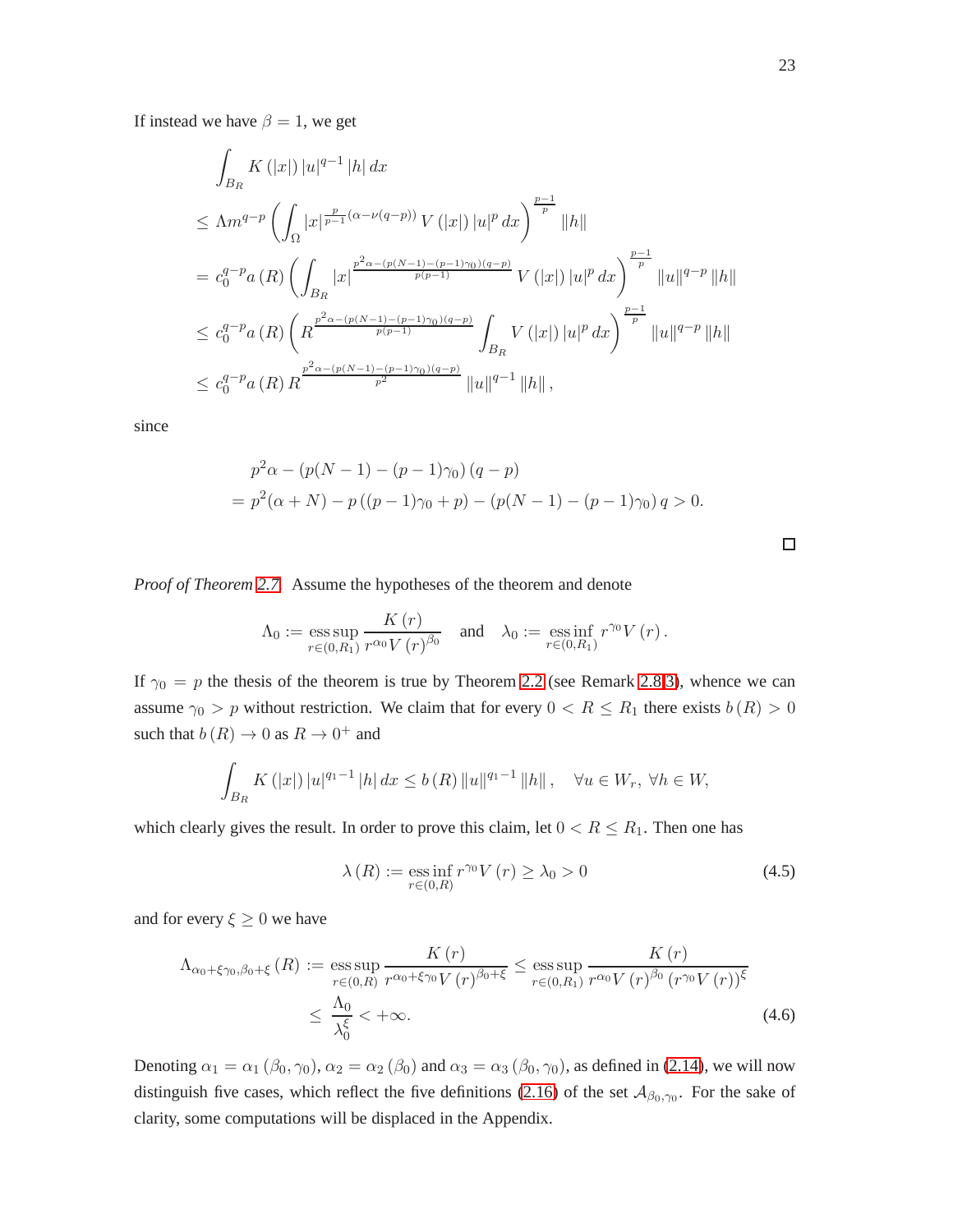### *Case*  $p < \gamma_0 < N$ *.*

In this case,  $(\alpha_0, q_1) \in A_{\beta_0, \gamma_0}$  means

$$
\alpha_0 > \max \{\alpha_2, \alpha_3\}
$$
 and  
\n $\max \{1, p\beta_0\} < q_1 < \min \left\{p \frac{\alpha_0 - \beta_0\gamma_0 + N}{N - \gamma_0}, p \frac{p\alpha_0 + (1 - p\beta_0)\gamma_0 + p(N - 1)}{p(N - 1) - (p - 1)\gamma_0}\right\}$ 

and these conditions ensure that we can fix  $\xi \geq 0$ , independent of R, in such a way that  $\alpha =$  $\alpha_0 + \xi \gamma_0$  and  $\beta = \beta_0 + \xi$  satisfy

<span id="page-23-0"></span>
$$
\frac{1}{p} \le \beta \le 1 \quad \text{and} \quad p\beta < q_1 < \frac{p^2(\alpha + N) - p\left((p - 1)\gamma_0 + p\right)\beta}{p(N - 1) - (p - 1)\gamma_0} \tag{4.7}
$$

(see Appendix). Hence, by [\(4.6\)](#page-22-0) and [\(4.5\)](#page-22-1), we can apply Lemma [4.4](#page-21-1) (with  $q = q_1$ ), so that  $\forall u \in W_r$  and  $\forall h \in W$  we get

$$
\int_{B_R} K(|x|) |u|^{q_1-1} |h| dx \leq c_0^{q_1-p\beta} a(R) R^{\frac{p^2(\alpha+N)-p((p-1)\gamma_0+p)\beta-(p(N-1)-(p-1)\gamma_0)q_1}{p^2}} \|u\|^{q_1-1} \|h\|.
$$

This gives the result, since  $R^{p^2(\alpha+N)-p((p-1)\gamma_0+p)\beta-(p(N-1)-(p-1)\gamma_0)q_1} \to 0$  as  $R \to 0^+$  and

$$
a(R) = \Lambda_{\alpha_0 + \xi\gamma_0, \beta_0 + \xi}(R) \left( \left( \frac{1}{\lambda(R)} \right)^{\frac{p-1}{p}} + \frac{R^{\frac{\gamma_0 - p}{p}}}{\lambda(R)} \right)^{\frac{q_1 - p\beta}{p}} \leq \frac{\Lambda_0}{\lambda_0^{\xi}} \left( \left( \frac{1}{\lambda_0} \right)^{\frac{p-1}{p}} + \frac{R^{\frac{\gamma_0 - p}{p}}}{\lambda_0} \right)^{\frac{q_1 - p\beta}{p}}
$$

.

*Case*  $\gamma_0 = N$ .

In this case,  $(\alpha_0, q_1) \in A_{\beta_0, \gamma_0}$  means

$$
\alpha_0 > \alpha_1 \ (= \alpha_2 = \alpha_3)
$$
 and  $\max\{1, p\beta_0\} < q_1 < p \frac{p\alpha_0 + (1 - p\beta_0)\gamma_0 + p(N - 1)}{p(N - 1) - (p - 1)\gamma_0}$ 

and these conditions still ensure that we can fix  $\xi \ge 0$  in such a way that  $\alpha = \alpha_0 + \xi \gamma_0$  and  $\beta = \beta_0 + \xi$  satisfy [\(4.7\)](#page-23-0) (see Appendix), so that the result ensues again by Lemma [4.4.](#page-21-1)

*Case*  $N < \gamma_0 < \frac{p}{p-1}$  $\frac{p}{p-1}(N-1).$ In this case,  $(\alpha_0, q_1) \in A_{\beta_0, \gamma_0}$  means

$$
\alpha_0 > \alpha_1 \quad \text{and}
$$
\n
$$
\max\left\{1, p\beta_0, p\frac{\alpha_0 - \beta_0\gamma_0 + N}{N - \gamma_0}\right\} < q_1 < p\frac{p\alpha_0 + (1 - p\beta_0)\gamma_0 + p(N - 1)}{p(N - 1) - (p - 1)\gamma_0}
$$

and the conclusion then follows as in the former cases (see Appendix).

*Case*  $\gamma_0 = \frac{p}{p-1}$  $\frac{p}{p-1}(N-1).$ In this case,  $(\alpha_0, q_1) \in A_{\beta_0, \gamma_0}$  means

$$
\alpha_0 > \alpha_1
$$
 and  $\max\left\{1, p\beta_0, p\frac{\alpha_0 - \beta_0\gamma_0 + N}{N - \gamma_0}\right\} < q_1$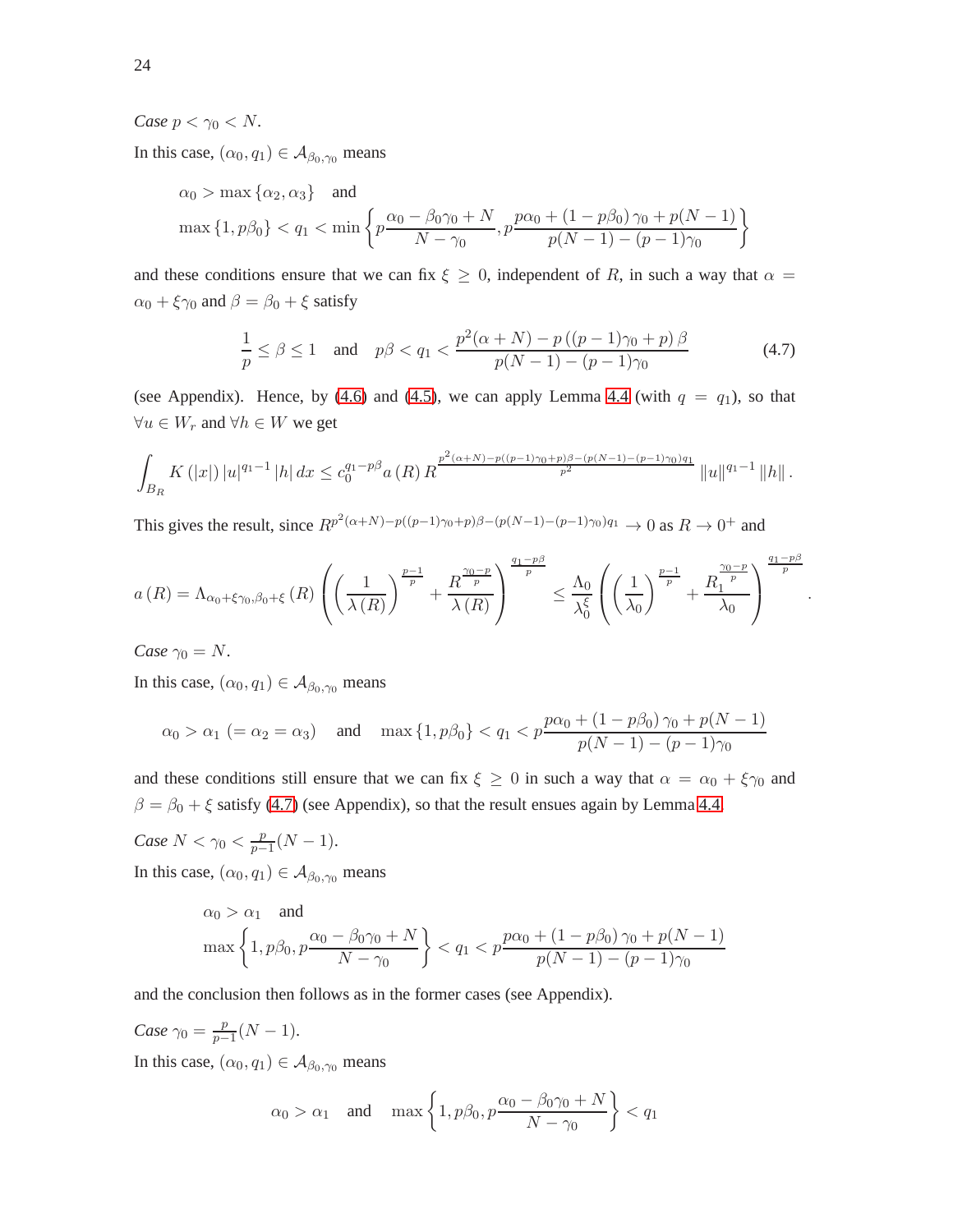and these conditions ensure that we can fix  $\xi \ge 0$  in such a way that  $\alpha = \alpha_0 + \xi \gamma_0$  and  $\beta = \beta_0 + \xi$ satisfy

$$
\frac{1}{p} \le \beta \le 1, \quad q_1 > p\beta \quad \text{and} \quad 0 < p^2 \left( \alpha + N \right) - p \left( (p - 1)\gamma_0 + p \right) \beta
$$

(see Appendix). The result then follows again from Lemma [4.4.](#page-21-1)

Case 
$$
\gamma_0 > \frac{p}{p-1}(N-1)
$$
.

In this case,  $(\alpha_0, q_1) \in A_{\beta_0, \gamma_0}$  means

$$
q_1 > \max\left\{1, p\beta_0, p\frac{\alpha_0 - \beta_0\gamma_0 + N}{N - \gamma_0}, p\frac{p\alpha_0 + (1 - p\beta_0)\gamma_0 + p(N - 1)}{p(N - 1) - (p - 1)\gamma_0}\right\}
$$

and this condition ensures that we can fix  $\xi \ge 0$  in such a way that  $\alpha = \alpha_0 + \xi \gamma_0$  and  $\beta = \beta_0 + \xi$ satisfy

$$
\frac{1}{p} \leq \beta \leq 1 \quad \text{and} \quad q_1 > \max \left\{ p\beta, p\frac{p(\alpha+N) - \left((p-1)\gamma_0 + p\right)\beta}{p(N-1) - (p-1)\gamma_0} \right\}
$$

(see Appendix). The result still follows from Lemma [4.4.](#page-21-1)

# **5 Appendix**

This Appendix is devoted to complete the computations of the proof of Theorem [2.7.](#page-8-0) We still distinguish the same cases considered there.

Case 
$$
p < \gamma_0 < N
$$
.

In this case,  $(\alpha_0, q_1) \in A_{\beta_0, \gamma_0}$  means

$$
\alpha_0 > \max\left\{\alpha_2, \alpha_3\right\} \quad \text{and}
$$
\n
$$
\max\left\{1, p\beta_0\right\} < q_1 < \min\left\{p\frac{\alpha_0 - \beta_0\gamma_0 + N}{N - \gamma_0}, p\frac{p\alpha_0 + (1 - p\beta_0)\gamma_0 + p(N - 1)}{p(N - 1) - (p - 1)\gamma_0}\right\}.
$$

This ensures that we can find  $\xi \geq 0$  such that

$$
\frac{1}{p} \le \beta_0 + \xi \le 1 \quad \text{and} \quad p(\beta_0 + \xi) < q_1 < \frac{p^2(\alpha_0 + \xi\gamma_0) + p^2N - p((p-1)\gamma_0 + p)(\beta_0 + \xi)}{p(N-1) - (p-1)\gamma_0},
$$

i.e.,

$$
\frac{1}{p}-\beta_0\leq\xi\leq 1-\beta_0\quad\text{ and }\quad\\p\beta_0+p\xi< q_1
$$

Indeed, this amounts to find  $\xi$  such that

$$
\left\{\begin{aligned} & \max\left\{0,\tfrac{1-p\beta_0}{p}\right\} \leq \xi \leq 1-\beta_0\\ & \xi < \tfrac{q_1-p\beta_0}{p}\\ & q_1 - \tfrac{p^2\alpha_0+p^2N-p((p-1)\gamma_0+p)\beta_0}{p(N-1)-(p-1)\gamma_0} < p\frac{\gamma_0-p}{p(N-1)-(p-1)\gamma_0}\xi, \end{aligned}\right.
$$

 $\Box$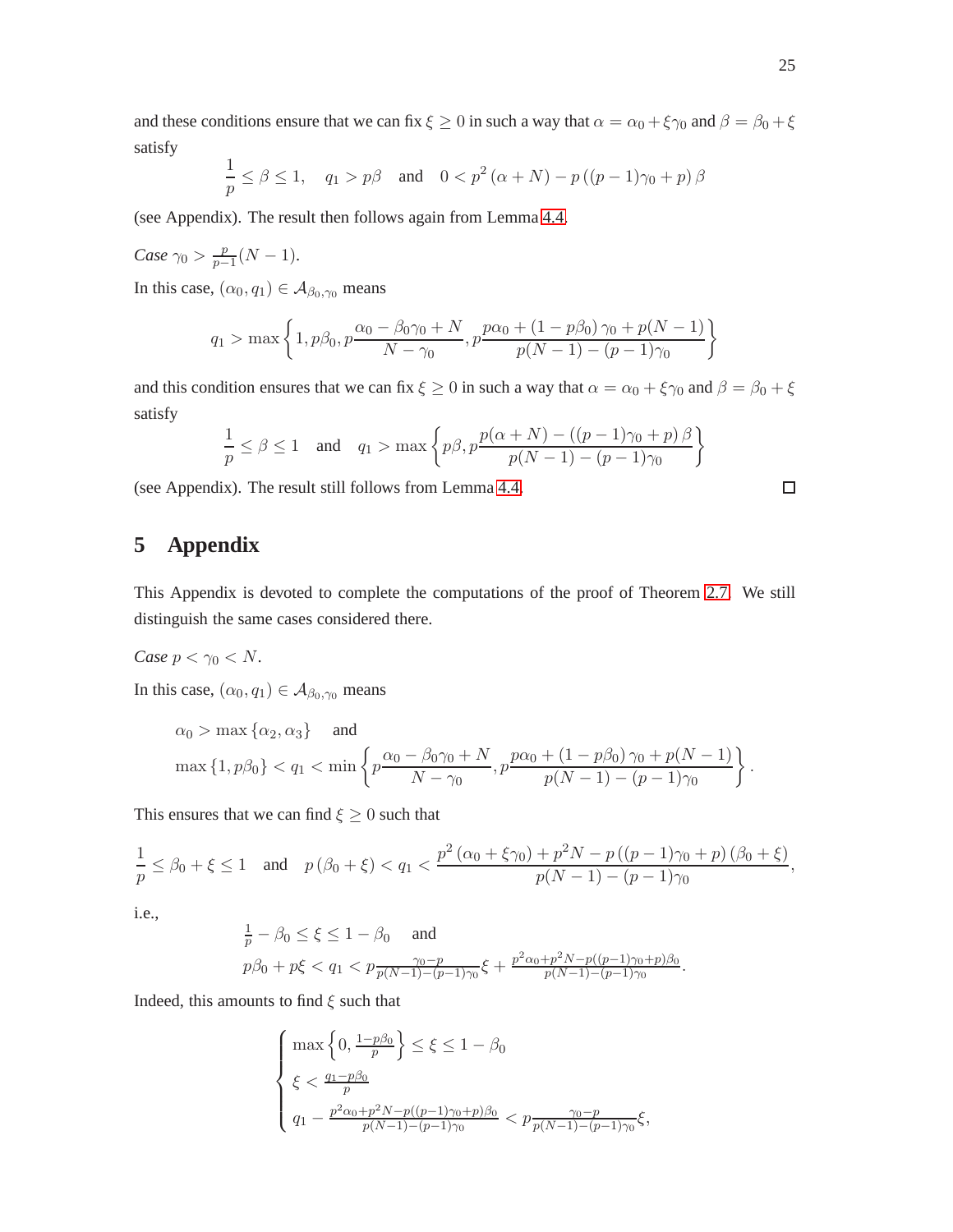which, since  $\frac{\gamma_0 - p}{p(N-1) - (p-1)\gamma_0} > 0$ , is equivalent to

$$
\begin{cases} \max\left\{0, \frac{1-p\beta_0}{p}\right\} \le \xi \le 1-\beta_0\\ q_1 \frac{p(N-1)-(p-1)\gamma_0}{p(\gamma_0-p)} - \frac{p\alpha_0 + pN - ((p-1)\gamma_0+p)\beta_0}{\gamma_0-p} < \xi < \frac{q_1-p\beta_0}{p}.\end{cases}
$$

Since  $\frac{1}{p} - \beta_0 \le 1 - \beta_0$  is obvious (recall that  $p > 1$ ) and  $1 - \beta_0 \ge 0$  holds by assumption, such a system has a solution  $\xi$  if and only if

$$
\begin{cases} \frac{1-p\beta_0}{p} < \frac{q_1-p\beta_0}{p} \\ q_1 \frac{p(N-1)-(p-1)\gamma_0}{p(\gamma_0-p)} - \frac{p\alpha_0+pN-((p-1)\gamma_0+p)\beta_0}{\gamma_0-p} < 1-\beta_0 \\ q_1 \frac{p(N-1)-(p-1)\gamma_0}{p(\gamma_0-p)} - \frac{p\alpha_0+pN-((p-1)\gamma_0+p)\beta_0}{\gamma_0-p} < \frac{q_1-p\beta_0}{p} \\ \frac{q_1-p\beta_0}{p} > 0, \end{cases}
$$

which is equivalent to

$$
\begin{cases} 1 < q_1 \\ q_1 < p \frac{p\alpha_0 + p(N-1) + (1 - p\beta_0)\gamma_0}{p(N-1) - (p-1)\gamma_0} \\ q_1 < p \frac{\alpha_0 + N - \gamma_0 \beta_0}{N - \gamma_0} \\ q_1 > p\beta_0. \end{cases}
$$

*Case*  $\gamma_0 = N$ .

In this case,  $(\alpha_0, q_1) \in A_{\beta_0, \gamma_0}$  means

$$
\alpha_0 > \alpha_1
$$
 (=  $\alpha_2 = \alpha_3$ ) and  
\n
$$
\max\{1, p\beta_0\} < q_1 < p \frac{p\alpha_0 + (1 - p\beta_0)\gamma_0 + p(N - 1)}{p(N - 1) - (p - 1)\gamma_0} = p \frac{p\alpha_0 + (p + 1)N - p\beta_0N - p}{N - p}
$$

and this ensures that we can find  $\xi \geq 0$  such that

$$
\frac{1}{p} \le \beta_0 + \xi \le 1 \quad \text{and} \quad p(\beta_0 + \xi) < q_1 < \frac{p^2(\alpha_0 + \xi\gamma_0) + p^2N - p((p-1)\gamma_0 + p)(\beta_0 + \xi)}{p(N-1) - (p-1)\gamma_0},
$$
\ni.e.,

$$
\frac{1}{p} - \beta_0 \le \xi \le 1 - \beta_0 \quad \text{and} \quad p\beta_0 + p\xi < q_1 < p\xi + \frac{p^2\alpha_0 + p^2N - p\left(N(p-1) + p\right)\beta_0}{N - p}.
$$

Indeed, this amounts to find  $\xi$  such that

$$
\left\{\begin{aligned} \max\left\{0,\tfrac{1-p\beta_0}{p}\right\} &\leq \xi \leq 1-\beta_0\\ \tfrac{q_1}{p}-\tfrac{p\alpha_0+pN-((p-1)N+p)\beta_0}{N-p}&<\xi <\tfrac{q_1-p\beta_0}{p}, \end{aligned}\right.
$$

which has a solution  $\xi$  if and only if

$$
\begin{cases} \frac{1-p\beta_0}{p} < \frac{q_1-p\beta_0}{p} \\ \frac{q_1}{p} - \frac{p\alpha_0 + pN - (N(p-1) + p)\beta_0}{N-p} < 1 - \beta_0 \\ \frac{q_1}{p} - \frac{p\alpha_0 + pN - (N(p-1) + p)\beta_0}{N-p} < \frac{q_1 - p\beta_0}{p} \\ 0 < \frac{q_1 - \beta_0}{p} . \end{cases}
$$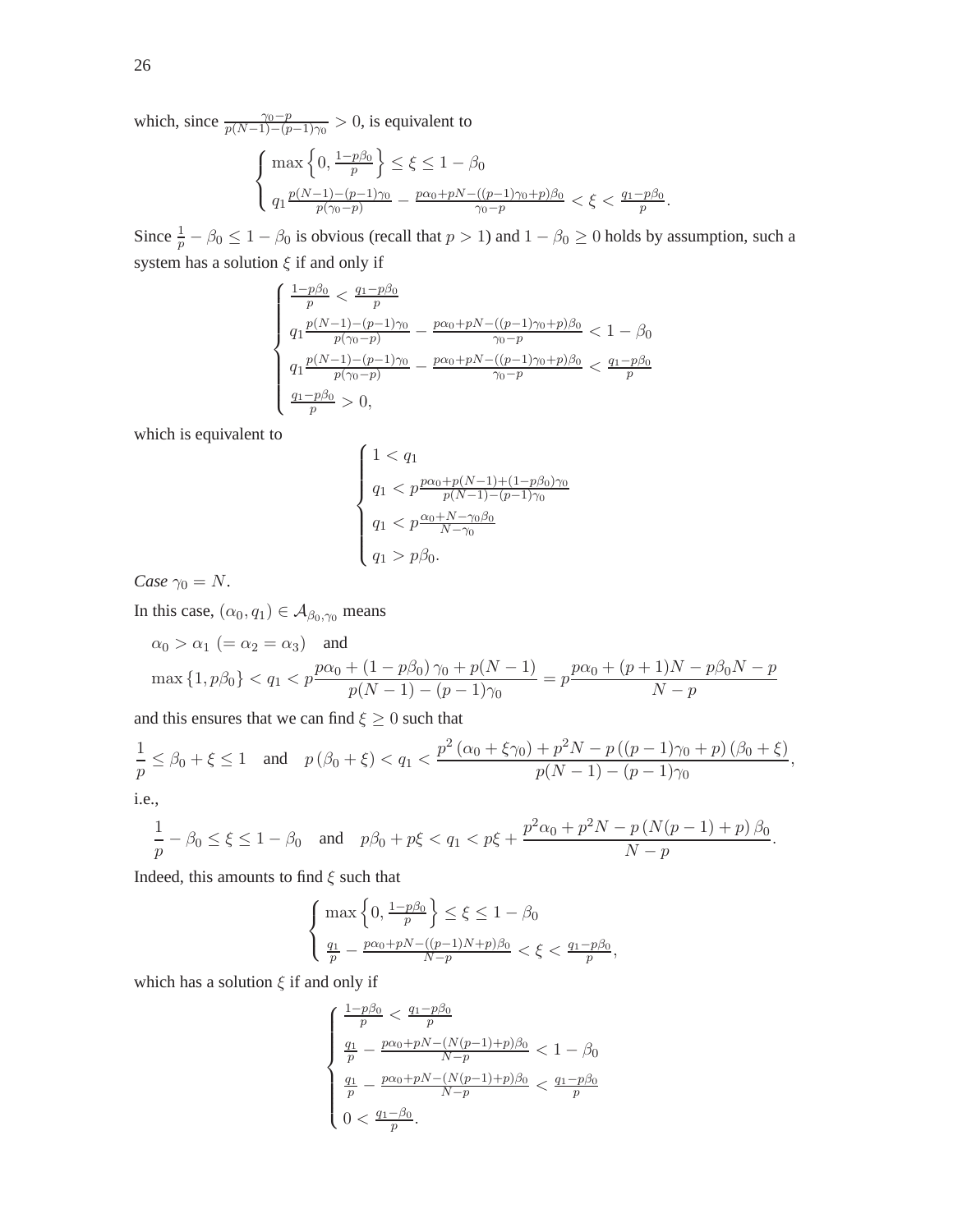These conditions are equivalent to

$$
\begin{cases}\n1 < q_1 \\
q_1 < p \frac{p\alpha_0 + (p+1)N - p\beta_0 N - p}{N - p} \\
0 < \frac{p\alpha_0 + pN - (N(p-1) + p)\beta_0}{N - p} - \beta_0 = p \frac{\alpha_0 + N(1 - \beta_0)}{N - p} = p \frac{\alpha_0 - \alpha_1}{N - p} \\
p\beta_0 < q_1.\n\end{cases}
$$

*Case*  $N < \gamma_0 < \frac{p}{p-1}$  $\frac{p}{p-1}(N-1).$ 

In this case,  $(\alpha_0, q_1) \in A_{\beta_0, \gamma_0}$  means

$$
\alpha_0 > \alpha_1 \quad \text{and}
$$
\n
$$
\max\left\{1, p\beta_0, p\frac{\alpha_0 - \beta_0\gamma_0 + N}{N - \gamma_0}\right\} < q_1 < p\frac{p\alpha_0 + (1 - p\beta_0)\gamma_0 + p(N - 1)}{p(N - 1) - (p - 1)\gamma_0}
$$

and these conditions ensure that we can find  $\xi \geq 0$  such that

$$
\frac{1}{p} \le \beta_0 + \xi \le 1 \quad \text{and} \quad p(\beta_0 + \xi) < q_1 < \frac{p^2(\alpha_0 + \xi\gamma_0) + p^2N - p((p-1)\gamma_0 + p)(\beta_0 + \xi)}{(N-1)p - (p-1)\gamma_0},
$$

i.e.,

$$
\frac{1}{p} - \beta_0 \le \xi \le 1 - \beta_0 \quad \text{and}
$$
\n
$$
p\beta_0 + p\xi < q_1 < p\frac{\gamma_0 - p}{p(N-1) - (p-1)\gamma_0} \xi + \frac{p^2\alpha_0 + p^2N - p((p-1)\gamma_0 + p)\beta_0}{p(N-1) - (p-1)\gamma_0}.
$$

Indeed, this is equivalent to find  $\xi$  such that

$$
\begin{cases} \max\left\{0,\frac{1-p\beta_0}{p}\right\} \le \xi \le 1-\beta_0\\ \xi < \frac{q_1-p\beta_0}{p}\\ q_1 - \frac{p^2\alpha_0+p^2N-p((p-1)\gamma_0+p)\beta_0}{p(N-1)-(p-1)\gamma_0} < p\frac{\gamma_0-p}{p(N-1)-(p-1)\gamma_0}\xi, \end{cases}
$$

which, since  $\frac{\gamma_0 - p}{p(N-1) - (p-1)\gamma_0} > 0$ , amounts to

$$
\begin{cases} \max\left\{0, \frac{1-p\beta_0}{p}\right\} \le \xi \le 1-\beta_0\\ \xi < \frac{q_1-p\beta_0}{p}\\ q_1 \frac{p(N-1)-(p-1)\gamma_0}{p(\gamma_0-p)} - \frac{p\alpha_0 + pN - ((p-1)\gamma_0+p)\beta_0}{\gamma_0-p} < \xi. \end{cases}
$$

Such a system has a solution  $\xi$  if and only if

$$
\begin{cases} 0 < \frac{q_1 - p\beta_0}{p} \\ \frac{1 - p\beta_0}{p} < \frac{q_1 - p\beta_0}{p} \\ q_1 \frac{p(N-1) - (p-1)\gamma_0}{p(\gamma_0 - p)} - \frac{p\alpha_0 + pN - ((p-1)\gamma_0 + p)\beta_0}{\gamma_0 - p} < 1 - \beta_0 \\ q_1 \frac{p(N-1) - (p-1)\gamma_0}{p(\gamma_0 - p)} - \frac{p\alpha_0 + pN - ((p-1)\gamma_0 + p)\beta_0}{\gamma_0 - p} < \frac{q_1 - p\beta_0}{p}, \end{cases}
$$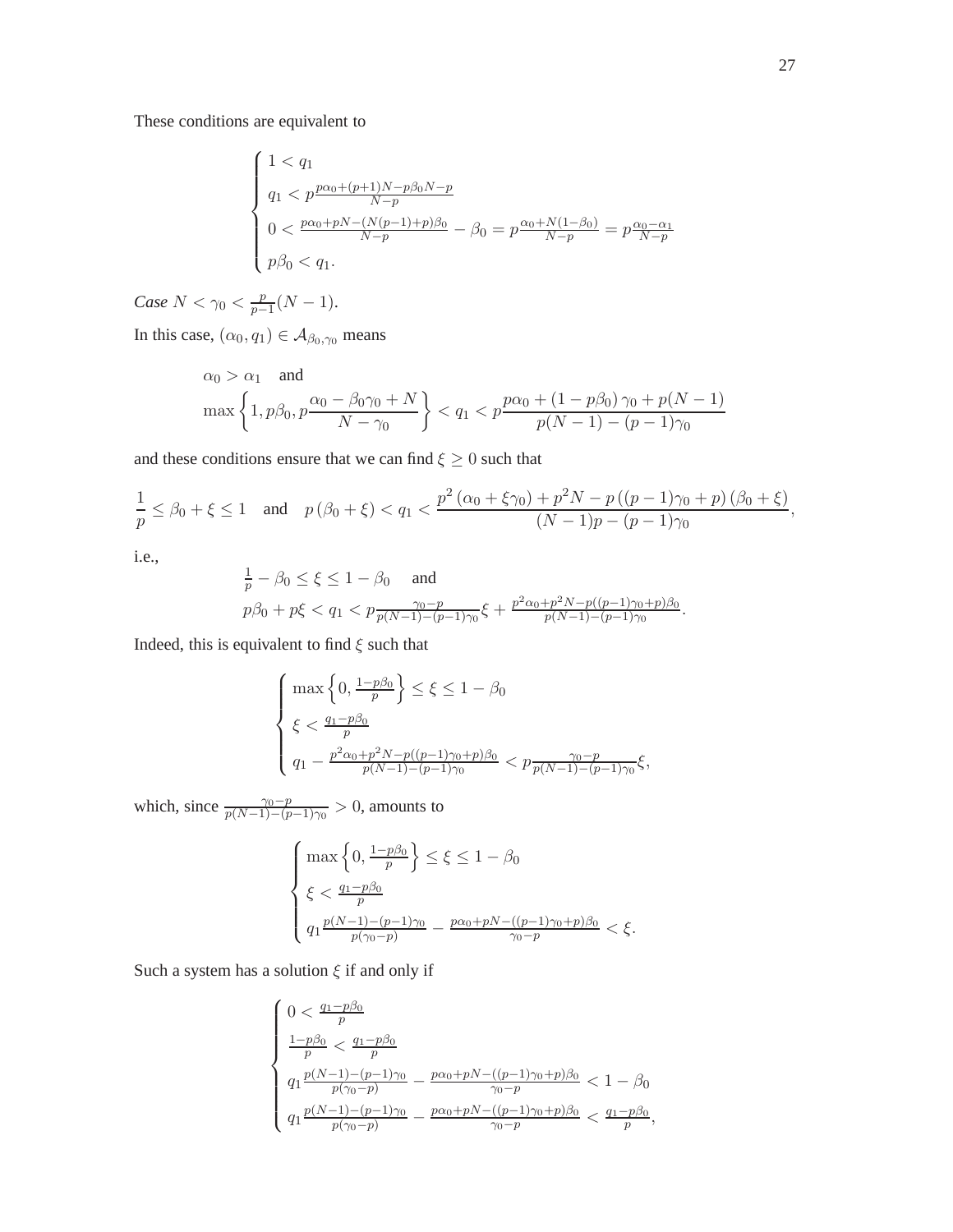which is equivalent to

$$
\left\{ \begin{array}{l} q_1 > p\beta_0 \\ \\ q_1 > 1 \\ q_1 < p\frac{p\alpha_0 + pN - p\beta_0\gamma_0 + \gamma_0 - p}{p(N-1) - (p-1)\gamma_0} \\ \\ -p\frac{\alpha_0 + N - \beta_0\gamma_0}{\gamma_0 - p} < q_1\frac{\gamma_0 - N}{\gamma_0 - p}. \end{array} \right.
$$

*Case*  $\gamma_0 = \frac{p}{p-1}$  $\frac{p}{p-1}(N-1)$ .

In this case,  $(\alpha_0, q_1) \in A_{\beta_0, \gamma_0}$  means

$$
\alpha_0 > \alpha_1
$$
 and  $q_1 > \max \left\{ 1, p\beta_0, -p \frac{(\alpha_0 + N)(p-1) - p(N-1)\beta_0}{N-p} \right\}.$ 

This ensures that we can find  $\xi \geq 0$  such that

$$
\frac{1}{p} \le \beta_0 + \xi \le 1, \quad q_1 > p(\beta_0 + \xi) \quad \text{and} \quad p(\alpha_0 + \xi \gamma_0) + pN - ((p-1)\gamma_0 + p)(\beta_0 + \xi) > 0,
$$
  
i.e.,

$$
\frac{1}{p}-\beta_0\leq\xi\leq 1-\beta_0,\quad q_1>p\beta_0+p\xi\quad\text{and}\quad\alpha_0+N\left(1-\beta_0\right)+\frac{N-p}{p-1}\xi>0.
$$

Indeed, this amounts to find  $\xi$  such that

$$
\begin{cases} \max\left\{0, \frac{1-p\beta_0}{p}\right\} \le \xi \le 1 - \beta_0\\ -\frac{(p-1)(\alpha_0 + N(1-\beta_0))}{N-p} < \xi < \frac{q_1 - p\beta_0}{p} \end{cases}
$$

and such a system has a solution  $\xi$  if and only if

$$
\left\{\begin{array}{l} \frac{1-p\beta_0}{p} < \frac{q_1-p\beta_0}{p} \\[1mm] -\frac{(p-1)(\alpha_0+N(1-\beta_0))}{N-p} < 1-\beta_0 \\[1mm] -\frac{(p-1)(\alpha_0+N(1-\beta_0))}{N-p} < \frac{q_1-p\beta_0}{p} \\[1mm] 0 < \frac{q_1-p\beta_0}{p}, \end{array}\right.
$$

which means

$$
\begin{cases}\n1 < q_1 \\
\alpha_0 > -(N-1)\frac{p}{p-1}(1-\beta_0) = \alpha_1 \\
\frac{q_1}{p} > \beta_0 - \frac{(p-1)(\alpha_0 + N(1-\beta_0))}{N-p} = -\frac{(p-1)n(\alpha_0 + N) - p(N-1)\beta_0}{N-p} \\
p\beta_0 < q_1.\n\end{cases}
$$

*Case*  $\gamma_0 > \frac{p}{p-1}$  $\frac{p}{p-1}(N-1).$ In this case,  $(\alpha_0, q_1) \in A_{\beta_0, \gamma_0}$  means

$$
q_1 > \max \left\{ 1, p\beta_0, p\frac{\alpha_0 - \beta_0\gamma_0 + N}{N - \gamma_0}, p\frac{p\alpha_0 + (1 - p\beta_0)\gamma_0 + pN - p}{p(N - 1) - (p - 1)\gamma_0} \right\}
$$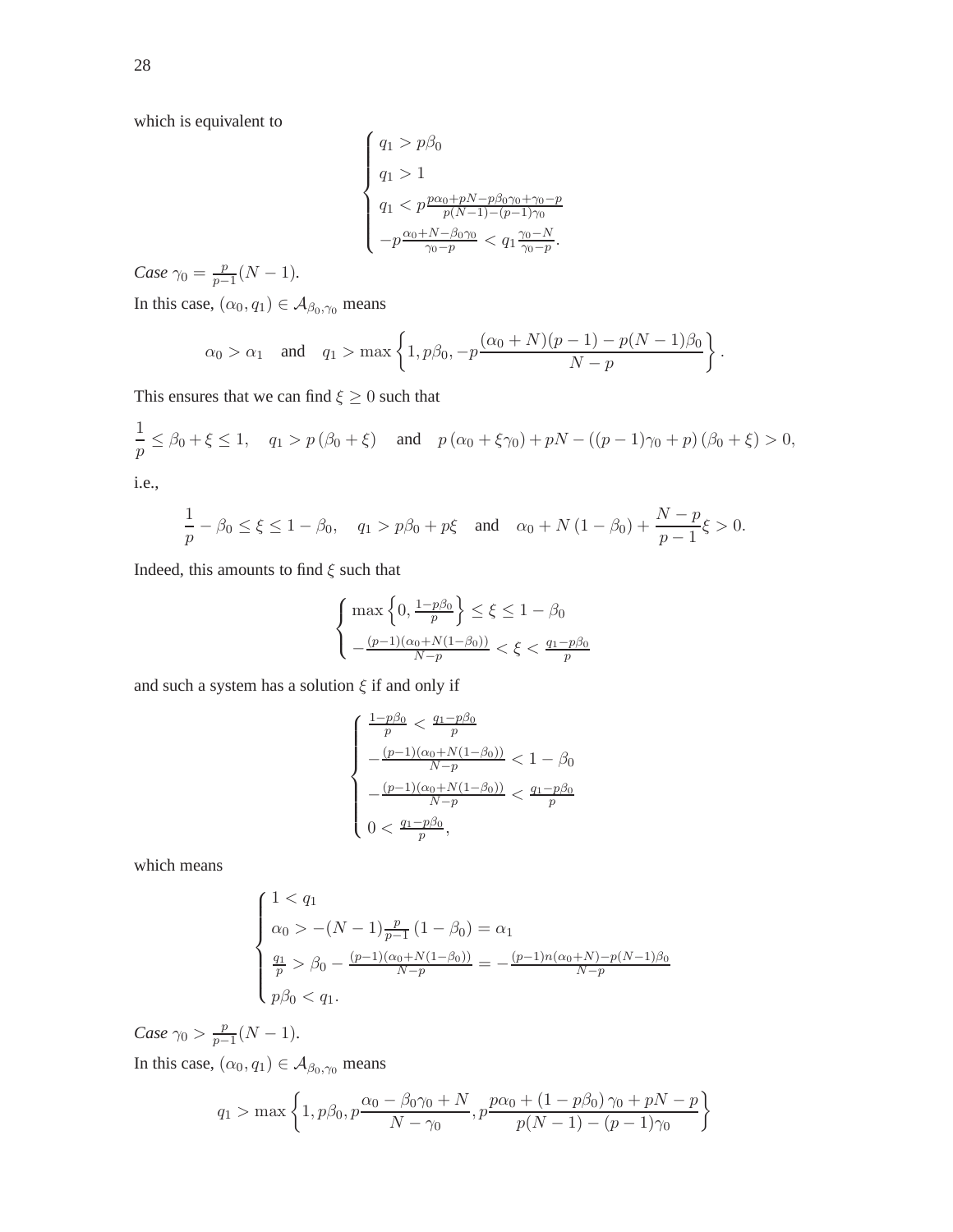and this condition ensures that we can find  $\xi \geq 0$  such that

$$
\frac{1}{p} \le \beta_0 + \xi \le 1 \quad \text{and} \quad q_1 > p \max \left\{ \beta_0 + \xi, \frac{p(\alpha_0 + \xi \gamma_0) + pN - ((p-1)\gamma_0 + p)(\beta_0 + \xi)}{p(N-1) - (p-1)\gamma_0} \right\},
$$

which amounts to find  $\xi$  such that

<span id="page-28-0"></span>
$$
\begin{cases} \max\left\{0, \frac{1-p\beta_0}{p}\right\} \le \xi \le 1 - \beta_0\\ \frac{q_1}{p} > \max\left\{\beta_0 + \xi, \frac{\gamma_0 - p}{p(N-1) - (p-1)\gamma_0} \xi + \frac{p\alpha_0 + pN - ((p-1)\gamma_0 + p)\beta_0}{p(N-1) - (p-1)\gamma_0}\right\}.\end{cases}
$$
(5.1)

In order to check this, we take into account that  $\gamma_0 > \frac{p}{n-1}$  $\frac{p}{p-1}(N-1)$  implies  $\gamma_0 > N$ , and observe that

$$
\beta_0 + \xi = \frac{\gamma_0 - p}{p(N-1) - (p-1)\gamma_0} \xi + \frac{p\alpha_0 + pN - ((p-1)\gamma_0 + p)\beta_0}{p(N-1) - (p-1)\gamma_0} \Longleftrightarrow \xi = \frac{\alpha_0 + (1 - \beta_0)N}{N - \gamma_0}.
$$

Accordingly, we distinguish three subcases:

(I) 
$$
\frac{\alpha_0 + (1 - \beta_0)N}{N - \gamma_0} \ge 1 - \beta_0
$$
, i.e.,  $\alpha_0 \le -\gamma_0 (1 - \beta_0) = \alpha_1$ ;  
\n(II)  $\frac{\alpha_0 + (1 - \beta_0)N}{N - \gamma_0} \le \max \left\{ 0, \frac{1 - p\beta_0}{p} \right\}$ , i.e.,  
\n $\alpha_0 + (1 - \beta_0) N \ge (N - \gamma_0) \max \left\{ 0, \frac{1 - p\beta_0}{p} \right\} = \min \left\{ 0, (N - \gamma_0) \frac{1 - p\beta_0}{p} \right\}$ ,

i.e.,

$$
\alpha_0 \ge \min \left\{ 0, (N - \gamma_0) \frac{1 - p\beta_0}{p} \right\} - (1 - \beta_0) N = \min \left\{ \alpha_2, \alpha_3 \right\};
$$

(III) max  $\left\{0, \frac{1-p\beta_0}{n}\right\}$  $\left\{\frac{p\beta_0}{p}\right\}<\frac{\alpha_0+(1-\beta_0)N}{N-\gamma_0}$  $\frac{-(1-\beta_0)/N}{N-\gamma_0} < 1-\beta_0$ , i.e.,  $\alpha_1 < \alpha_0 < \min{\{\alpha_2, \alpha_3\}}$ .

*Subcase (I).*

Since  $\xi \leq 1 - \beta_0$  implies

$$
\max\left\{\beta_0 + \xi, \frac{\gamma_0 - p}{p(N-1) - (p-1)\gamma_0}\xi + \frac{p\alpha_0 + pN - ((p-1)\gamma_0 + p)\beta_0}{p(N-1) - (p-1)\gamma_0}\right\}
$$

$$
= \frac{\gamma_0 - p}{p(N-1) - (p-1)\gamma_0}\xi + \frac{p\alpha_0 + pN - ((p-1)\gamma_0 + p)\beta_0}{p(N-1) - (p-1)\gamma_0},
$$

the inequalities [\(5.1\)](#page-28-0) become

$$
\begin{cases} \max\left\{0, \frac{1-p\beta_0}{p}\right\} \le \xi \le 1-\beta_0\\ \frac{q_1}{p} > \frac{\gamma_0 - p}{p(N-1) - (p-1)\gamma_0} \xi + \frac{p\alpha_0 + pN - ((p-1)\gamma_0 + p)\beta_0}{p(N-1) - (p-1)\gamma_0}, \end{cases}
$$

i.e.,

$$
\begin{cases} \max\left\{0,\frac{1-p\beta_0}{p}\right\} \le \xi \le 1-\beta_0\\ q_1 \frac{p(N-1)-(p-1)\gamma_0}{p(\gamma_0-p)} - \frac{p^2\alpha_0+p^2N-p((p-1)\gamma_0+p)\beta_0}{p(\gamma_0-p)} < \xi, \end{cases}
$$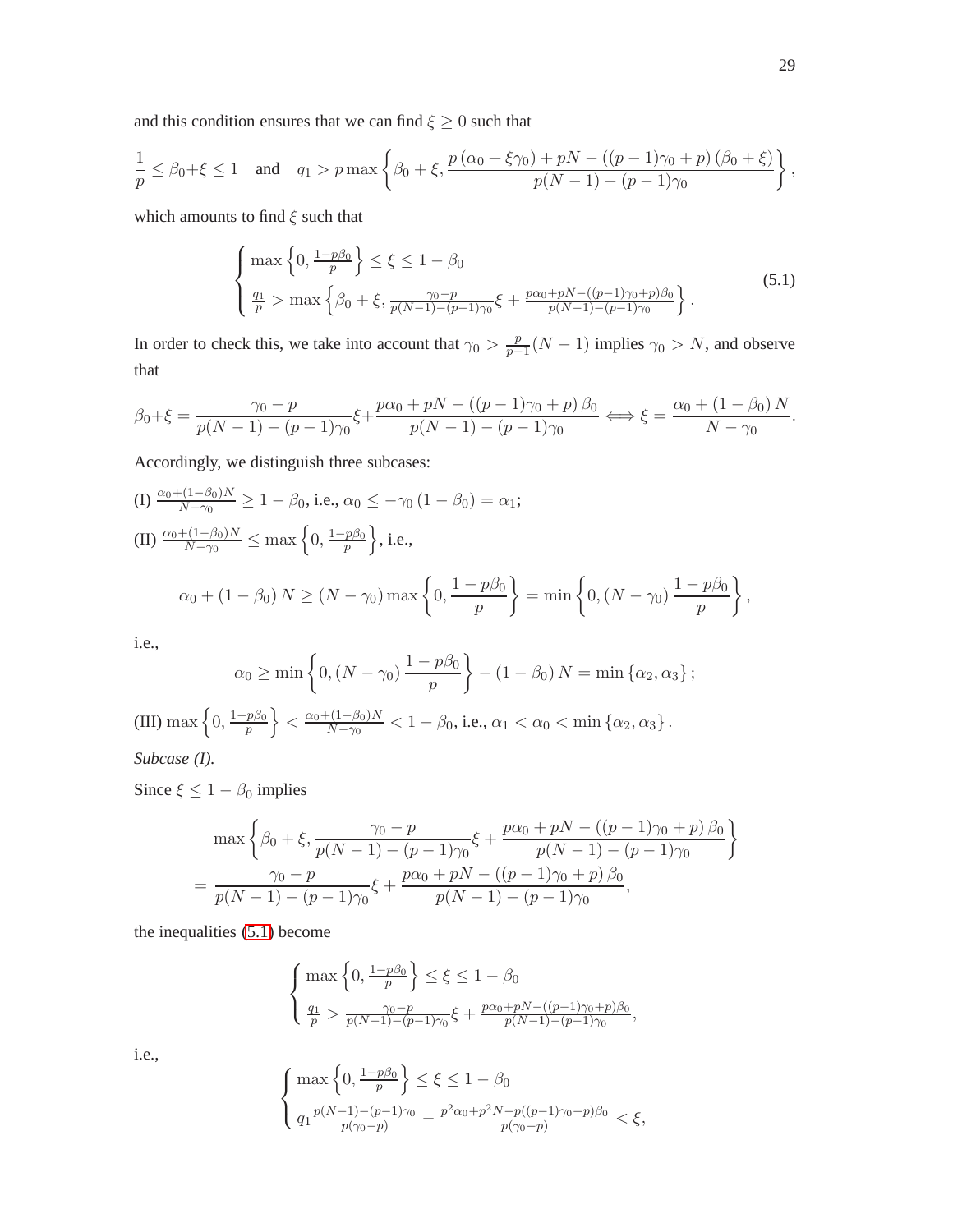which, since max  $\left\{0, \frac{1-p\beta_0}{n}\right\}$  $\left\{\frac{p\beta_0}{p}\right\} \leq 1 - \beta_0$  is clearly true, has a solution  $\xi$  if and only if

$$
q_1 \frac{p(N-1) - (p-1)\gamma_0}{p(\gamma_0 - p)} - \frac{p^2 \alpha_0 + p^2 N - p((p-1)\gamma_0 + p)\beta_0}{p(\gamma_0 - p)} < 1 - \beta_0,
$$

i.e.,

$$
q_1 > \frac{p^2 \alpha_0 + p^2 N - p ((p - 1)\gamma_0 + p) \beta_0 + p (\gamma_0 - p) (1 - \beta_0)}{p(N - 1) - (p - 1)\gamma_0}
$$
  
= 
$$
p \frac{p \alpha_0 + pN - p + \gamma_0 (1 - p \beta_0)}{p(N - 1) - (p - 1)\gamma_0}.
$$

### *Subcase (II).*

Since  $\xi \ge \max\left\{0, \frac{1-p\beta_0}{n}\right\}$  $\left\{\frac{p\beta_0}{p}\right\}$  implies max  $\left\{\beta_0 + \xi, \frac{\gamma_0 - p}{p(N-1) - (p-1)\gamma_0} \xi + \frac{p\alpha_0 + pN - ((p-1)\gamma_0 + p)\beta_0}{p(N-1) - (p-1)\gamma_0}\right\}$  $\frac{pN - ((p-1)\gamma_0 + p)\beta_0}{p(N-1) - (p-1)\gamma_0}$  $\beta_0 + \xi$ , the inequalities [\(5.1\)](#page-28-0) become

$$
\begin{cases} \max\left\{0, \frac{1-p\beta_0}{p}\right\} \le \xi \le 1 - \beta_0\\ \xi < \frac{q_1}{p} - \beta_0, \end{cases}
$$

which has a solution  $\xi$  if and only if  $\max\left\{0,\frac{1-p\beta_0}{n}\right\}$  $\left\{\frac{p\beta_0}{p}\right\}\leq \frac{q_1}{p}-\beta_0 \text{, i.e., } q_1>\max\left\{1,p\beta_0\right\}.$ *Subcase (III).*

We take  $\xi = \frac{\alpha_0 + (1 - \beta_0)N}{N - \gamma_0}$  $\frac{N-\gamma_0}{N-\gamma_0}$  and thus the inequalities [\(5.1\)](#page-28-0) are equivalent just to

$$
\frac{q_1}{p} > \beta_0 + \frac{\alpha_0 + (1 - \beta_0) N}{N - \gamma_0} = \frac{\alpha_0 + N - \gamma_0 \beta_0}{N - \gamma_0}.
$$

### <span id="page-29-2"></span>**References**

- <span id="page-29-4"></span>[1] Anoop, T. V., Drbek, P., Sasi, S.: Weighted quasilinear eigenvalue problems in exterior domains. Calc. Var. Partial Differential Equations **53**, 961975 (2015)
- <span id="page-29-0"></span>[2] Badiale, M., Guida, M., Rolando, S.: Compactness and existence results for the p-Laplace equation. In preparation
- [3] Badiale, M., Guida, M., Rolando, S.: Compactness and existence results in weighted Sobolev spaces of radial functions. Part II: Existence. Preprint 2015, [arXiv:1506.00056](http://arxiv.org/abs/1506.00056) [math.AP]
- <span id="page-29-1"></span>[4] Badiale, M., Guida, M., Rolando, S.: Compactness and existence results in weighted Sobolev spaces of radial functions. Part I: Compactness. Calc. Var. Partial Differential Equations **54**, 1061-1090 (2015)
- <span id="page-29-3"></span>[5] Badiale, M., Pisani, L., Rolando, S.: Sum of weighted Lebesgue spaces and nonlinear elliptic equations. NoDEA, Nonlinear Differ. Equ. Appl. **18**, 369-405 (2011)